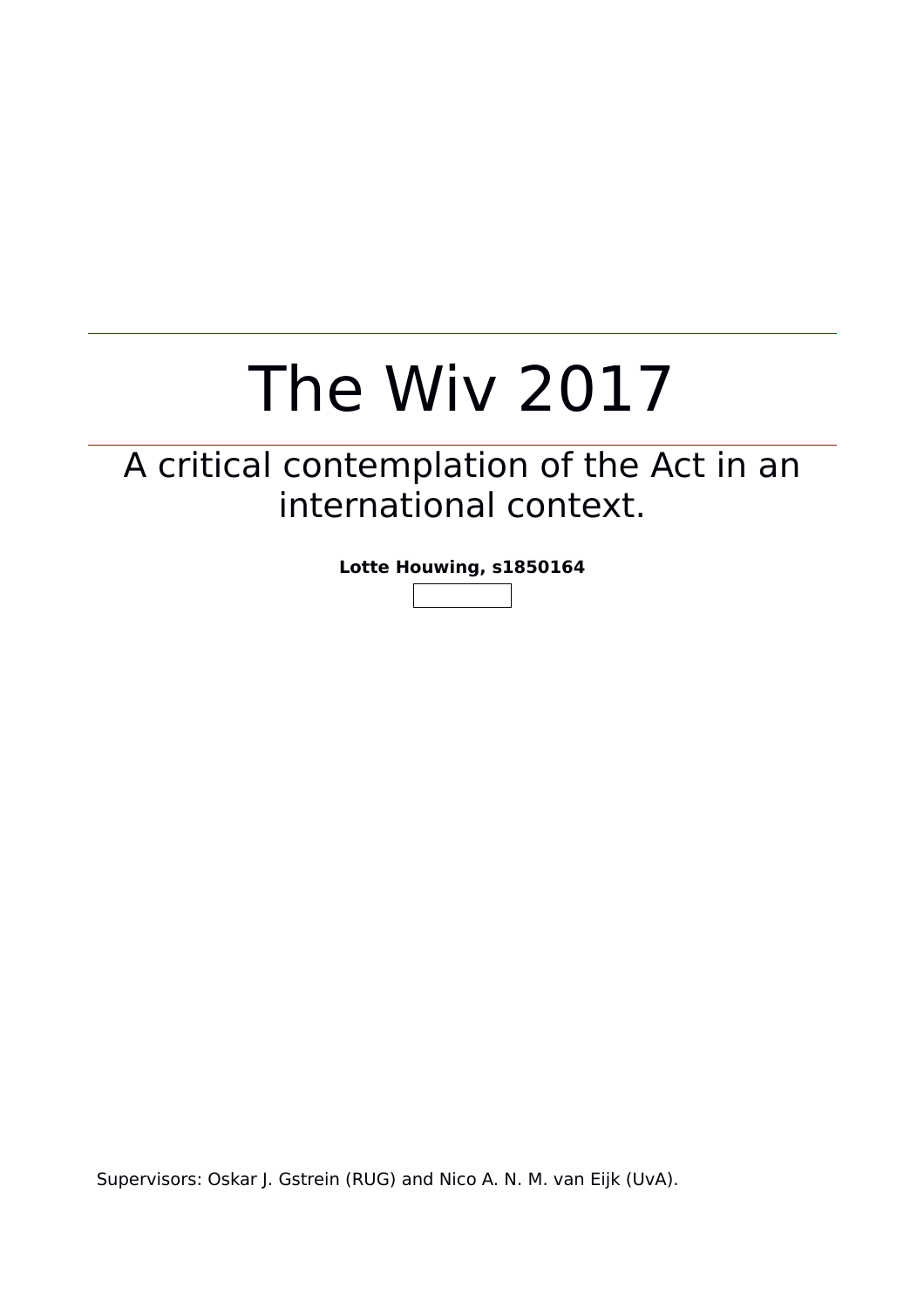### **Table of contents:**

|                                       | List of abbreviations                                                                                                                                                                                  | 2.                                     |
|---------------------------------------|--------------------------------------------------------------------------------------------------------------------------------------------------------------------------------------------------------|----------------------------------------|
| 1.                                    | Introduction                                                                                                                                                                                           | 3.                                     |
| 2.                                    | Methodology                                                                                                                                                                                            | 6.                                     |
| 3.                                    | European and international framework                                                                                                                                                                   | 8.                                     |
| 4.<br>4.1<br>4.2<br>4.3<br>4.4<br>4.5 | Capabilities<br><b>Bulk interception</b><br><b>Hacking capability</b><br>Real-time access to databases<br>The provision of data to foreign services<br>Authorisation, oversight and control mechanisms | 15.<br>15.<br>21.<br>26.<br>29.<br>35. |
| 5.                                    | Conclusion                                                                                                                                                                                             | 42.                                    |
| 6.                                    | Proposal for further research                                                                                                                                                                          | 45.                                    |
| 7.                                    | Summary                                                                                                                                                                                                | 50.                                    |
| 8.                                    | References                                                                                                                                                                                             | 53.                                    |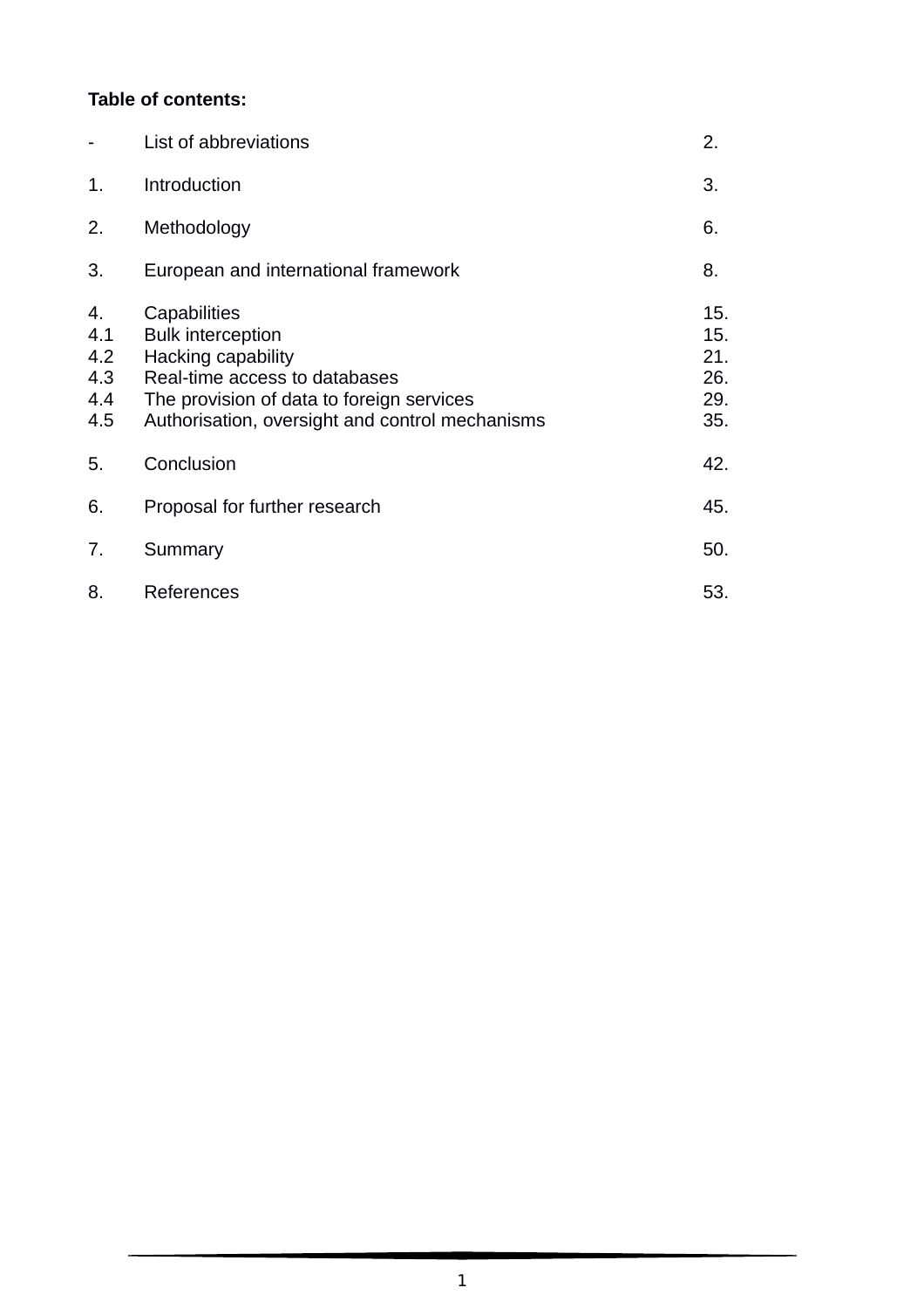# **List of abbreviations:**

| <b>BND Act</b>      | Gesetz über den Bundesnachrichtendienst -<br>Federal Intelligence Service Act.                                                                          |
|---------------------|---------------------------------------------------------------------------------------------------------------------------------------------------------|
| <b>BPD</b>          | <b>Bulk Personal Data.</b>                                                                                                                              |
| <b>CTG</b>          | Counter Terrorism Group.                                                                                                                                |
| <b>CTIVD</b>        | Commissie van Toezicht op de Inlichtingen- en<br>Veiligheidsdiensten -<br>Review Committee on the Intelligence and Security<br>Services.                |
| <b>DPA</b>          | Data Protection Authority.                                                                                                                              |
| <b>ECHR</b>         | European Convention of Human Rights.                                                                                                                    |
| <b>ECtHR</b>        | European Court of Human Rights.                                                                                                                         |
| G <sub>10</sub> Act | Gesetz zur Beschränkung des Brief-, Post- und<br>Fernmeldegeheimnisses -<br>Act on Restrictions on the Secrecy of Mail, Post and<br>Telecommunications. |
| <b>GA</b>           | Geïntegreerde Aanwijzing Inlichtingen- en<br>Veiligheidsdiensten –<br>Integrated Intelligence and Security Services Order.                              |
| <b>IPA 2016</b>     | Investigatory Powers Act 2016.                                                                                                                          |
| <b>IPC</b>          | <b>Investigatory Powers Commissioner's Office.</b>                                                                                                      |
| <b>JSCU</b>         | Joint Sigint Cyber Unit.                                                                                                                                |
| <b>PILP</b>         | Public Interest Litigation Project.                                                                                                                     |
| <b>SRP</b>          | Special Rapporteur on the right to Privacy of the United<br>Nations.                                                                                    |
| TIB                 | Toetsingscommissie Inzet Bevoegdheden -<br>Review Board on the Use of Powers.                                                                           |
| UG                  | Unabhängiges Gremium<br>Independent Committee.                                                                                                          |
| <b>Wiv 2017</b>     | Wet op de Inlichtingen- en Veiligheidsdiensten 2017 -<br>Intelligence and Security Services Act 2017.                                                   |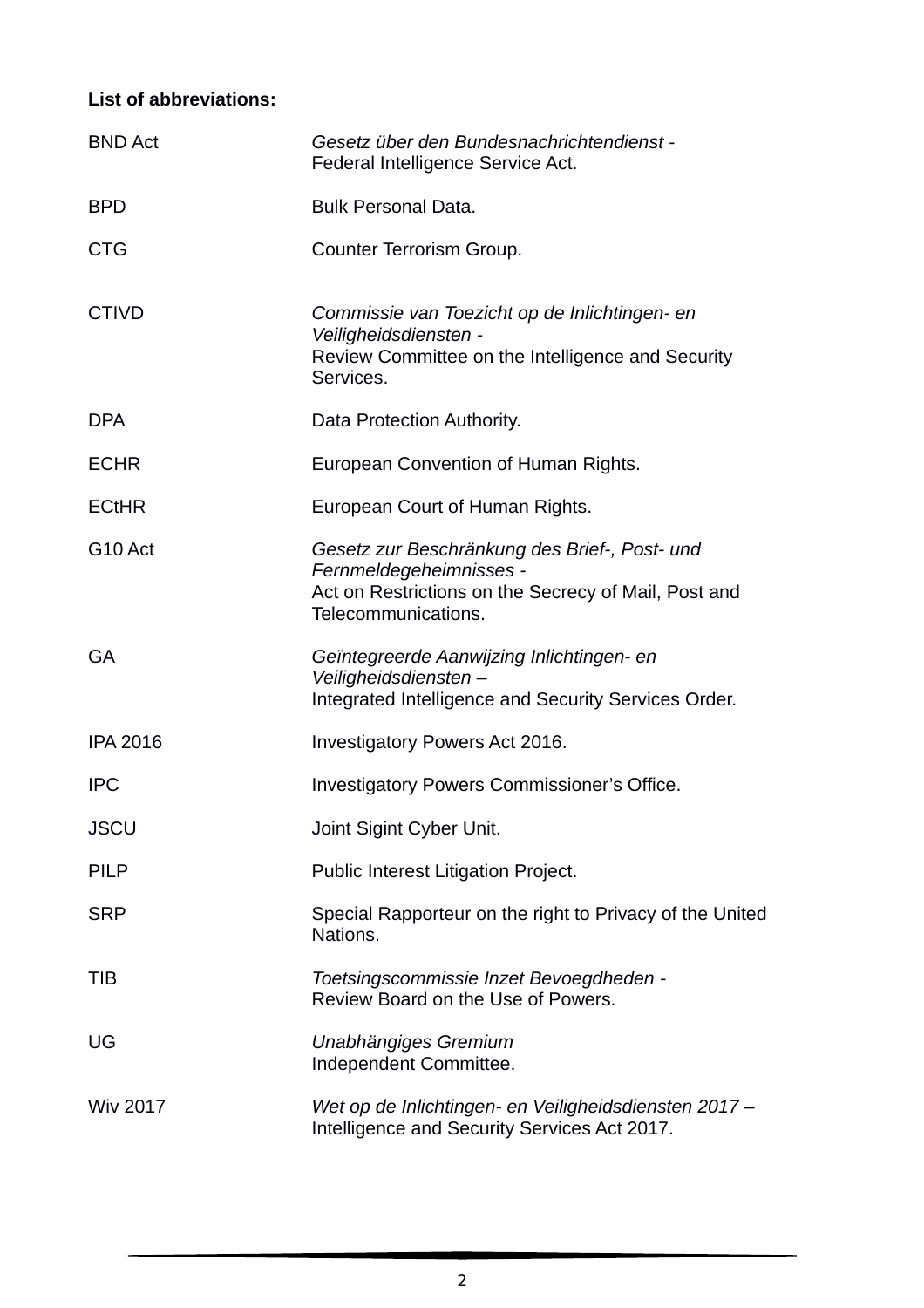## **1. Introduction.**

The surveillance industry has been rapidly growing and developing. This has been caused in part by technological developments. Technologies to gather, process and analyze large amounts of data are constantly improved upon, new communication technologies are used, and storage of large amounts of data has never been so cheap. On the political end, there is a lot of change as well. The attack on the  $11<sup>th</sup>$  of September 2001 in the United States was the start of the 'War on Terror', and ever since, policies have been revised to fight terrorism and radicalisation in the United States and Europe. $1$  Digital surveillance methods are increasingly used for this purpose.<sup>2</sup> These perceived new threats, and the development of new technologies to react, have triggered law reforms in the field of intelligence- and security services in many countries. Especially France, Germany, The Netherlands, The United Kingdom and Finland have been reforming their respective surveillance legislations extensively.<sup>3</sup>

Furthermore, the Snowden revelations of 2013 made clear that the United States, together with several European countries, participated in "mass-surveillance", leading to widespread criticism in terms of interferences with fundamental rights, concerning privacy in particular.<sup>4</sup> It is new and probably unique to have an ongoing debate on the secrecy of the work of the services in question. Considering these developments together results in the question how far states can go in their measures to protect citizens and national security. As the European Court of Human Rights (hereafter: ECtHR) in Strasbourg stated: "It would defy the purpose of government efforts to keep terrorism at bay, thus restoring citizens' trust in their abilities to maintain public security, if the terrorist threat were paradoxically substituted for by a perceived threat of unfettered executive power intruding into citizens' private spheres by virtue of uncontrolled yet far-reaching surveillance techniques and prerogatives."<sup>5</sup>

The above question will form the decor of this research. More specifically, this research focuses on the relevant legal reform in the Netherlands, as manifested by the introduction of the Intelligence and Security Services Act 2017 ('*Wet op de Inlichtingen- en Veiligheidsdiensten 2017',* hereafter: Wiv 2017). The research will form a critical contemplation of this Act and its introduction process. Research question will be:

"*How does the Dutch Intelligence and Security Services Act 2017 relate to European and international developments within the field of government surveillance?*"

To answer this question the Wiv 2017 will be placed in an European and international legal framework and compared to reforms brought about by intelligence Acts in Germany and the UK. Since these are all ongoing processes and the scope of this research is limited, I will only take developments into account until the entry into force of the Wiv 2017 on the  $1<sup>st</sup>$ of May 2018. Unfortunately, this means that relevant developments past this date will fall

<sup>1</sup> A. Kundnani and B. Hayes, *The globalisation of CVE policy: Undermining human rights, instrumentalising civil society.* Amsterdam: Transnational Institute, 6 March 2018, p. 6.

<sup>2</sup> FRA, *Surveillance by Intelligence Services: Fundamental Rights Safeguards and Remedies in the EU. Volume II: Field Perspectives and Legal Updates,* Luxembourg: Publications Office of the European Union 2017, p. 17.

<sup>3</sup> FRA, *Surveillance by Intelligence Services: Fundamental Rights Safeguards and Remedies in the EU. Volume II: Field Perspectives and Legal Updates,* Luxembourg: Publications Office of the European Union 2017, p. 9.

<sup>4</sup> https://www.theguardian.com/us-news/the-nsa-files accessed 17 March 2018; HRC Report of the Special Rapporteur on the right to Privacy Joseph A. Cannataci*, Un Doc*. A/HRC/34/60, p. 6.

<sup>5</sup> ECtHR 12 January 2016 App No 37138/14 (*Szabó and Vissy v Hungary)*, para. 68.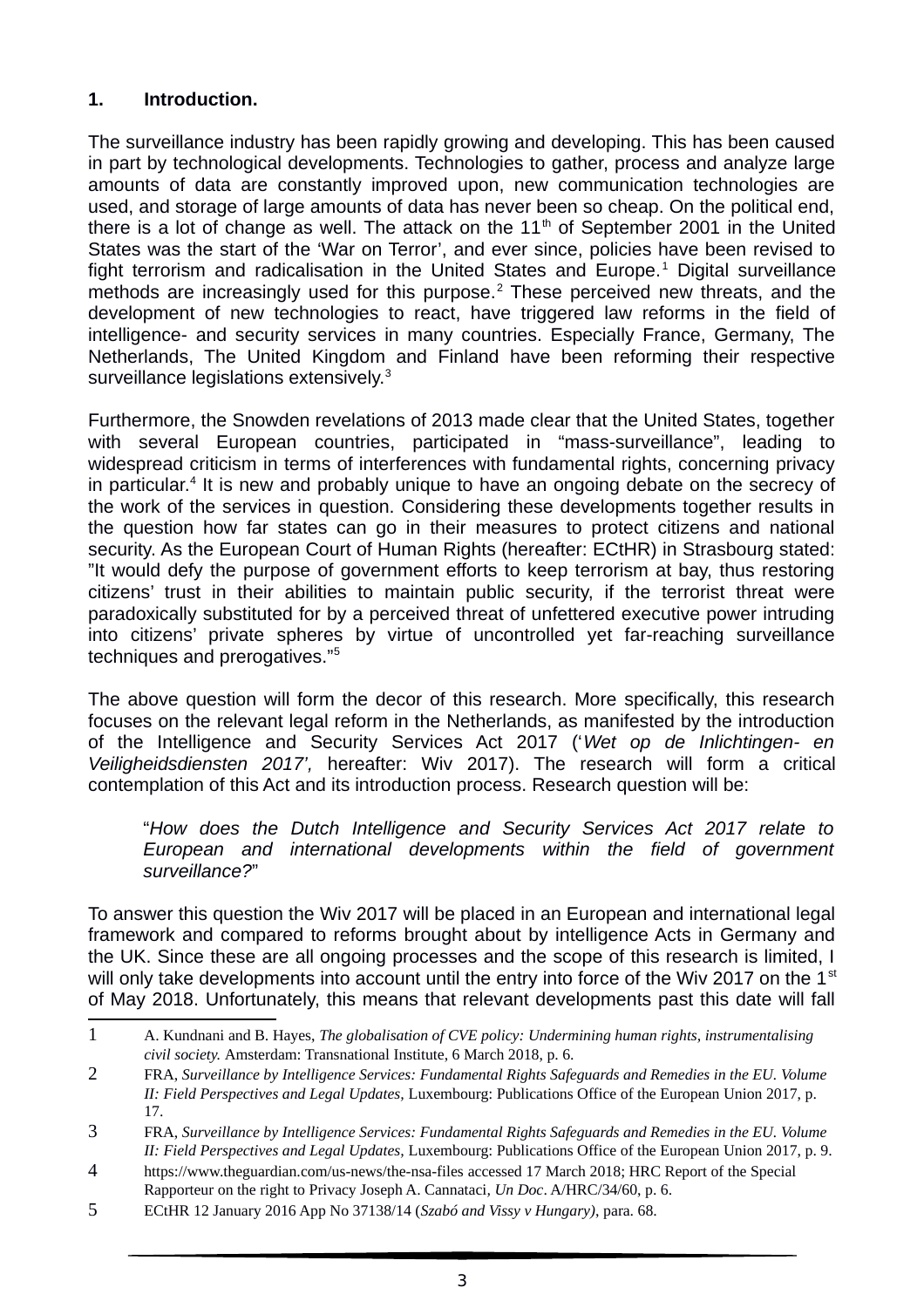outside of this scope and will not be taken into account.

The Wiv 2017 and the Dutch debate surrounding it are exemplary of this development and can function as a model. First, because the arguments given for the need of this new law are the aforementioned perceived threats of terrorist attacks and the need for modernisation to keep up with the technological developments of society, specifically those in communications technology. Secondly, because the law reform unchained a discussion in Dutch society on the aforementioned question: To what extent are we willing to allow intelligence services to infringe on our fundamental rights in order to protect national security? Thirdly, because in the Netherlands an open debate is enabled by a sufficient level of free speech and transparency of the functioning of the Dutch services and government. Fourthly, it is possible to have a well-informed debate on the content of the law, since there is not one obvious flaw in the system which is blocking a broader discussion. And fifthly, because of a referendum started by five students from Amsterdam, the debate has been held throughout society. This has given the topic momentum, causing more transparency, debate, and information, and giving citizens a voice in the national security policies of their country.

Besides the fact that the Netherlands is not the only country implementing a law reform regulating the powers of the intelligence and security services, it is also not the only country where this law reform has been criticised. In the UK the Investigatory Powers Act 2016 was nicknamed "The Snooper's Charter", and the human rights group Liberty started a lawsuit against the untargeted surveillance powers of the Act.<sup>6</sup> The UK government is currently carrying out a review on their Act in which careful consideration is being given to the *Tele2 Sverige/Watson* judgment of the CJEU. The government found some aspects of the regime which do not meet the requirements of the CJEU judgment and therefore proposes to amend the IPA 2016.<sup>7</sup> Most recently, the appeal court judges ruled parts of this Act's surveillance regime unlawful.<sup>8</sup> In Germany, Reporters Without Borders won a case on metadata collection and telephony data, and the Constitutional Court will rule on the legality of the entire BND law on a number of grounds.<sup>9</sup> In the Netherlands, a broad coalition coordinated by the Public Interest Litigation Project (hereafter: PILP) has announced to start a court case as soon as the Wiv 2017 enters into force.<sup>10</sup> This shows the developments in the Netherlands are part of, and therefore relevant for, a larger international debate. In this research I will elaborate on the capabilities of the Dutch Act as well as the criticisms voiced in the debate. To place this in an international context I will make comparative remarks with the law reforms in Germany and the UK.

The initiative to start a referendum and court cases against the (introduction of the) new Act, the campaign, and the lively debate on the topic show there is a lot of criticism towards the expansion of powers of the services. The core of the criticism is directed at the untargeted effects of surveillance powers, and the perceived lack of safeguards to protect civilians against unlawful infringements of their rights. This research addresses the

<sup>6</sup> https://www.liberty-human-rights.org.uk/news/press-releases-and-statements/people-vs-snoopers %E2%80%99-charter-liberty-launches-crowdfunded-legal, accessed 22 January 2018.

<sup>7</sup> Home Office, *Investigatory Powers Act 2016: Consultation on the Government's proposed response to the ruling of the Court of Justice of the European Union on 21 December 2016 regarding the retention of communications data.* November 2017, p. 2 <https://assets.publishing.service.gov.uk/government/uploads/system/uploads/attachment\_data/file/663668/No vember\_2017\_IPA\_Consultation\_-\_consultation\_document.pdf>.

<sup>8</sup> https://www.theguardian.com/uk-news/2018/jan/30/uk-mass-digital-surveillance-regime-ruled-unlawfulappeal-ruling-snoopers-charter, accessed 31 January 2018.

<sup>9</sup> https://rsf.org/en/news/germany-landmark-ruling-against-bnd, accessed 19 March 2018.

<sup>10</sup> https://pilpnjcm.nl/dossiers/wet-op-de-inlichtingen-en-veiligheidsdiensten-wiv/, accessed 19 March 2018.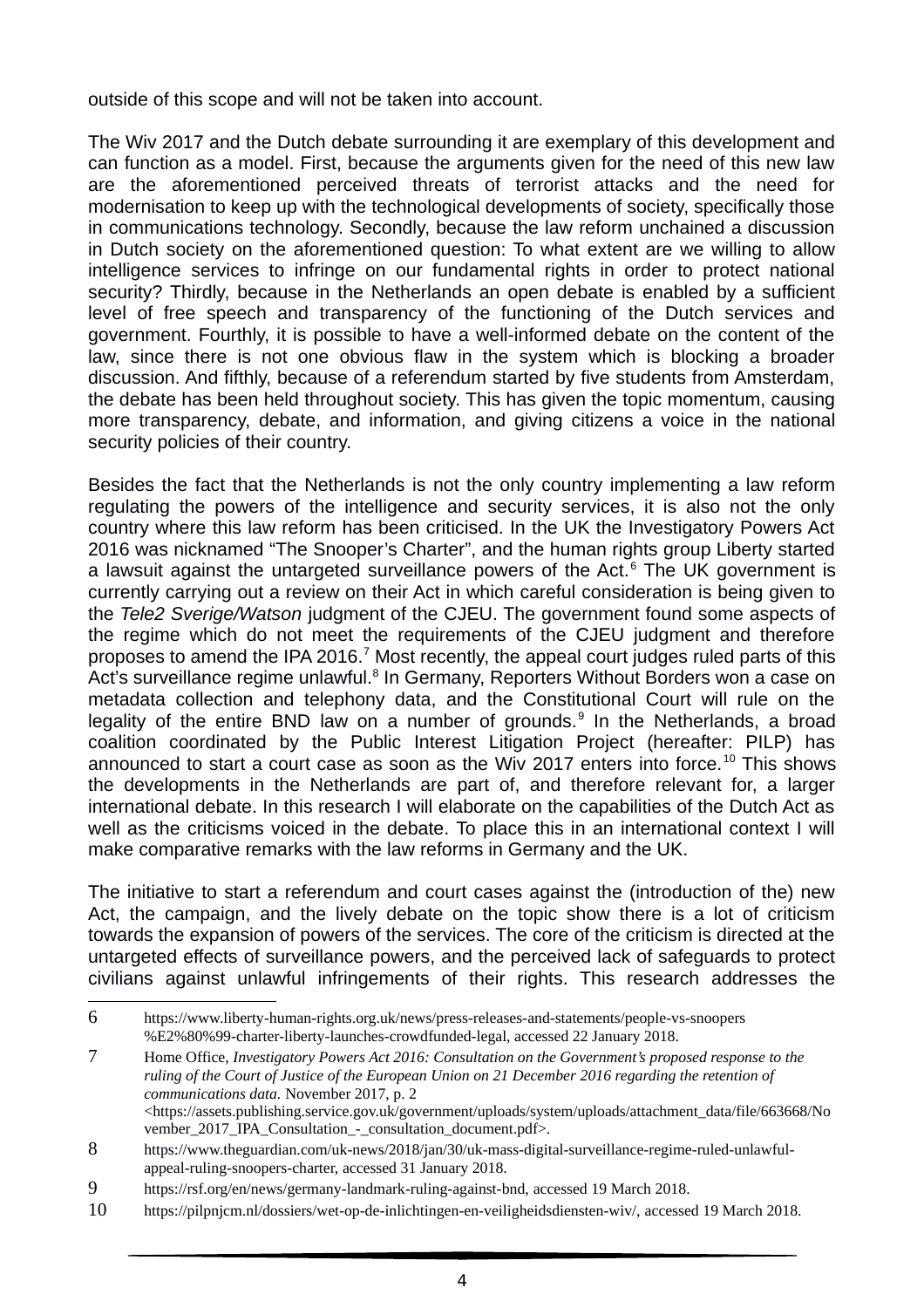capabilities that are the most prominent within the debate; those which incorporate untargeted effects. This list includes but is not limited to: bulk interception, the capability to hack through third parties, real-time access to databases, and the exchange of data with foreign services. Apart from the surveillance powers, the oversight and control mechanisms contained in the Act will be addressed.

European law, including case-law, is providing the parameters within which national law reforms can be formulated. The debates on the law reforms are being held against this background and eventually it will be the (European) courts who have the final verdict on the legality of the reforms. For this reason I will start with a sketch of this framework so far, before continuing with an elaboration on the capabilities of the Act. I will take matters at the level of the United Nations in regard as well, as far as these influence developments in Europe.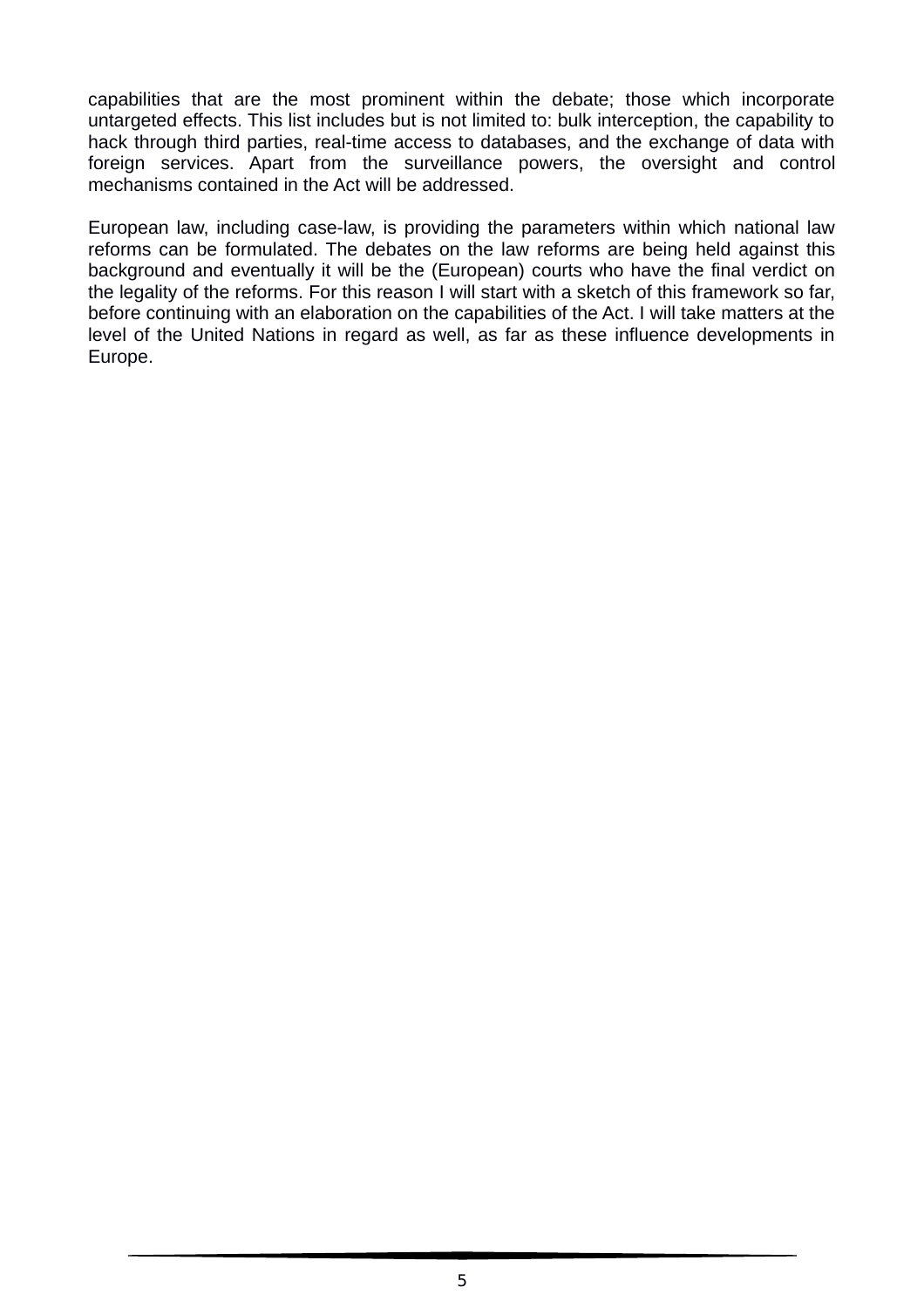## **2. Methodology.**

The intent of this research is to give a critical contemplation of the Dutch Intelligence- and Security Services Act 2017 in an international context. This will be done by an elaboration of the most recurring aspects of the Act. These are bulk interception, the hacking capability, real-time access to databases, the provision of data to foreign services, as well as authorisation, oversight, and control mechanisms. In a comparison with the law reforms on intelligence services of Germany and the UK, these capabilities will be placed in an European and international legal framework. The conclusions of these elaborations together will form the conclusion of the research, wherein they will form an answer to the research question: "How does the Dutch Intelligence and Security Services Act 2017 relate to international developments within the field of government surveillance?" The nature of this research is partly a legal analysis of the national law and debate, and partly a comparative research.

Surveillance is a broad term, often used to cover many things. For the purpose of this research, the best definition of the term comes from David Lyon: "The monitoring of behavior, activities, or other changing information for the purpose of influencing, managing, directing, or protecting people."<sup>11</sup> Furthermore, within the scope of this research the meaning will be limited to surveillance for government purposes.

Because of the limited scope of the research it is not possible to include many countries in the comparison. In an attempt to create continuity, the comparison is limited to the United Kingdom and Germany. Several aspects led to this selection: Both countries have seen recent law reforms that are quite detailed. In both countries a debate is ongoing concerning the desirability and constitutionality of the expanded surveillance powers. Within the Anglo-Saxon orientation the Netherlands belongs to, the UK plays a leading role regarding far-reaching surveillance capabilities, and is known for it. Furthermore, the UK heavily influences one of the main legal systems in the world: the common law system. Finally, there is also quite a lot of relevant case-law within this field coming from cases in the UK. Germany however, has a leading role within the European Union, and it is interesting to consider German developments because the perception and cultural tradition of privacy is different. Germany heavily influences the other main legal system of the world; the civil law system. Hence, this selection will enable the inclusion of as many factors as possible within this limited scope.

The subject of this research is very much actual. Developments regarding the legal framework, as well as the law reforms and debate are not finished. It is tempting to keep updating this research, and include all new interesting developments. Unfortunately, this research can only be of limited scope, and I have limited time. Therefore, this study is demarcated to include the relevant developments until the moment the Dutch Act enters into force on the  $1<sup>st</sup>$  of May 2018. This means that some relevant developments such as the finishing of the modernisation process of Convention 108, the accession of Mexico to this Convention and the judgment of the ECtHR in the case of *Centrum för Rättvisa v Sweden* will not be taken into account.

Since the debate mostly focuses on the infringements of the surveillance measures on civil liberties, the focus within this research will be on civil intelligence services and exclude surveillance for military purposes. Also, the different countries all have different traditions and systems regarding (the embedding of) their intelligence and security services. Unfortunately, due to the limited scope of this research I will not be able to provide such

<sup>11</sup> D. Lyon, *Surveillance Studies: An Overview,* Cambridge: Polity Press 2007.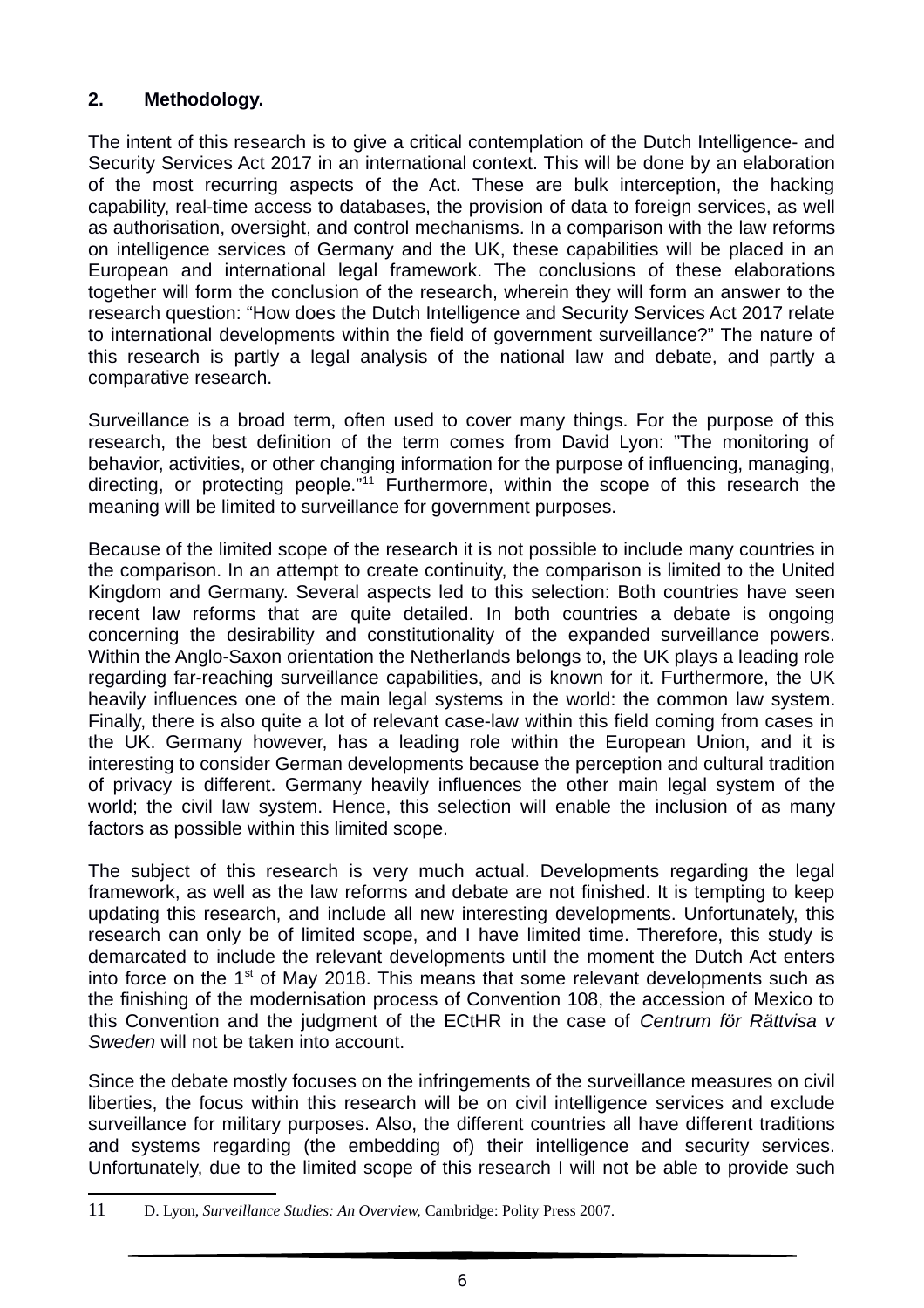context and will focus purely on the most notable capabilities regulated in the law reforms. I will start with substantively describing the Dutch capabilities according to the new Act, and subsequently provide a critical reflection. When appropriate, I will make comparative remarks to the Acts of the United Kingdom and Germany, and to the European legal framework, mostly distilled from relevant case-law.

In an attempt to be consistent with English terminology, and due to the lack of an official and complete translation, I will use the translation that has been composed in the context of the EU notification.<sup>12</sup>

<sup>12</sup> http://ec.europa.eu/growth/tools-databases/tris/en/search/trisaction=search.detail&year=2016&num=188, accessed 19 March 2018.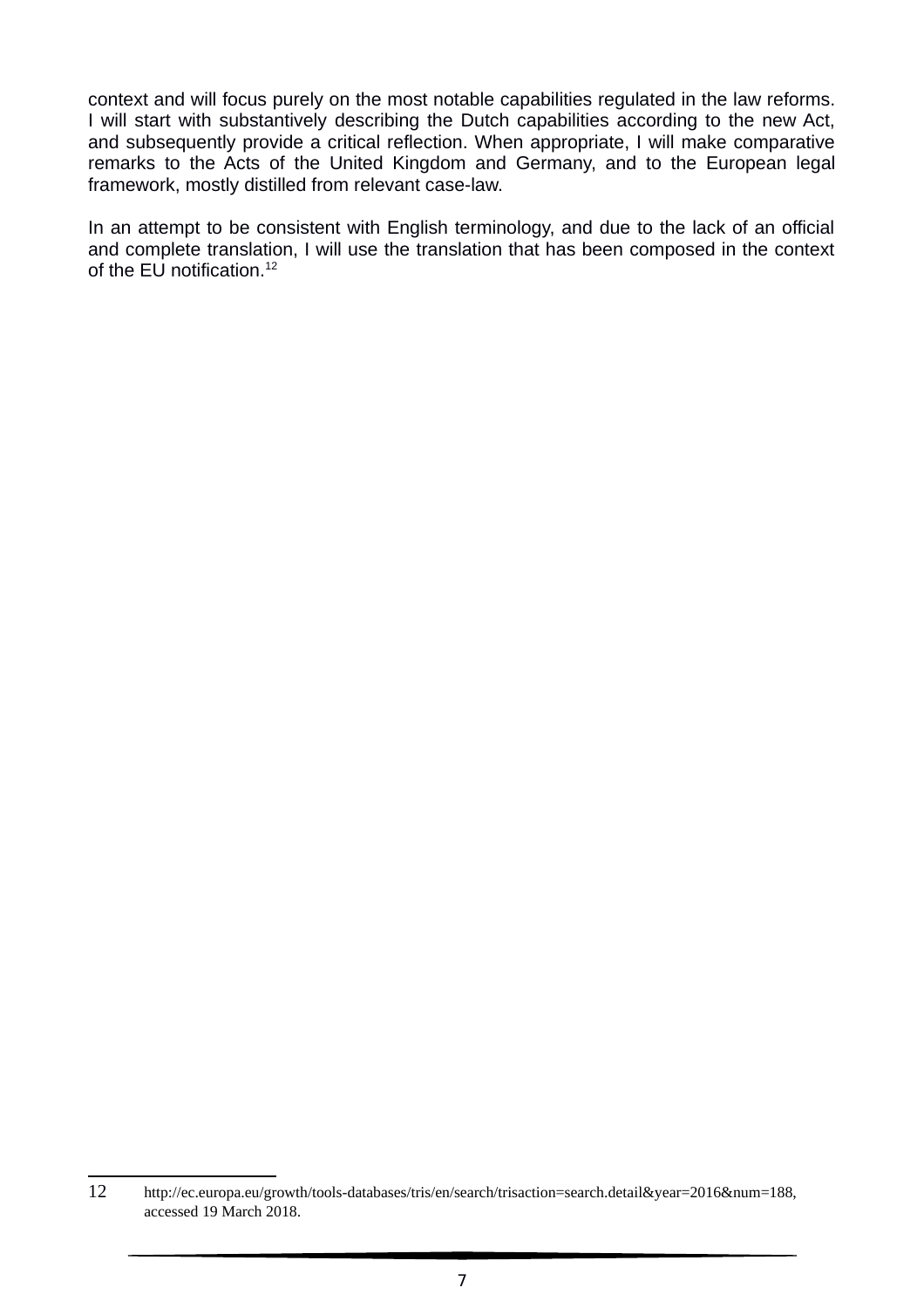## **3. European and international framework**

The many developments and discussions in the field of surveillance have found their way into the judicial institutions as well. The United Nations called upon all states "to review their procedures, practices and legislation regarding the surveillance of communications, their interception and the collection of personal data, including mass surveillance, interception and collection, with a view to upholding the right to privacy by ensuring the full and effective implementation of all their obligations under international human rights law".<sup>13</sup> Regional Human Rights Courts such as the European Court of Human Rights (hereafter: ECtHR) already had pretty detailed case-law on related subjects like privacy and data protection, but more recently have started handing down judgments that will establish a clear and binding framework of requirements regarding governmental surveillance.<sup>14</sup> And many more cases on the use of untargeted state surveillance will be adjudicated.<sup>15</sup> Moreover, the Court of Justice of the European Union (hereafter: CJEU) has been pulling the subject towards its jurisdiction since it struck down the Data Retention Directive which obligated communication service providers to undertake mass retention of their customer's metadata in 2014.<sup>16</sup> In 2016, the Court delivered the *Tele2 Sverige/Watson* judgment which was interpreted as reminding European Union Member States of their obligations regarding the human right to privacy and the equal applicability thereof in the digital age.<sup>17</sup>

When it comes to surveillance, it is not only the right to privacy that is at stake. The rights to correspondence, freedom of expression, freedom of assembly and association, protection of journalistic sources and data protection, among others, are (potentially) infringed upon as well.<sup>18</sup> In general, article 52 of the Charter of Fundamental Rights of the European Union (hereafter: CFREU) states that fundamental rights that are recognised in the Charter can be limited in so far as the limitation is prescribed by law and respects the substantial content of the rights. These limitations are subject to the principle of proportionality, need to be necessary, and are required to genuinely meet objectives of general interest recognised by the European Union. The article also refers to the European Convention on Human Rights (hereafter: ECHR) in case the rights guaranteed in the Charter correspond with rights guaranteed in the Convention. Limitations to the rights guaranteed under the ECHR can be justified if they are in accordance with the law, in pursuit of one or more of the legitimate aims, and are necessary in a democratic society in order to achieve the aim.<sup>19</sup>

For a measure to be 'in accordance with the law' it needs to have a basis in domestic law and to be compatible with the rule of law, which means that this domestic law must meet some specific quality requirements: It must be accessible to the person(s) concerned and foreseeable as to its effects.<sup>20</sup> Since the *Sanoma* judgment, domestic law needs to afford a measure of legal protection against arbitrary interferences by public authorities, with the

<sup>13</sup> United Nations General Assembly Resolution, *The right to privacy in the digital age*, 18 December 2014, UN Doc. A/RES/69/166, p. 3.

<sup>14</sup> ECtHR 4 December 2015 App No 47143/06 (*Roman Zakharov v Russia*).

<sup>15</sup> ECtHR App No 25252/08 (*Centrum För Rättvisa v Sweden)*; ECtHR App No 3599/10 (*Tretter and Others v Austria*); ECtHR *App* No 58170/13 (*Big Brother Watch and Others v UK)*; ECtHR App No 62322/14 (*Bureau of Investigative Journalism and Alice Ross v UK)*; ECtHR App No 24960/15 (*10 Human Rights Organizations and Others v UK)*, ECtHR App No 49526/15 ( *Association Confraternelle de la Presse Judiciaire v France).*

<sup>16</sup> CJEU 8 April 2014 Joined Cases C-293/12 and C-594/12 (*Digital Rights Ireland and Seitlinger).*

<sup>17</sup> HRC Report of the Special Rapporteur on the right to Privacy Joseph A. Cannataci, *UN Doc*. A/HRC/34/60, p. 7, referring to: CJEU 21 December 2016 Joined Cases C-203/15 and C-698/15 ( *Tele2 Sverige AB v Post- och telestyrelsen and Secretary of State for the Home Department v Tom Watson and Others).*

<sup>18</sup> Artt. 8 and 10 ECHR, artt 7, 8 and 11 CFREU.

<sup>19</sup> ECtHR 18 May 2010 App No 26839/05 (*Kennedy v UK* ), para. 130.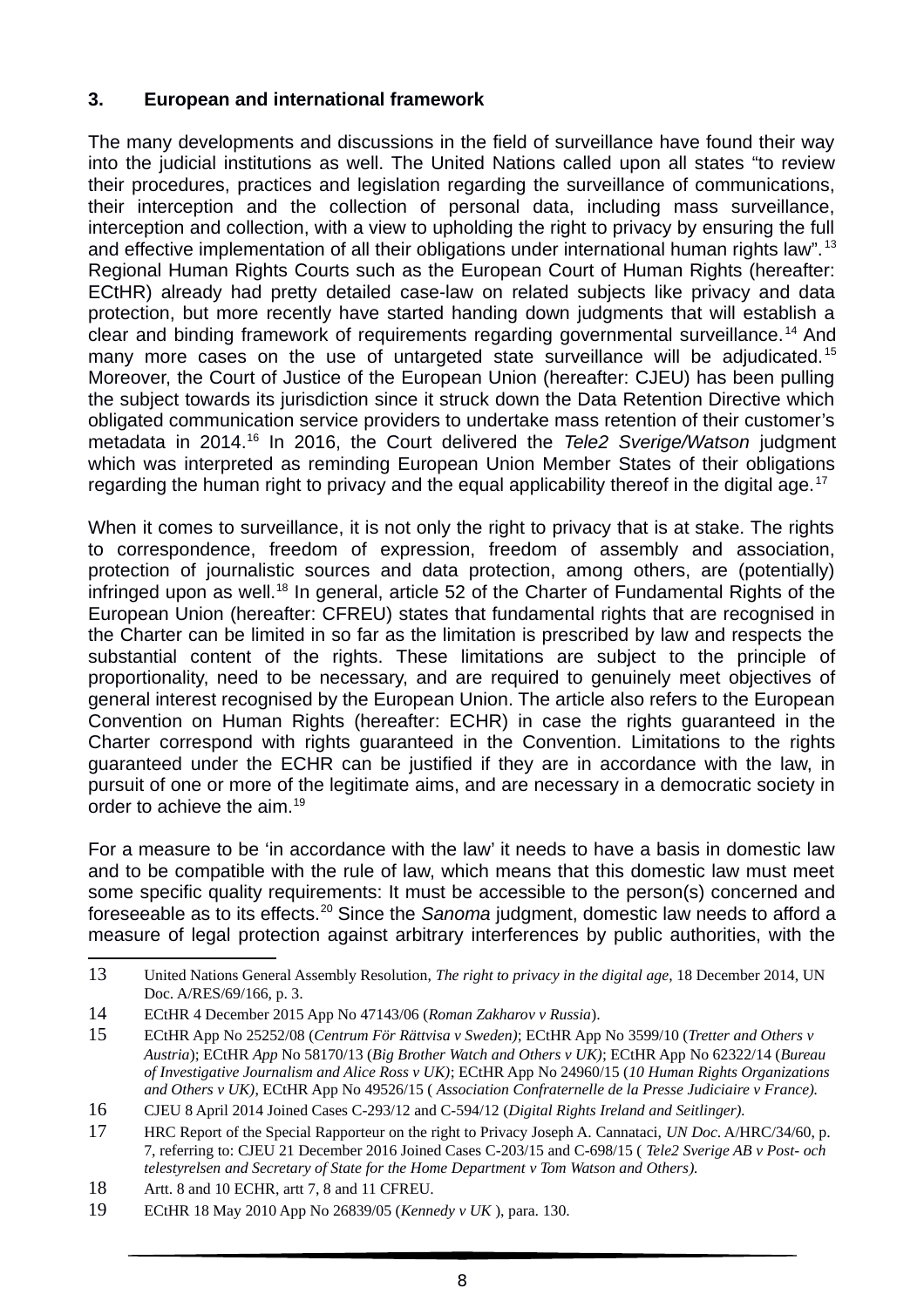rights safeguarded in the Convention as well.<sup>21</sup> National security is accepted by the Court as a legitimate aim, and is described in the second paragraph of article 8 ECHR as such. The Court tends to accept without question that a state is pursuing to protect national security and/or to prevent crime with the implementation of secret surveillance measures.<sup>22</sup> To meet the requirement of 'necessary in a democratic society' there must be a 'pressing social need' that is proportional to the achieved aim. Grounds argued for the necessity of the measures should be relevant and sufficient.

According to case-law of the ECtHR, the mere existence of a law permitting surveillance can constitute an interference with article 8 if the scope of the legislation is such that the individual can be affected by it.<sup>23</sup> Whether the mere existence of a law permitting surveillance is sufficient to constitute an interference depends on the availability of effective remedies.<sup>24</sup> In practice, ECtHR and CJEU take the stance that as soon as intelligence services intercept signals and collect data there is an interference with the right to a private life, articulated in article 8 of the ECHR.<sup>25</sup> Furthermore, an interference does not only take place when data is collected, but every time the data is accessed by a government authority for further processing.<sup>26</sup>

In its seminal judgment in the case *Roman Zakharov v Russia* the ECtHR elaborates on and summarises the current state of ECHR case-law, specifically regarding measures of secret surveillance. The Strasbourg based Court acknowledges that, given the secrecy of the measure, the foreseeability requirement needs to be adjusted. The level of clarity must be sufficient "to give citizens an adequate indication as to the circumstances in which and the conditions on which public authorities are empowered to resort to any such measure". Since the application of measures of secret surveillance is not open to scrutiny by the individual or the public and it would be contrary to the rule of law to grant unfettered powers to the executive, "the law must indicate the scope of any such discretion conferred on the competent authorities and the manner of its exercise with sufficient clarity to give the individual adequate protection against arbitrary interference".<sup>27</sup> In order to avoid abuses of power in this respect, the Court has developed the following minimum safeguards that should be clear in the law: The nature of offenses which may give rise to an interception order; a definition of the categories of people liable to have their communications tapped; a limit on the duration of the interception; the procedure to be

<sup>20</sup> ECtHR 4 May 2010 App No 28341/95 (*Rotaru v Romania)*, para. 52; ECtHR 4 December 2008 App No 30562/04 and 30566/04 (*S and Marper v UK)*, para. 95.

<sup>21</sup> ECtHR 14 September 2010 App No 38224/03 (*Sanoma v The Netherlands)*, para. 82.

<sup>22</sup> S. J. Eskens, 'Ongerichte interceptie, of het verwerven van bulk-communicatie, en waarom de Grondwet en het EVRM onvoldoende tegenwicht bieden', in: *Computerrecht* 2015, nr. 3, p. 129.

<sup>23</sup> ECtHR 6 September 1978 App No 5029/71 (*Klass and Others v Germany*), para. 34-36 and 41; ECtHR 18 May 2010 App No 26839/05 (*Kennedy v UK*), para. 119 and 124.

<sup>24</sup> ECtHR 6 September 1978 App No 5029/71 (*Klass and Others v UK*), para. 41, 50 and 55; ECtHR 2 August 1984 App No 8691/79 (*Malone v UK*), para. 64; ECtHR 18 May 2010 App No 26839/05 (*Kennedy v UK*), para. 153.

<sup>25</sup> ECtHR 4 December 2015 App No 47143/06 (*Roman Zakharov v Russia*), para. 229-231; ECtHR 18 May 2010 App No 26839/05 (*Kennedy v UK)*, para. 118-129; FRA, *Surveillance by Intelligence Services: Fundamental Rights Safeguards and Remedies in the EU. Volume II: Field Perspectives and Legal Updates, Luxembourg:* Publications Office of the European Union 2017, p. 33-34; CJEU 8 April 2014 Joined cases C-293/12 and C-594/12 (*Digital Rights Ireland and Seitlinger);* CJEU 21 December 2016 Joined Cases C-203/15 and C-698/15 *(Tele2 Sverige AB v Post- och telestyrelsen and Secretary of State for the Home Department v Tom Watson and Others),* para. 100.

<sup>26</sup> CJEU 6 October 2015 C-362/14 (*Maximillian Schrems v Data Protection Commissioner),* para. 95; ECtHR 2 September 2010 App No 35623/05 *(Uzun v Germany)*, para. 63.

<sup>27</sup> ECtHR 4 December 2015 App No 47143/06 (*Roman Zakharov v Russia)*, para. 229-234; ECtHR 29 June 2006 App No 54934/00 (*Weber and Saravia),* para. 95.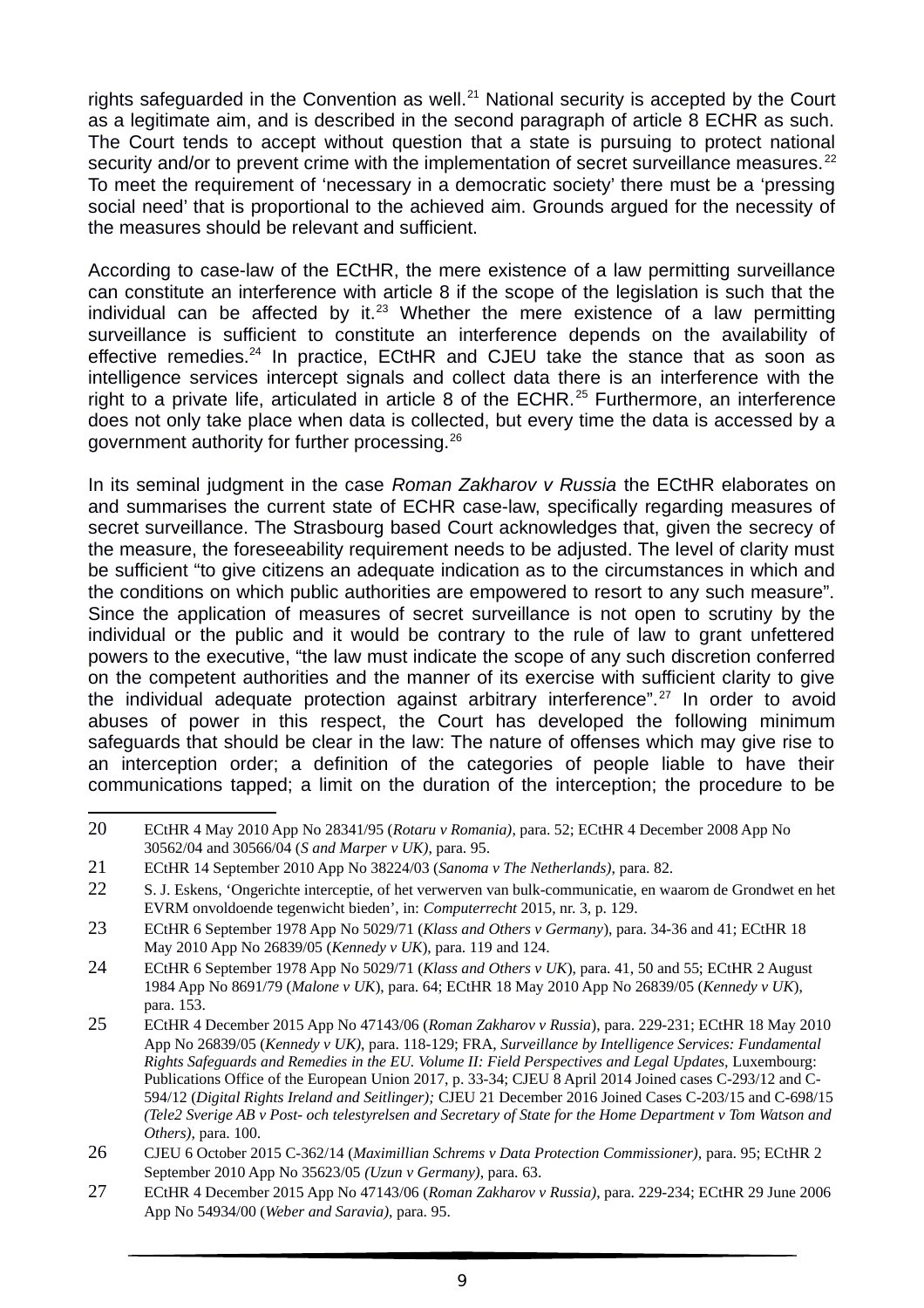followed for examining, using and storing the gathered data; the precautions to be taken when communicating the data to other parties, and the circumstances in which intercepted data may or must be destroyed.<sup>28</sup> These requirements are developed within the context of targeted surveillance, but in *Weber and Saravia* the Court rules their implicit applicability to untargeted surveillance measures. In *Liberty and Others v UK* this ruling is reiterated.<sup>29</sup>

With regard to the requirement 'necessary in a democratic society' in pursuit of a legitimate aim, the Court determined that national authorities enjoy a certain "margin of appreciation" in the balancing between the interest of the State in protecting its national security against the interference with the applicants' right to privacy. This means that the State has some space to manoeuvre when it comes to the manner in which it chooses to fulfill its obligations under the ECHR. However, this goes hand in hand with European supervision over the national legislation and decisions concerning the application thereof.<sup>30</sup> The Court acknowledges the risk that a system of secret surveillance, set up to protect national security, may undermine or even destroy democracy under the cloak of defending it.<sup>31</sup> To prevent this from happening, adequate and effective guarantees against abuse need to be in place. To determine whether the safeguards are strong enough to keep the interference at a level which is necessary in a democratic society, the Court takes all circumstances of the case into account. Particularly the nature, scope, and duration of the possible measures; the grounds required for ordering them; the authorities competent to authorise, carry out and supervise them; and the kind of remedy provided by the national law.<sup>32</sup> From this case-law of the ECtHR, the CJEU derives a need for clear and precise rules laid down in EU legislation, governing the scope and application of the measure and imposing minimum safeguards so that the persons whose data have been retained have sufficient guarantees to protect their personal data against the risk of abuse and against any unlawful access to, and use of, that data. $33$  The Court states that where data is processed automatically, the need for such safeguards is even greater.<sup>34</sup>

Principal topic within the debate on the law reforms is the shift from targeted to untargeted effects of surveillance measures. Targeted effects are those which are directed at a specific person or group (target), of interest. Untargeted effects come along with, for example, interception in bulk, whereby large amounts of data of people that are not targets are intercepted (as well). In the case *Liberty and Others v UK* the ECtHR states that it does not consider there to be "any ground to apply different principles concerning the accessibility and clarity of the rules governing the interception of individual communications on the one hand, and more general programs of surveillance on the other."<sup>35</sup> In *M.M. v UK* the ECtHR states that the greater the scope of the recording system, resulting in a greater amount and sensitivity of data concerned, the more important the safeguards regarding the processing of data become. $36$  In terms of

- 31 ECtHR 4 December 2015 App No 47143/06 (*Roman Zakharov v Russia*), para. 232.
- 32 ECtHR 29 June 2006 App No 54934/00 *(Weber and Saravia)*, para. 95.

36 ECtHR 13 November 2012, App No 24029/07 (*M. M. v UK*), para. 200.

<sup>28</sup> ECtHR 12 January 2016 App No 37138/14 (*Szabó and Vissy v Hungary)*, para. 56; ECtHR 4 December 2015 App No 47143//06 (*Roman Zakharov v Russia)*, para. 231, ECtHR 29 June 2006 App No 54934/00 (*Weber and Saravia)*, para. 93.

<sup>29</sup> S. J. Eskens, 'Ongerichte interceptie, of het verwerven van bulk-communicatie, en waarom de Grondwet en het EVRM onvoldoende tegenwicht bieden', in: *Computerrecht*, nr. 3, p. 129; ECtHR 29 June 2006 App No 54934/00 *(Weber and Saravia)*, para. 95-100; ECtHR 1 July 2008 App No 58243/00 (*Liberty and Others v UK)*, para. 63.

<sup>30</sup> ECtHR 4 December 2015 App No 47143/06 (*Roman Zakharov v Russia*), para. 232.

<sup>33</sup> CJEU 8 April 2014 Joined Cases C-293/12 and C-594/12 (*Digital Rights Ireland and Seitlinger)*, para. 54.

<sup>34</sup> CJEU 8 April 2014 Joined Cases C-293/12 and C-594/12 (*Digital Rights Ireland and Seitlinger)*, para. 55.

<sup>35</sup> ECtHR 1 July 2008 App No 58243/00 (*Liberty and Others v UK)*, para. 63.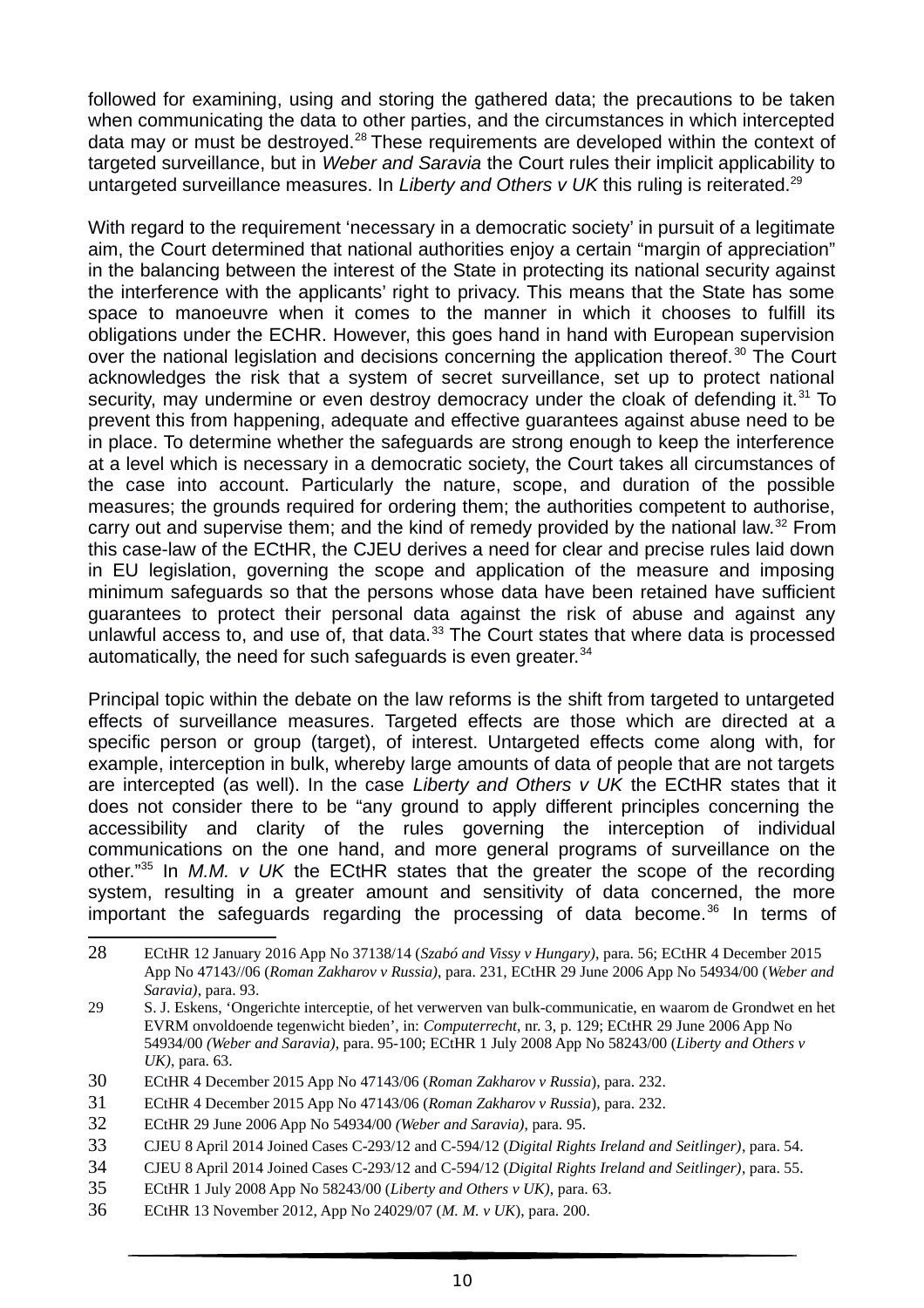proportionality this shift might be an issue since *Zakharov* as well as S*zabó* indicate that to perform a proper necessity-assessment regarding the application of surveillance powers there has to be a reasonable suspicion regarding the target person.<sup>37</sup> It remains up to the judge to point out what this means regarding the proportionality assessment for the application of bulk powers. Some scholars criticize the application of the necessityassessment of the ECtHR for placing too much focus on the procedural embedding such as the manner in which the authorisation is granted, control on the execution of it, and the presence of independent oversight, instead of focusing on proportionality.<sup>38</sup>

Important and recent case-law of the CJEU regarding untargeted measures of surveillance shows that the Court is fairly critical. In 2014 the Court struck down the Data Retention Directive in the case *Digital Rights Ireland.* The Directive which was laid before the judges in that case did not meet the necessity requirement for three reasons. First, the comprehensive scope of the measure that "covers in a generalised manner all persons, all means of communication as well as traffic data without any differentiation, limitation or exception being made in the light of the objective of fighting against serious crime".<sup>39</sup> Secondly, because it did not determine the limits of the access of the competent national authorities to the data and their subsequent use by imposing substantive and procedural conditions in terms of a prior review by a court or independent administrative body.<sup>40</sup> And thirdly, the period of data retention was not deemed proportionate because there was no distinction being made between the categories of data based on possible usefulness or persons concerned, and the determination of the period must be based on objective criteria in order to ensure that it is limited to what is strictly necessary.<sup>41</sup>

The invalidation of the Directive led to questions whether national data retention measures can be adopted, whether EU law applies to them and if so, what safeguards are needed to be compliant with *Digital Rights Ireland*. <sup>42</sup> These questions were laid before the Court in *Tele2 Sverige/Watson.<sup>43</sup>* In this judgment the Court states that national legislation on the retention of traffic and location data and access to that data by the national authorities, for the purpose of combating crime, falls within the scope of Directive 2002/58/EC, the e-Privacy Directive*. <sup>44</sup>* Quintessential of this Directive is to guarantee the right to confidential communication.<sup>45</sup> Article 15 formulates the possibility for member states to implement limitations when this is necessary to guarantee national security. However, in *Tele2 Sverige/Watson* the Court states that it follows from the text of the article itself that it has to be interpreted in the light of the fundamental rights guaranteed by the Charter.<sup>46</sup> From this follows that the e-Privacy Directive precludes national legislation which "for the purpose of

<sup>37</sup> ECtHR 4 December 2015 App No 47143/06 (*Roman Zakharov v Russia)*, para. 260; ECtHR 12 January 2016 App No 37138/14 (*Szabó and Vissy v Hungary)*, para. 71.

<sup>38</sup> S. J. Eskens, 'Ongerichte interceptie, of het verwerven van bulk-communicatie, en waarom de Grondwet en het EVRM onvoldoende tegenwicht bieden', in: *Computerrecht*, nr. 3, p. 130.

<sup>39</sup> CJEU 8 April 2014 Joined Cases C-293/12 and C-594/12 (*Digital Rights Ireland and Seitlinger)*, para. 57.

<sup>40</sup> CJEU 8 April 2014 Joined Cases C-293/12 and C-594/12 (*Digital Rights Ireland and Seitlinger)*, para. 60-62.

<sup>41</sup> CJEU 8 April 2014 Joined Cases C-293/12 and C-594/12 (*Digital Rights Ireland and Seitlinger)*, para. 63-64.

<sup>42</sup> M. Tzanou, '*The Fundamental Right to Data Protection: Normative Value in the Context of Counter-Terrorism Surveillance',* Oxford and Portland: Oregon 2017, p. 104.

<sup>43</sup> CJEU 21 December 2016 Joined Cases C-203/15 and C-698/15 (*Tele2 Sverige AB v Post- och telestyrelsen and Secretary of State for the Home Department v Tom Watson and Others)*, para. 59.

<sup>44</sup> CJEU 21 December 2016 Joined Cases C-203/15 and C-698/15 (*Tele2 Sverige AB v Post- och telestyrelsen and Secretary of State for the Home Department v Tom Watson and Others)*, para. 65-81.

<sup>45</sup> Art. 5 Directive 2002/58/EC of the European Parliament and of the Council of 12 July 2002 concerning the processing of personal data and the protection of privacy in the electronic communications sector.

<sup>46</sup> CJEU 21 December 2016 Joined Cases C-203/15 and C-698/15 (*Tele2 Sverige AB v Post- och telestyrelsen and Secretary of State for the Home Department v Tom Watson and Others)*, para. 91.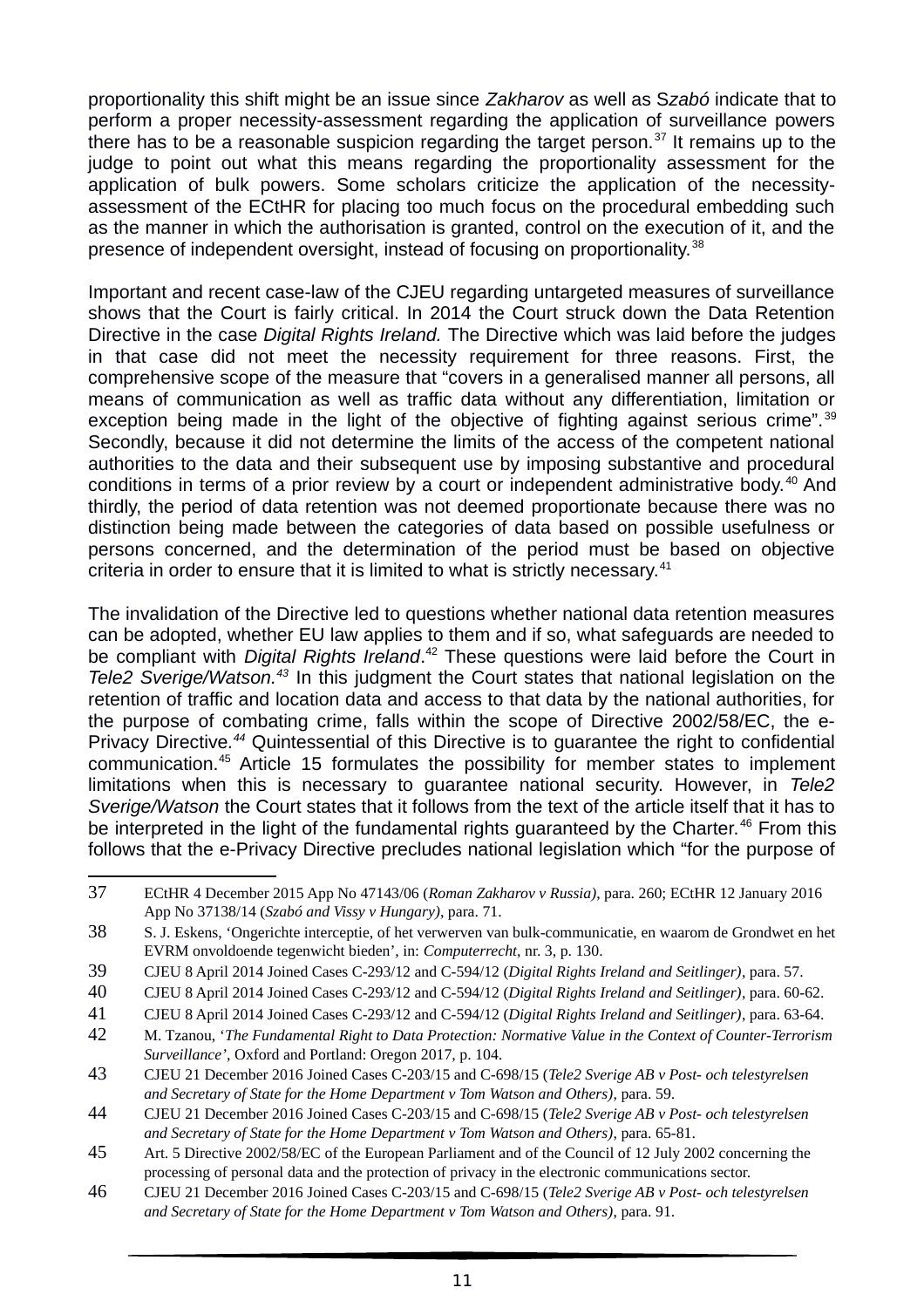fighting crime, provides for the general and indiscriminate retention of all traffic and location data of all subscribers and registered users relating to all means of electronic communication".<sup>47</sup> As well as national legislation "governing the protection and security of traffic and location data and, in particular, access of the competent national authorities to the retained data, where the objective pursued by that access, in the context of fighting crime, is not restricted solely to fighting serious crime, where access is not subject to prior review by a court or an independent administrative authority, and where there is no requirement that the data concerned should be retained within the European Union."<sup>48</sup>

With a reference to *Zakharov*, the CJEU states that general access to all retained data cannot be regarded as limited to what is strictly necessary. National legislation needs to be based on objective criteria in order to define the circumstances and conditions under which the competent national authorities are to be granted access to the data of subscribers or registered users. As a general rule, the Court states, access can be granted in relation to the objective of fighting crime, but only to the data of individuals suspected of planning, committing or having committed a serious crime or of being implicated in one way or another in such a crime. The Court continues with stating that only "in particular situations, for example when vital national or public security interests are threatened by terrorist activities, access to data of other persons might be granted in case of objective evidence showing that that data might, in a specific case make an effective contribution to combating such activities."<sup>49</sup>

The Court allows member states to adopt national legislation permitting, as a preventive measure, the targeted retention of traffic and location data, for the purpose of fighting serious crime, provided that the retention of data is limited to what is strictly necessary, with respect to the categories of data to be retained, the means of communication affected, the persons concerned and the retention period adopted.<sup>50</sup> Article 4 of the Treaty on European Union prescribes that the EU shall respect the essential state functions, leaving in particular national security to remain the sole responsibility of each member state.<sup>51</sup> Whether EU law is applicable to activities, regarding national security, of the intelligence and security services specifically, is now laid in front of the Court in the form of a preliminary ruling.<sup>52</sup>

This possible lack of jurisdiction of the CJEU regarding national security does not occur with regard to the Convention for the Protection of Individuals with regard to Automatic Processing of Personal Data of the Council of Europe (hereafter: Convention 108). It is the first legally binding international instrument in the field of data protection.<sup>53</sup> Convention 108 applies to all data processing, including data processing by intelligence and security

<sup>47</sup> CJEU 21 December 2016 Joined Cases C-203/15 and C-698/15 (*Tele2 Sverige AB v Post- och telestyrelsen and Secretary of State for the Home Department v Tom Watson and Others)*, para. 112.

<sup>48</sup> CJEU 21 December 2016 Joined Cases C-203/15 and C-698/15 (*Tele2 Sverige AB v Post- och telestyrelsen and Secretary of State for the Home Department v Tom Watson and Others)*, para. 125.

<sup>49</sup> CJEU 21 December 2016 Joined Cases C-203/15 and C-698/15 (*Tele2 Sverige AB v Post- och telestyrelsen and Secretary of State for the Home Department v Tom Watson and Others)*, para. 119.

<sup>50</sup> CJEU 21 December 2016 Joined Cases C-203/15 and C-698/15 (*Tele2 Sverige AB v Post- och telestyrelsen and Secretary of State for the Home Department v Tom Watson and Others)*, para. 108.

<sup>51</sup> Art. 4 para. 2 Consolidated Version of the Treaty on European Union.

<sup>52</sup> CJEU *(*Reference for Preliminary Ruling) C-623/17 (*Privacy International v Secretary of State for Foreign and Commonwealth Affairs and Others)*.

<sup>53</sup> FRA, *Handbook on European Data Protection Law* Luxembourg, Luxembourg: Publications Office of the European Union 2014, p. 16; G. Greenleaf, *Balancing globalisation's benefits and commitments: Accession to Data Protection Convention 108 by countries outside Europe,* Strasbourg: Council of Europe Convention 108 Globalisation Conference 17 June 2016, p. 3.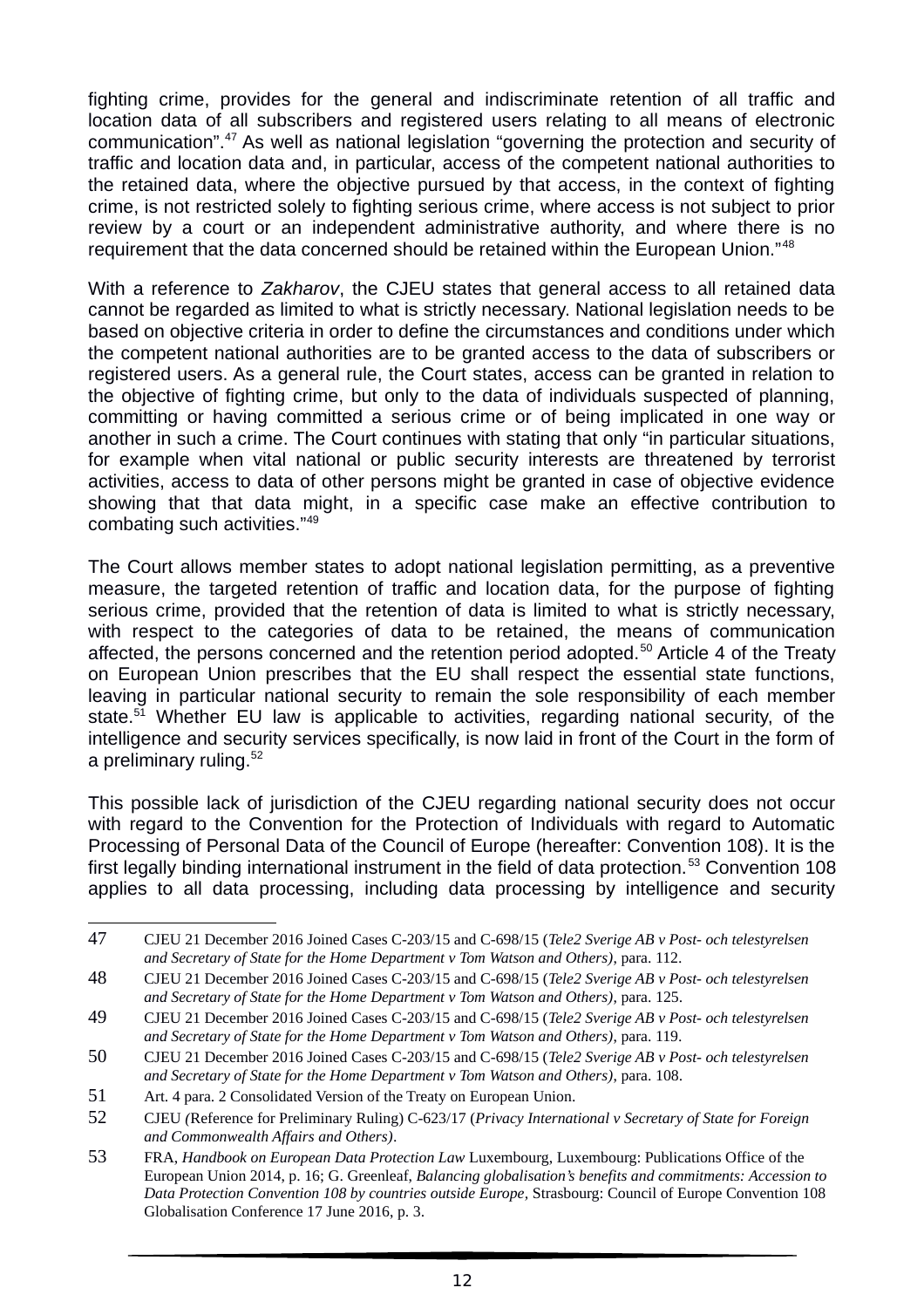services. It aims to protect the individual against abuse in the context of the collection and processing of data, and to regulate the transnational flow of personal data.<sup>54</sup> Foremost principles laid down in the Convention constitute the fair and lawful collection and automatic processing of data, the storage thereof being contingent on being used for specified legitimate purposes and not for use for ends that are incompatible with these purposes, and that the data may not be kept longer than strictly necessary.<sup>55</sup> It also aims to assure the quality of data; in particular the adequacy, relevancy, proportionality, and accuracy.<sup>56</sup>

The Convention aims to bring cross-border data protection that does not solely rely on the ECHR, since the latter is a 'closed document' which does not permit non-European and non-member states to participate.<sup>57</sup> To include these countries, representatives of Australia, Japan, Canada and the United States took part in the process of drafting the document. However, none of these countries have signed up (so far). <sup>58</sup> All EU member states have ratified the Convention, and in 2013 Uruguay was the first non-European country to accede.<sup>59</sup> This might have been the start of the globalisation process of the document, with Mauritius being the second country to accede, and Cape Verde, Morocco, Senegal and Tunisia currently at different stages of accession.<sup>60</sup> The globalisation of the document makes more sense as more countries, especially outside of Europe, are in the process of implementing national data protection laws. Since 2015 the majority of these laws are from outside of Europe. $61$  With this globalisation and increase of national laws, the need for a global, universal standard increases. The general and technologically neutral nature, the coherence and compatibility with other relevant legal frameworks and the open character of the Convention gives it a unique potential of a universal standard, and a basis for promoting data protection at a global level. $62$ 

In 2010 the need was expressed to modernise the Convention to reinforce the protection of privacy in the digital area against challenges accompanying the use of new information and communication technologies, and to strengthen the Convention's follow-up mechanism.<sup>63</sup> This modernisation however brings along a re-thinking of the document, and with the ongoing globalisation process, more countries with different views and standards

<sup>54</sup> FRA, *Handbook on European Data Protection Law*, Luxembourg: Publications Office of the European Union 2014, p. 16.

<sup>55</sup> FRA, *Handbook on European Data Protection Law*, Luxembourg: Publications Office of the European Union 2014, p. 16.

<sup>56</sup> FRA, *Handbook on European Data Protection Law*, Luxembourg: Publications Office of the European Union 2014, p. 16.

<sup>57</sup> Council of Europe, *Explanatory Report to the Convention for the Protection of Individuals with regard to Automatic Processing of Personal Data,* Strasbourg: Council of Europe, 28 January 1981, p. 5.

<sup>58</sup> J. Polakiewicz, *Convention 108 as a global privacy standard?,* Budapest: International Data Protection Conference 17 June 2011, p. 4.

<sup>59</sup> FRA, *Handbook on European Data Protection Law*, Luxembourg: Publications Office of the European Union 2014, p. 16.

<sup>60</sup> G. Greenleaf, *Balancing globalisation's benefits and commitments: Accession to Data Protection Convention 108 by countries outside Europe,* Strasbourg: Council of Europe Convention 108 Globalisation Conference 17 June 2016, p. 1; See for current list https://www.coe.int/en/web/conventions/fulllist/-/conventions/treaty/108/signatures.

<sup>61</sup> G. Greenleaf, *Balancing globalisation's benefits and commitments: Accession to Data Protection Convention 108 by countries outside Europe,* Strasbourg: Council of Europe Convention 108 Globalisation Conference 17 June 2016, p. 1.

<sup>62</sup> https://www.coe.int/en/web/data-protection/convention108/modernisation, accessed 19 March 2018.

<sup>63</sup> https://www.coe.int/en/web/data-protection/convention108/modernisation, accessed 19 March 2018; FRA, *Handbook on European Data Protection Law*, Luxembourg: Publications Office of the European Union 2014, p. 17.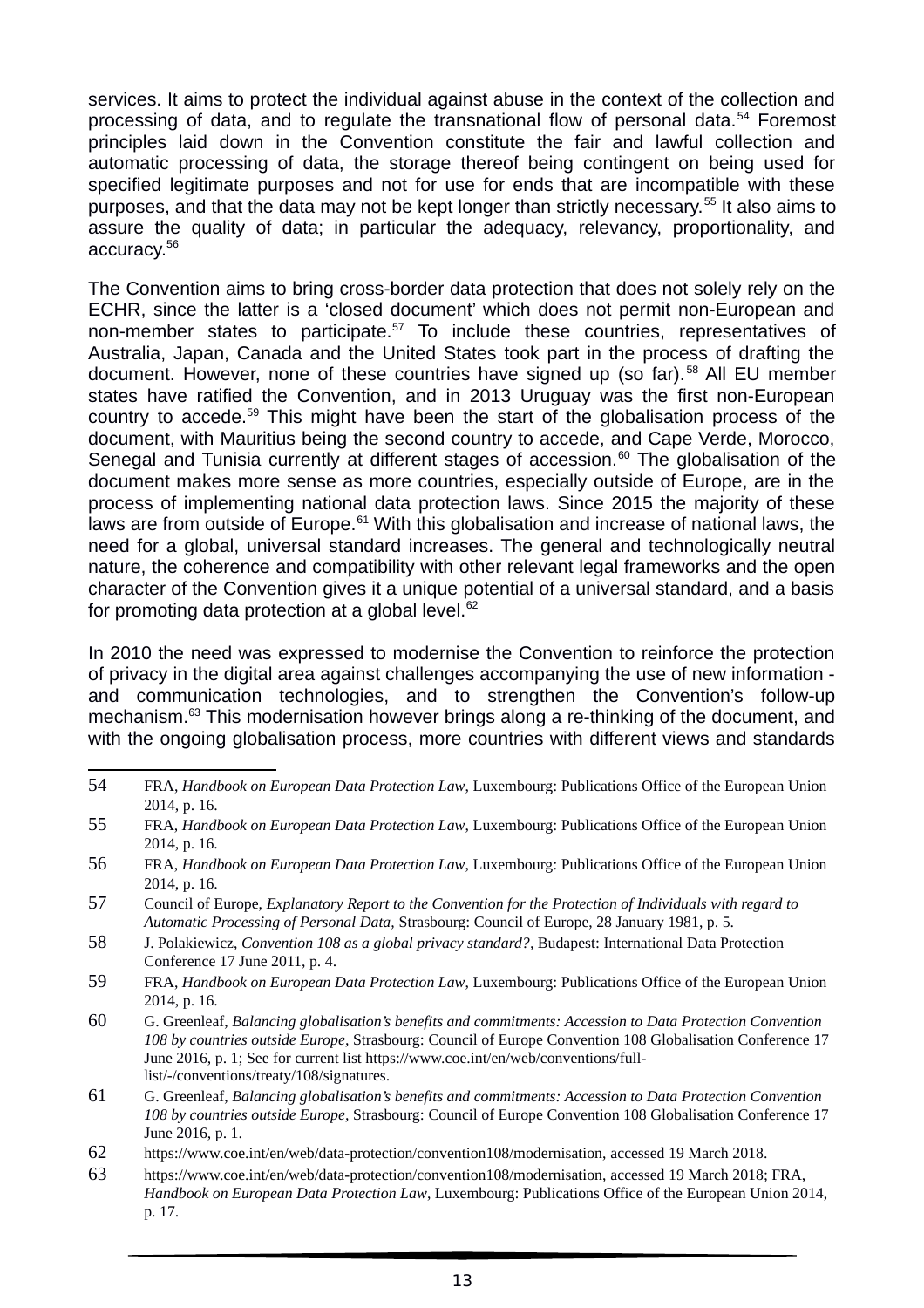regarding privacy and data protection have a say in what the standards in the modernised Convention should look like. Therefore it remains to be seen what the exact implementation of the principles within the document will look like when this process is finished.

The UN Special Rapporteur on the right to privacy (hereafter: SRP) Joseph Cannataci invested considerable efforts in the organisation of the annual International Intelligence Oversight Forum since 2016.<sup>64</sup> The aim of this event is to start an open debate on the adequacy of oversight mechanisms, existing and future surveillance measures that might impact the right to privacy, the distinction between targeted and untargeted surveillance, and the proportionality, cost-effectiveness and overall efficacy of surveillance measures.<sup>65</sup>

Apart from that, the SRP believes in the importance to achieve synergy between national security interests and the right to privacy to maintain "cyberpeace". Therefore, he pleads for measures that limit surveillance and other privacy-infringing measures in the avoidance of cyberwar, and explored options for a "draft legal instrument on government-led surveillance and privacy" to strengthen existing standards and create more detailed guidance and protection mechanisms that are able to address large-scale infringements of the human right to privacy of people around the world. $66$  This document has been drafted as a result of several research projects and the meetings of and exchanges between several parties involved in shaping the development and use of digital technologies: such as global technology companies, experts from civil society, law enforcement agencies, intelligence services, and academics. The provisions of the text are based on international human rights law and aim at providing guidance for government surveillance using electronic means. This is deemed necessary for both human rights and the responsible and dignified conduct of state authority and powers.<sup>67</sup>

<sup>64</sup> HRC Report of the Special Rapporteur on the right to Privacy Joseph A. Cannataci, *UN Doc*. A/HRC/34/60, p. 3-4.

<sup>65</sup> HRC Report of the Special Rapporteur on the right to Privacy Joseph A. Cannataci, *UN Doc*. A/HRC/34/60, p. 3.

<sup>66</sup> HRC Report of the Special Rapporteur on the right to Privacy Joseph A. Cannataci, *UN Doc*. A/HRC/37/62, p. 5.

<sup>67</sup> HRC Report of the Special Rapporteur on the right to Privacy Joseph A. Cannataci, *UN Doc*. A/HRC/37/62, Appendix 7, p. 3.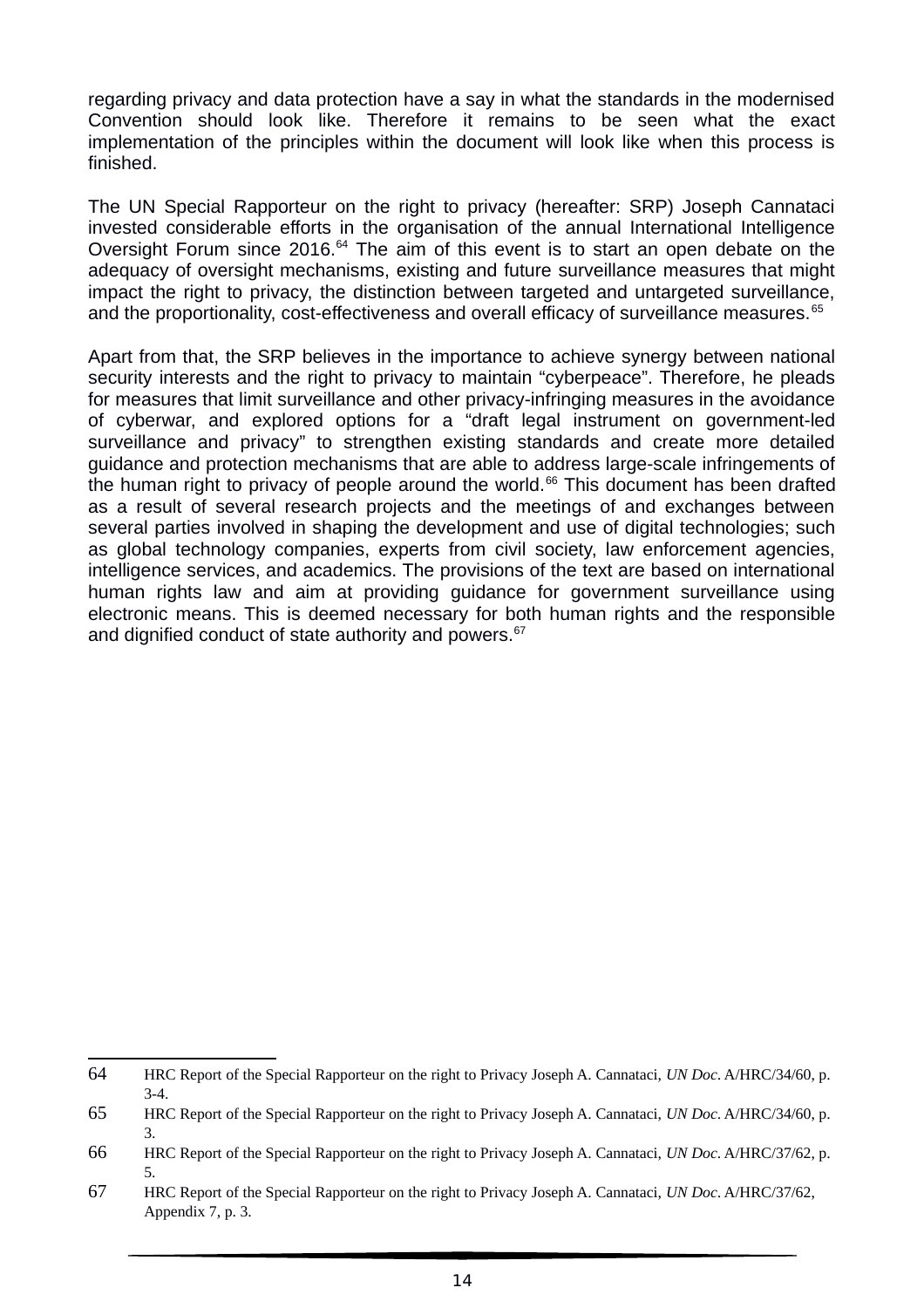### **4. Capabilities.**

## **4.1 Bulk interception.**

Paragraph 3.2.5.6.3 of the Wiv 2017 describes the capability of case-specific investigation of communications ('*onderzoeksopdrachtgerichte interceptie',* hereafter: bulk interception). Arguably, this capability is the most notorious within the Dutch debate, and it is the capability which led to the name '*sleepwet'*, a portmanteau word of the Dutch word for dragnet ('*sleepnet'*) and the Dutch word for law ('*wet'*). The total capability consists of a subset of provisions. The essence is the capability to collect, which is described as 'to use technical supports for case-specific interception, receipt, recording and tapping of any form of telecommunication or data transfer by means of an automated information system, regardless of the locations involved'.<sup>68</sup> Apart from collecting, the subset includes the capability to decrypt telecommunication or data, as well as to conduct technical analysis on the data to optimise the exercise of the power.<sup>69</sup> Furthermore, it includes the power to filter, select and store metadata and content, and entails several obligations for telecommunication providers to cooperate.<sup>70</sup>

Particularly concerning seems the envisaged scope of such bulk interception. At the outset, it is determined by the 'research order' ('*onderzoeksopdracht').* The Prime Minister, the Minister for the Interior and Kingdom Relations and the Minister for Defense will lay down the Integrated Intelligence and Security Services Order ('*Geïntegreerde Aanwijzing Inlichtingen- en Veiligheidsdiensten',* hereafter: GA) pursuant to article 6 of the Intelligence and Security Services Act, within the prescribed tasks of the services. These are for the general services: Investigating targets that form a threat to the democratic rule of law, national security or other important interests of the state and investigating other countries.<sup>71</sup> The GA, which has a validity of four years, includes specific research orders. Acute research orders can be added by the Minister of Interior Affairs and/or the Minister of Defense.<sup>72</sup> This gives some insight in how research orders are formulated and by whom. However, it does not entail any information about the scope of the research orders, and thus of how large-scaled the effect of the bulk interception will be.

Apart from concerns about the unclarity of the exact scope, there is criticism regarding the necessity assessment of bulk interception. As follows from European case-law, the application as well as the introduction of new capabilities need to meet the necessity requirement.<sup>73</sup> As Lenaerts and van Nuffel describe, this assessment should include, apart from a subsidiarity test, a fact-based assessment of the effectiveness of the measure for the objective pursued.<sup>74</sup> Critics in the debate address that the Dutch legislator did not address this necessity requirement sufficiently. The NJCM, the Dutch section of the International Commission of Jurists, states in its reaction to the Bill that the explanatory report fails to give sufficient argumentation for why present capabilities do not suffice and which (serious) problems the new capabilities will be solving. The Commission states that

- 68 Art. 48 para. 1 Intelligence and Security Services Act 2017.
- 69 Art. 48 para. 1 Intelligence and Security Services Act 2017.
- 70 Artt. 48-50 Intelligence and Security Services Act 2017.
- 71 Art. 6 para. 1 jo. art. 8 para. 2 sub a and d Intelligence and Security Services Act 2017.
- 72 *Parliamentary Papers II* 2016/17, 34588, 3, p. 30-33.
- 73 ECtHR 4 December 2015 App No 47143/06 (*Roman Zakharov v Russia)*, para. 232; ECtHR 6 September 1978 App No 5029/71 (*Klass and Others v Germany*), para. 34-36 and 41; ECtHR 18 May 2010 App No 26839/05 (*Kennedy v UK*), para. 119 and 124.
- 74 G. Vermeulen and E. Lievers (eds.), 'Surveillance for public security purposes: Four pillars of acceptable interference with the fundamental right to privacy*',* in: *Data Protection and Privacy under Pressure: Transatlantic tensions, EU surveillance and big data,* Antwerp, Apeldoorn, Portland: Maklu 2017, p. 179.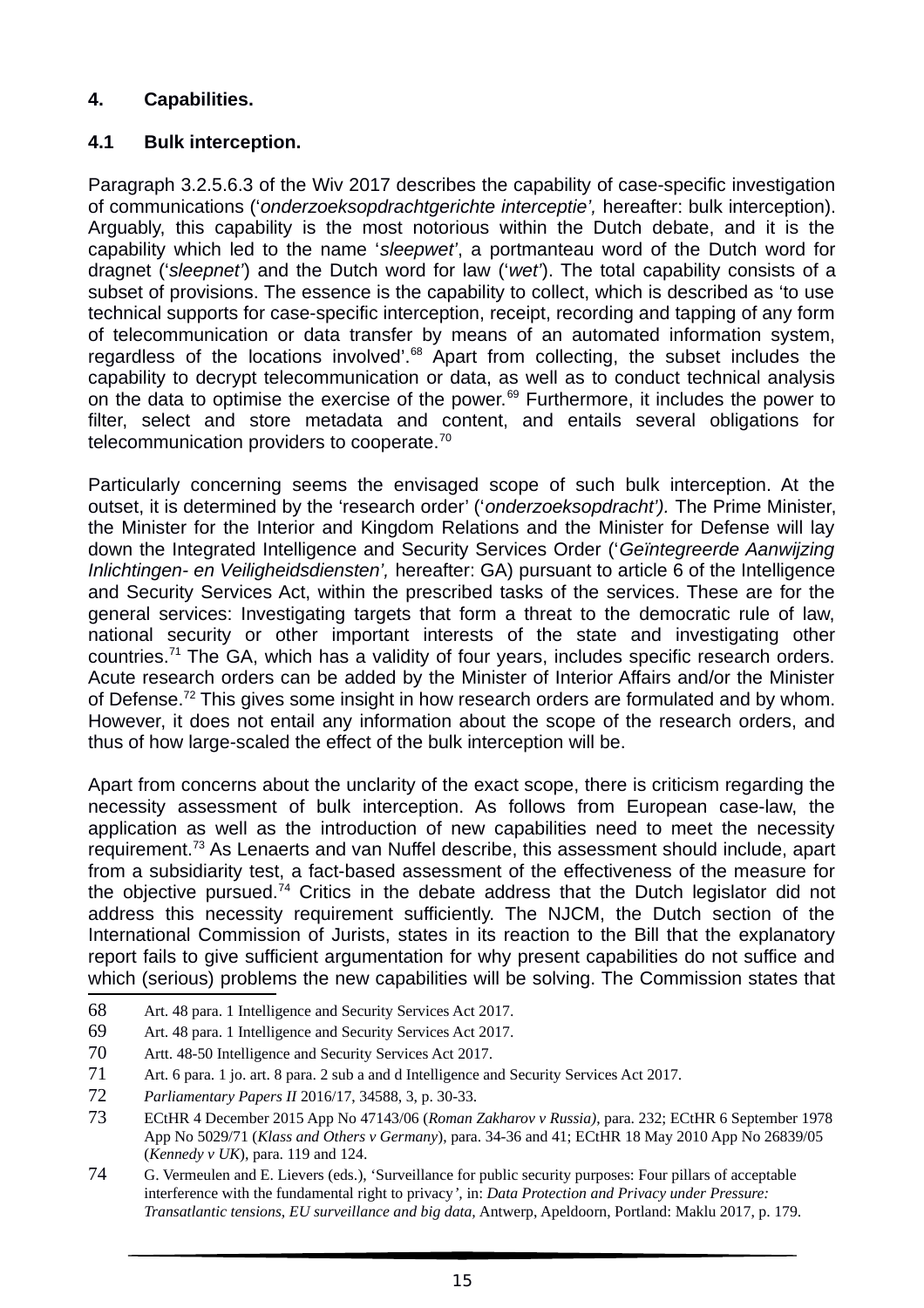because of the lack of this information it is not possible to assess to what extent the infringements on fundamental rights are justified.<sup>75</sup>

It is remarkable that the bulk interception capabilities in the law reforms in the UK as well as in Germany make a difference between foreign and domestic communication, where this division is not made in the Netherlands. Discussing this aspect in detail, there is a distinction between three kinds of communication: Purely national communication referred to as domestic; national-foreign communication where either the sender or the receiver is foreign, referred to as international; and purely foreign communication referred to as foreign. In both the UK and Germany, bulk interception of communications data is not allowed when it comes to purely domestic communication.<sup>76</sup> De-jure this appears to be a great difference from the Dutch Act. However, it is unclear whether the difference is as relevant when considering the technological context and de-facto circumstances. For example, if two persons within the British Islands are communicating with each other via a platform of which the server is located in a foreign country, the communication will fall in the category of international communication. Hence, the category sounds more encompassing than it appears to be in practice. Also, it is extremely hard to know in what category your data falls, since you need to have information on the location of the servers of the services you are using, which most of the time is not the case.

The German system even makes a more specified distinction as international communication falls within the stricter regime of the Act on Restrictions on the Secrecy of Mail, Post and Telecommunications ('*Gesetz zur Beschränking des Brief-, Post- und Fernmeldegeheimnisses',* hereafter: G10 Act) derogated from article 10 of the German Constitution. To filter the data and process it according to the correct regime the services use an automatic filtering system called DAFIS. The system has three filters to remove all communication protected by the G10 regime before the BND can process the data. Federal Data Protection Commissioner Andrea Voßhoff is critical, stating in a secret report that the system has substantial systemic deficits: "The DAFIS filter does not completely detect and filter data from individuals protected by article 10 of the Constitution. Hence, the BND has – contrary to legal obligations resulting from the G10 law – processed personal data of these individuals and has unlawfully intervened in communication that is protected by article 10 of the Constitution."77

The SRP reflects negatively on this distinction, calling it an expression of the xenophobic fallacy some governments promote that "it's only nasty foreigners which are out to get us… and therefore they don't deserve their fundamental human rights to be respected by our laws".<sup>78</sup> The SRP argues that, since the vast majority of terrorist attacks in Europe were carried out by EU citizens it is a fallacy that it makes sense to discriminate against people whose citizenship lies not within the lawmakers' jurisdiction.<sup>79</sup> Unfortunately, the idea of the threat being foreign, and the infringements being less problematic when they happen to non-Dutch citizens, plays a part in the Dutch discourse as well. In the letter describing the proposed changes after the referendum, the Dutch government states it is

<sup>75</sup> NJCM, Reactie op concept-wetsvoorstel, Leiden: 31 August 2015, p. 2 <https://njcm.nl/wpcontent/uploads/2016/12/Reactie-consultatie-WIV-NJCM.pdf>.

<sup>76</sup> Art. 136 para. 1-3 Investigatory Powers Act 2016; Art. 5 Act on Restrictions on the Secrecy of Mail, Post and Telecommunications and artt 6 and 7 Federal Intelligence Service Act.

<sup>77</sup> https://netzpolitik.org/2016/geheimer-pruefbericht-der-bnd-bricht-dutzendfach-gesetz-und-verfassung-alleinin-bad-aibling/#Sachstandsbericht, accessed 20 March 2018.

<sup>78</sup> HRC Report of the Special Rapporteur on the right to privacy, Joseph A. Cannataci, *UN Doc*. A/HRC/34/60, 24 February 2017, p. 36.

<sup>79</sup> HRC Report of the Special Rapporteur on the right to privacy, Joseph A. Cannataci, *UN Doc*. A/HRC/34/60, 24 February 2017, p. 36.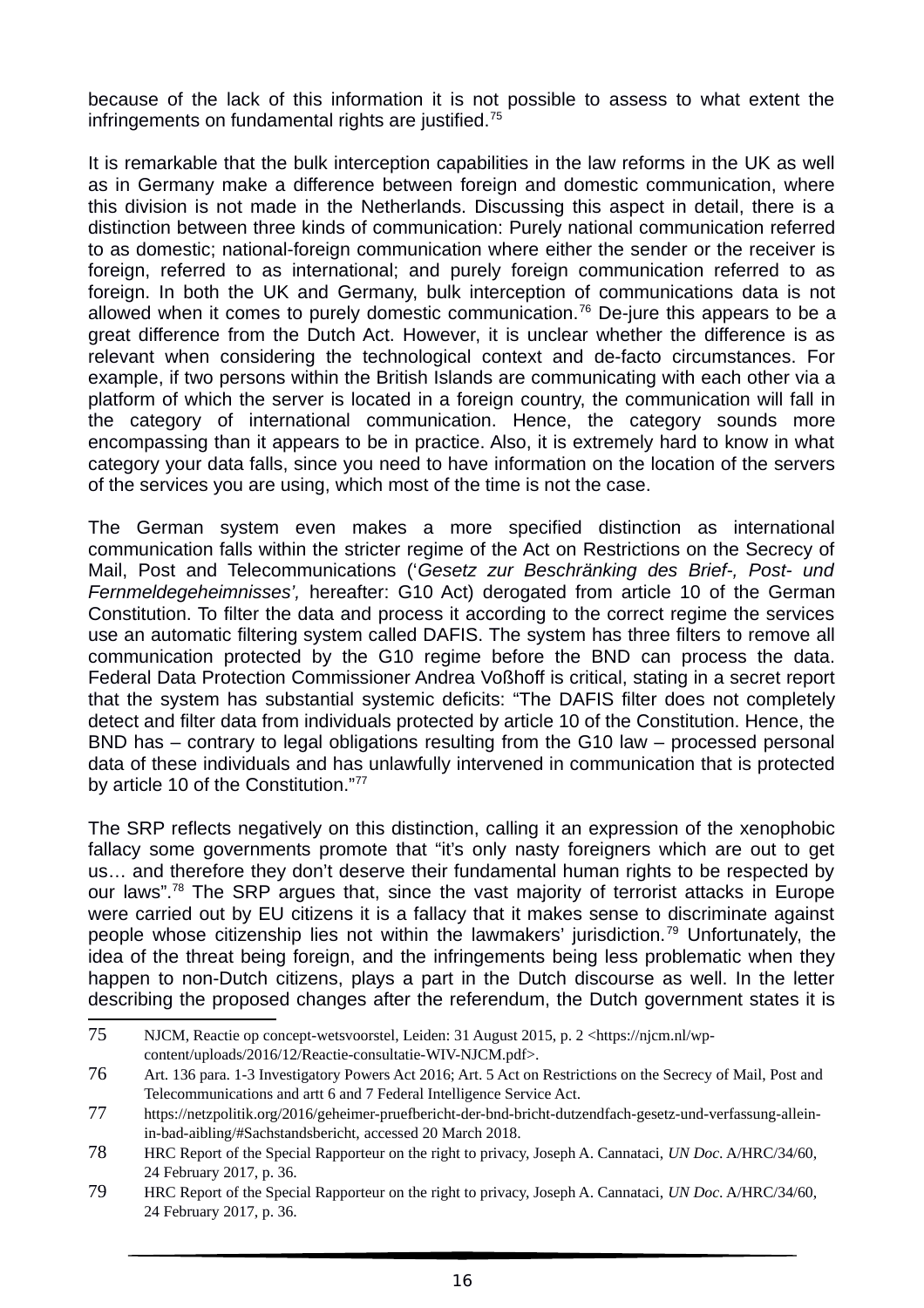practically ruled out that bulk interception of domestic communication on the cable will be implemented in the coming years (except for research of cyberdefence).<sup>80</sup> From case-law of the ECtHR it follows that infringements on an individual's right to privacy made within the territory of a state also falls within the jurisdiction of this state. According to the Court it is irrelevant whether said individual is located within this territory as well.<sup>81</sup> This means that states are equally responsible for infringements made on the right to privacy of individuals involved in domestic communication as in international or foreign communication, and thus renders the distinction irrelevant.

Since the law itself does not entail any information about the scope, this has been raising questions from the beginning of the debate. In the parliamentary debate and the explanatory memorandum, Minister Ronald Plasterk gives the examples of intercepting the Internet traffic between Syria and the Netherlands to gather all metadata.<sup>82</sup> He states the capability will not be used to intercept all communications within a city like The Hague for a month.<sup>83</sup> However, outside of the public debate, in confidential communication with Internet providers that have been leaked through the platform Publeaks, other examples are given: An interception of all Internet traffic between a city of 400.000 inhabitants and a certain communication service like WhatsApp is mentioned. Another example makes clear that data of individuals connected with a public WiFi hotspot and visiting a website hosted in a specific foreign country can be intercepted. And also, where Minister Plasterk mentions the term of one month in the public debates, he mentions a year in the confidential documents.<sup>84</sup> The distress caused by this unclarity led to some commitments in the coalition agreement stating that "random and massively collecting data of citizens in the Netherlands or abroad can, must and will not be the case".<sup>85</sup> Critics question the added value of this sentence, since random data collection is already contrary to the legal abilities of the services by law. The second extra-legal safeguard in the coalition agreement is the acceleration of the evaluation from five to two years.<sup>86</sup>

After the referendum one of the proposed changes by the government is to formulate a policy rule that special powers have to be applied in an as targeted manner as possible. The infringement on fundamental rights of third parties is explicitly taken into account and the scope of the application will be assessed within the legal requirement of proportionality. $87$  This policy rule should be incorporated into the law as soon as possible. $88$ Critics state that since the services already have the obligation to take infringements of fundamental rights into account, and to assess the application of powers to the legal requirements of proportionality and subsidiarity, the added value of the proposal again remains unclear.

When implementing the capability, the services will consult telecommunication providers to

- 82 *Parliamentary Papers II* 2016/17, 34588, 50, p. 86.
- 83 *Parliamentary Papers II* 2016/17, 34588, 3, p. 125.
- 84 https://nos.nl/artikel/2100411-plasterk-denkt-na-over-aftappen-chat-apps-en-wifi-hotspots.html, accessed 20 March 2018.
- 85 VVD, CDA, D66 en ChristenUnie, *Vertrouwen in de toekomst, regeerakkoord 2017-2021,* 10 Oktober 2017, p. 4.
- 86 VVD, CDA, D66 en ChristenUnie, *Vertrouwen in de toekomst, regeerakkoord 2017-2021,* 10 Oktober 2017, p. 4.
- 87 *Parliamentary Papers II* 2017/18, 34588, 70, p. 3.
- 88 *Parliamentary Papers II* 2017/18, 34588, 70, p. 5.

<sup>80</sup> *Parliamentary Papers II* 2017/18, 34588, 70, p. 3-4.

<sup>81</sup> N. A. N. M. van Eijk and C. M. J. Ryngaert, 'Deskundigenbericht: Juridische grondslag multilaterale informatie-uitwisseling*'*, bijlage IV in: CTIVD, '*Toezichtsrapport over de multilaterale gegevensuitwisseling door de AIVD over (vermeende) jihadisten*', nr. 56, 28 March 2018, p. 4.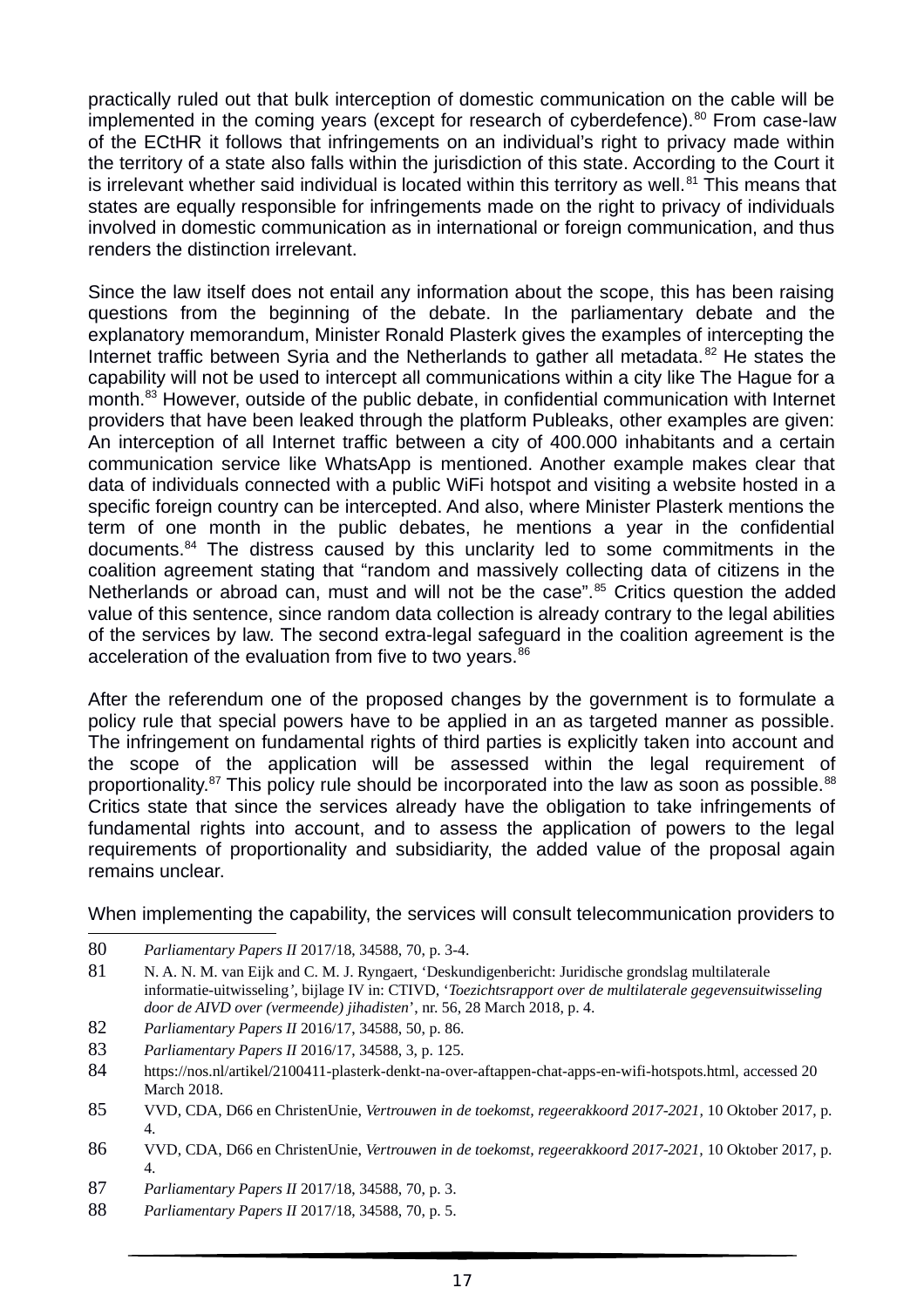select which specific fibers are to be intercepted.<sup>89</sup> During the interception, the data will be technically analyzed to judge whether the right fiber is being intercepted.<sup>90</sup> Intercepted data can be saved up to three years after collection, awaiting to be processed.  $91$  In case data is encrypted this three year term can be prolonged each time with another three years, without a fixed maximum term, and starts again after decryption.<sup>92</sup> Critics state that this 3 year term is too long, and the motivation for it is weak. The motivation given in the explanatory memorandum is that the one-year storage term in the old Act was experienced as a bottleneck and had to be prolonged to enable the services to work with historical data. $93$  In the letter on adjustments to the Act after the referendum, the government proposed to change the maximum term to one year, which can be prolonged yearly with the permission of the Minister to a maximum of three years.<sup>94</sup>

In the UK there is no explicit storage term, storage of data needs to be necessary and proportionate. Within the German G10 regime the necessity of the gathered data for the purposes of the services will be reviewed every six months, and data should be deleted when not deemed necessary any longer.<sup>95</sup> However, a recent case of Reporters Without Borders made clear that once data is collected, it is never deleted entirely.<sup>96</sup> Data acquired through bulk interception within the BNDG regime is divided into metadata, which can be retained for six months, and content data, which can be saved up to 10 years. $97$ 

The processing of the intercepted data starts with filtering. First, a negative filter deflects data which is irrelevant due to its format. The Minister states that at this point, 98% of the intercepted data is expected to be deleted.<sup>98</sup> This number sounds like a lot, giving the impression that 2% cannot be that bad. However, 2% is still an incredibly huge amount of data in absolute numbers, since the entire amount of the data stream is enormous. Also, examples given by the Minister of the kind of data that will be deflected due to its format are associated with services like Netflix, Spotify, Bittorrent and Youtube.<sup>99</sup> These examples all entail services that use large amounts of bandwidth, and none entail communications data. Hence, in terms of percentage of the amounts of data volume this adds up, but in terms of sensitive data in connection with the infringement of privacy or data protection, such data is practically not relevant. The interception of personal and communications data is potentially much more sensitive, while the format of this information is smaller in terms of overall data volume, and therefore accounts for a smaller percentage of the total amount of data in the data stream.

Another aspect of the processing is investigating the intercepted data to determine the characteristics and the nature of the telecommunication, to determine the identity of the person or organisation involved in the telecommunication, to determine and verify selection criteria related to targets, and to identify persons or organisations eligible for

89 *Parliamentary Papers II* 2017/18, 34588, 69, attachment, p. 3.

- 92 Art. 48 para. 6 Intelligence and Security Services Act 2017.
- 93 *Parliamentary Papers II* 2016/17, 34588, 3, p. 131.

<sup>90</sup> Art. 48 para. 1 Intelligence and Security Services Act 2017.

<sup>91</sup> Art. 48 para. 5 Intelligence and Security Services Act 2017.

<sup>94</sup> *Parliamentary Papers II* 2017/18, 34588, 70, p. 3.

<sup>95</sup> Art. 4 Act on Restrictions on the Secrecy of Mail, Post and Telecommunications.

<sup>96</sup> https://www.juris.de/jportal/portal/page/homerl.psml?nid=jnachr-JUNA171206018&cmsuri=%2Fjuris%2Fde %2Fnachrichten%2Fzeigenachricht.jsp, accessed 11 january 2018. Judgment is not published yet, accessed 9 January 2018.

<sup>97</sup> https://lawfareblog.com/new-rules-sigint-collection-germany-look-recent-reform, accessed 9 January 2018.

<sup>98</sup> *Parliamentary Papers II* 2017/18, 34588, 69, attachment, p. 3.

<sup>99</sup> *Parliamentary Papers II* 2017/18, 34588, 69, attachment, p. 3.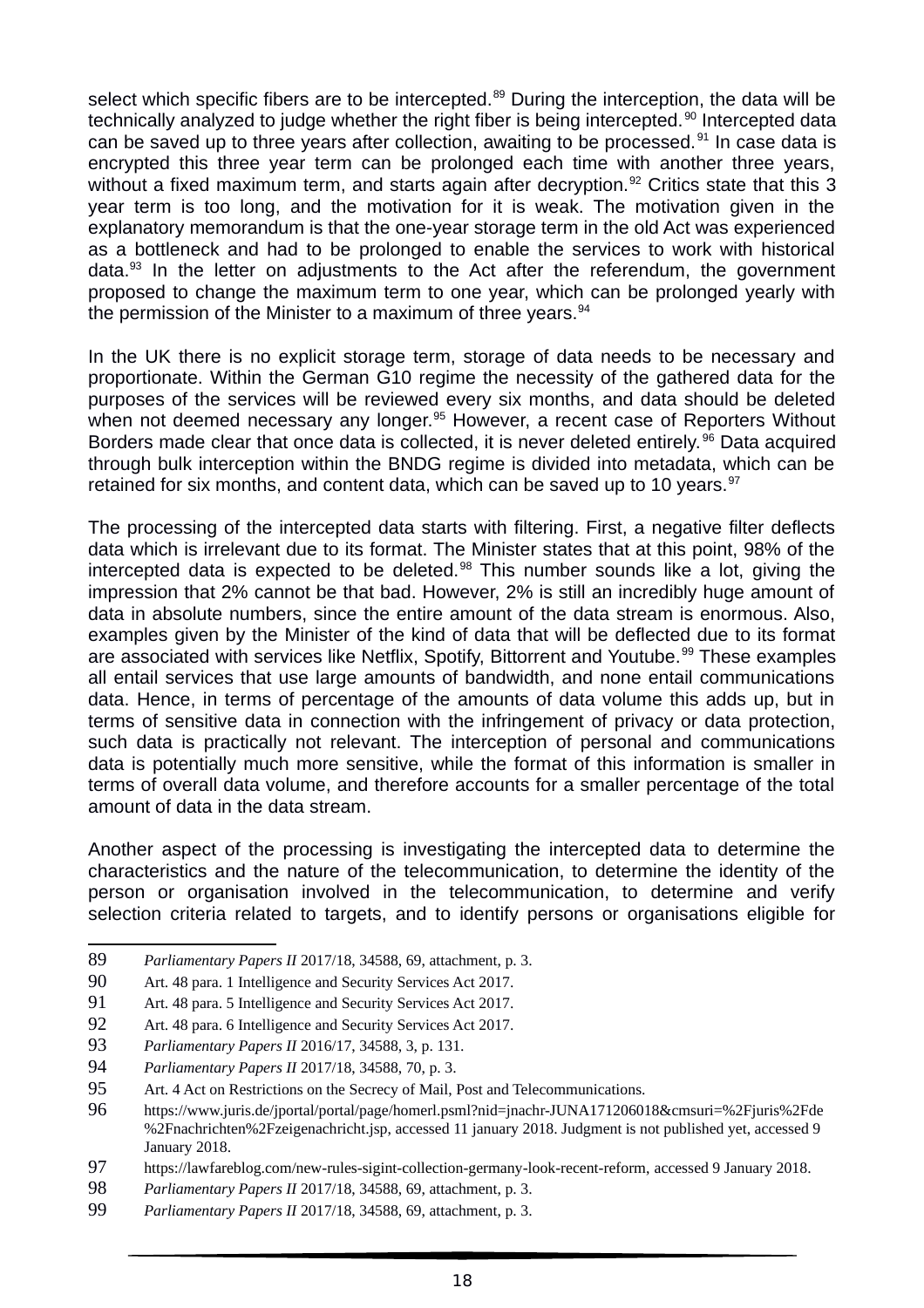investigation by the service within the context of ongoing investigations.<sup>100</sup>

Thereafter, a distinction will be made between metadata and content. Content data will pass through a positive filter consisting of selectors. Examples of selectors are telephone numbers or IP-addresses. In a letter, the Minister states that content data that is deemed  $i$ rrelevant will not be saved and is made irretrievable.<sup>101</sup> However, in the explanatory memorandum it is explained that based on article 48, information will be available for processing for a maximum of three years. If relevant, content data leads to new knowledge and insights, and the services might want to filter data again with new selectors based on the updated knowledge.<sup>102</sup> It is unclear how the irretrievability of data which is deemed irrelevant, and the refiltering of this same data based on updated knowledge relate to each other, or how this will turn out in practice. After all, irretrievable data cannot be (re)filtered. Content that is deemed relevant will be involved in the research and will also be available for other investigations.<sup>103</sup> Metadata will be used for automated data analysis. The law gives a non-exhaustive list of possible conduct that falls within 'automated data-analysis': To compare data with each other and in combination to each other in an automated manner, to search on the basis of profiles, and to compare in order to find specific patterns.<sup>104</sup>

Authorisation has to be granted by the Minister at several points: To start the interception, to do the technical analysis, to determine and verify selection criteria, to identify persons or organisations eligible for investigation, to select content data, and to perform automated data analysis on the metadata.<sup>105</sup> And, as aforementioned, in case the proposed adjustments will be integrated in the law, to prolong the storage of data. The Review Board on the Use of Powers ('*Toetsingscommissie Inzet Bevoegdheden',* hereafter: TIB) will conduct a lawfulness-assessment on this authorisation.<sup>106</sup> In comparison, to apply the capability of bulk interception in the UK the Minister has to grant authorisation, of which the Judicial Commissioner has to approve.<sup>107</sup> In Germany, bulk interception within the G10 regime can start after authorisation of the G10 Commission which will then conduct monthly supervision.<sup>108</sup> Within the BNDG regime of foreign communication data, authorisation of the Chancellery is requested and oversight is performed by the Independent Committee (hereafter: UG).<sup>109</sup> I will elaborate further on this point in the paragraph on oversight and control mechanisms.

To be able to collect data, the services require cooperation of providers of telecommunication networks and services. The Act entails several obligations to cooperate with and inform the services, as pertaining to the collection of data based on the casespecific investigation of communications capability.

This obligations entail:

- Provision of the relevant information to map the communication landscape.<sup>110</sup>
- 100 Art. 49 para. 1 and 2 Intelligence and Security Services Act 2017.
- 101 *Parliamentary Papers II* 2017/18, 34588, 69, attachment, p. 3.
- 102 *Parliamentary Papers II* 2016/17, 34588, 3, p. 142.
- 103 *Parliamentary Papers II* 2016/17, 34588, 3, p. 142.
- 104 Art. 60 para. 2 Intelligence and Security Services Act 2017.
- 105 Artt. 48-50 Intelligence and Security Services Act 2017.
- 106 Art. 32 para. 2 and art. 36 para. 1 Intelligence and Security Services Act 2017.
- 107 Art. 138 Investigatory Powers Act 2016.
- 108 Art. 10 para. 5 Act on Restrictions on the Secrecy of Mail, Post and Telecommunications.
- 109 https://lawfareblog.com/new-rules-sigint-collection-germany-look-recent-reform, accessed 9 January 2018.
- 110 Art. 52 Intelligence and Security Services Act 2017.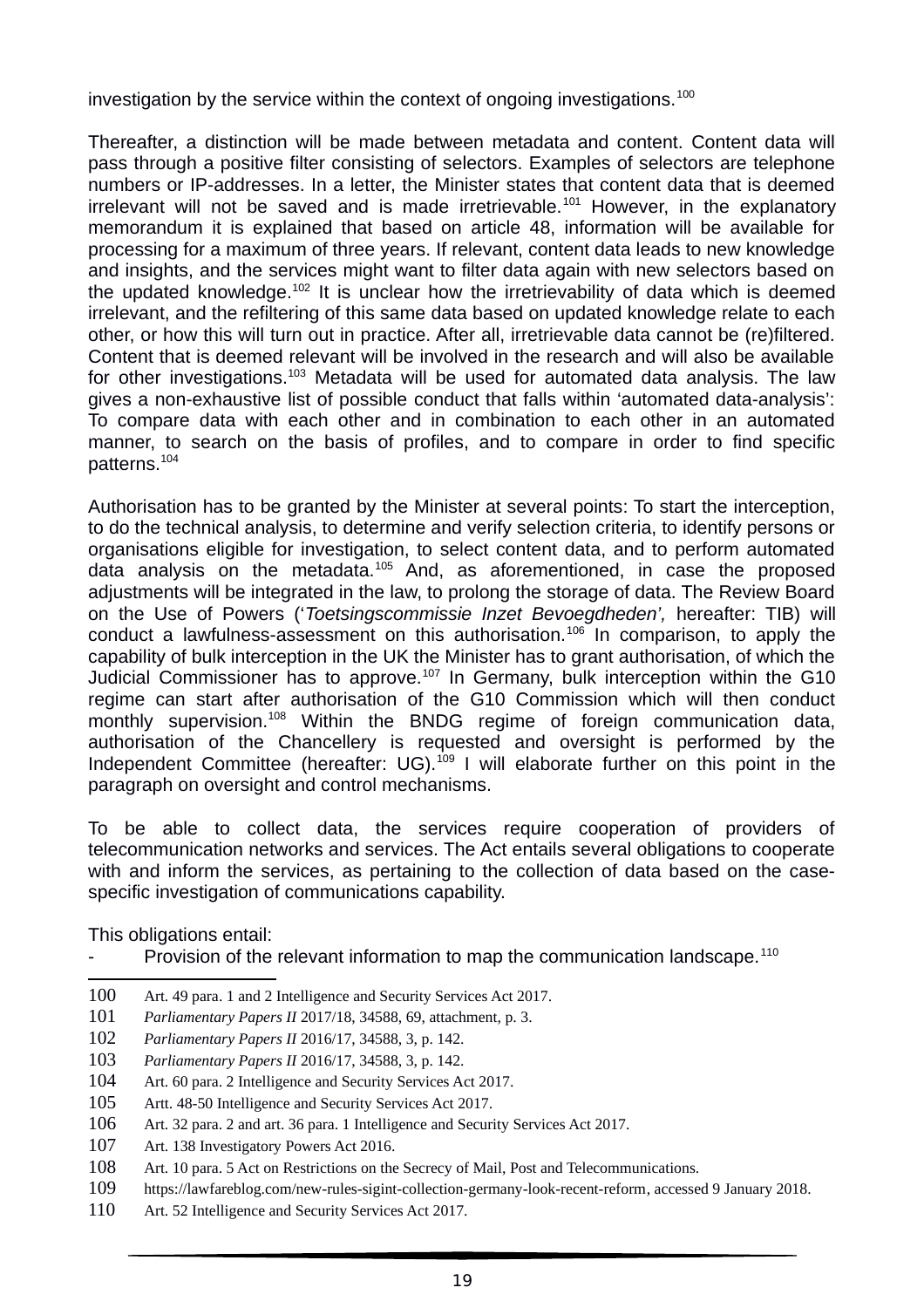- The technical execution of the capability itself. $111$
- The provision of information regarding telecommunication of customers.<sup>112</sup>
- The provision of information regarding a customer and its communication traffic.<sup>113</sup>
- The provision of personal information of customers.<sup>114</sup>
- The provision of all necessary cooperation in decrypting data. This obligation applies to everyone who can be reasonably expected to have knowledge about the manner of encryption.<sup>115</sup> This obligation can apply to legal persons and corporations, but it can also apply to individuals.

Refusing to comply with any of these obligations is prosecutable.<sup>116</sup>

The collection of data in bulk poses a big challenge in terms of guaranteeing professional secrecy. According to the Wiv 2017 this data has to be destroyed immediately, unless processing of the data is necessary in terms of the investigation in which context the data has been collected and there is approval of the Court in The Hague.<sup>117</sup> The problem is, however, that it is inherent to bulk collection of communication data to initially gather this data despite the above restriction. Without a special system with, for example, number recognition that marks and automatically excludes this data, the services do have access to this privileged communication.<sup>118</sup> Safeguards only come into play when the services want to use this information in their investigations. In the explanatory memorandum it is stated that, with regard to the interest of national security, it is deemed undesirable to categorically exclude certain communication from the use in investigations of the services on forehand.<sup>119</sup>

<sup>111</sup> Art. 53 Intelligence and Security Services Act 2017.

<sup>112</sup> Art. 54 Intelligence and Security Services Act 2017.

<sup>113</sup> Art. 55 Intelligence and Security Services Act 2017.

<sup>114</sup> Art. 56 Intelligence and Security Services Act 2017.

<sup>115</sup> Art. 57 Intelligence and Security Services Act 2017.

<sup>116</sup> Art. 143 Intelligence and Security Services Act 2017.

<sup>117</sup> Art. 27 para 2 Intelligence and Security Services Act 2017.

<sup>118</sup> *Parliamentary Papers II* 2016/17, 34588, 3, p. 56.

<sup>119</sup> *Parliamentary Papers II* 2016/17, 34588, 3, p. 56.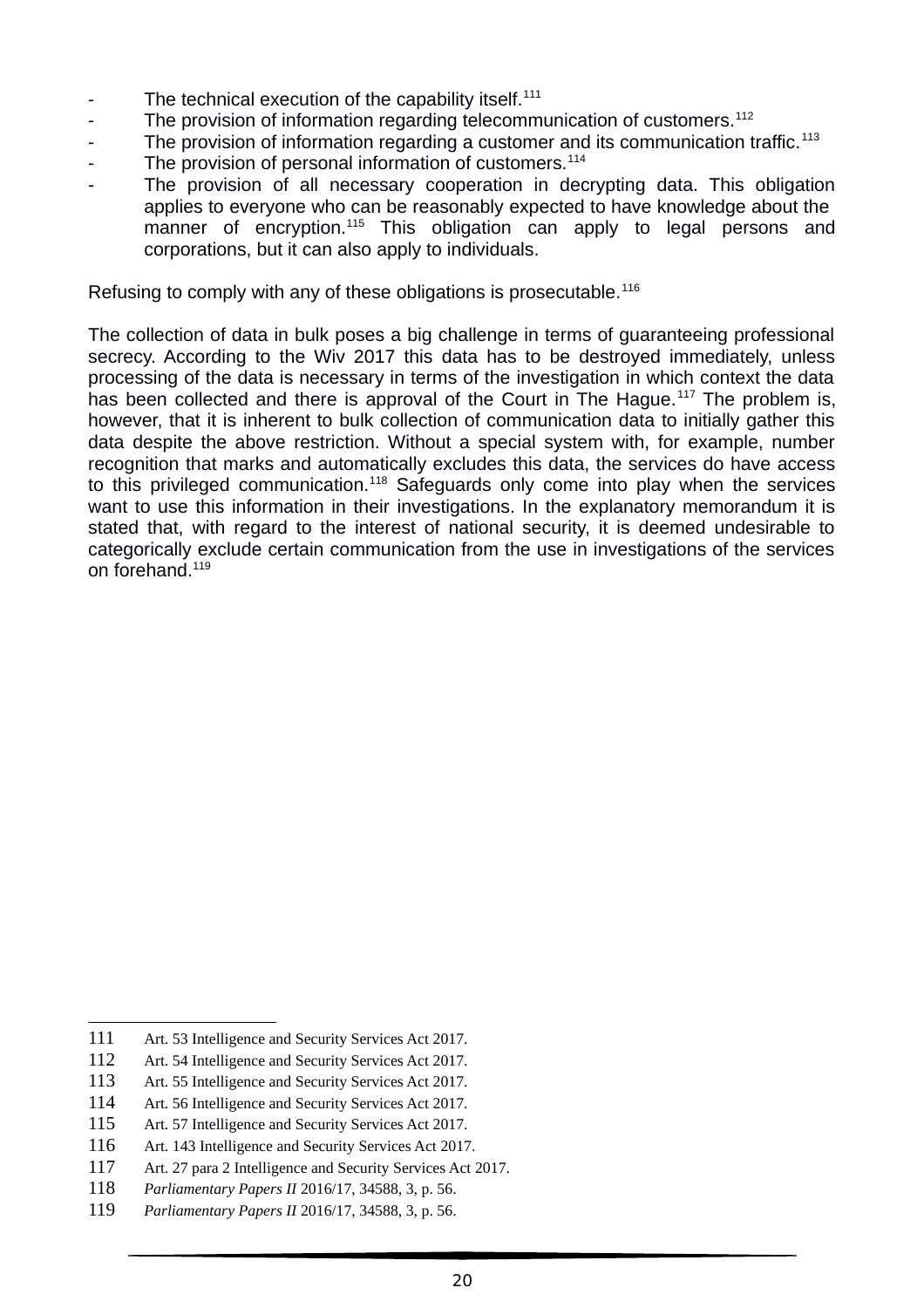# **4.2 Hacking capability.**

The hacking capability might be the most important capability of the new law, since some say that bulk interception of communications data is already an outdated practice. Huib Modderkolk, a Dutch research journalist specialised in the conduct of the services, explains in the Dutch podcast '*Volkskrantgeluid'* that the hacking capability is a more efficient and workable capability for the services. With bulk interception it is only possible to intercept information that is transferred at that moment. With the hacking capability it is possible to hack into servers, where the services could also get to emails that have already been sent, and are now stored on the server.<sup>120</sup> David Anderson, Independent Reviewer of Terrorism Legislation in the UK, agrees, writing in his *'Operational Case for Bulk Powers'* report that the growing use of encryption has made the acquisition of data through interception more difficult, and that hacking might be the only option to obtain this information.<sup>121</sup> Encryption is mostly used for communications data during the transmission thereof. After transmission the data is stored on a device, however, and the hacking capability provides for the possibility to access the data once it is stored.

In the old Act (Wiv 2002) the services already had the capability to 'enter automated works (for the meaning of this term see next indention) with the use of technical tools, false signals, false keys or false representation and to break security, apply technical equipment to decrypt data processed or stored in the automated work, and copy the data stored or processed in the automated work'.<sup>122</sup> In short, this means that under the old Act the services were able to hack into the devices of a target, decrypt data that is stored on the device or sent/received by it, and copy this data. In the new Act four capabilities are added in this respect:

- To explore technical characteristics of automated works that are connected to a communication network.
- To enter an automated work through the automated work of a third party.
- Once the services have entered an automated work they can install malware to observe or implement a targeted tap.<sup>123</sup>
- Another notable aspect of this capability is the decryption order the services can file to everyone who has the information needed to decrypt information that is processed in or stored on the automated works. There is an obligation to cooperate with this order and it is a criminal act to refuse.<sup>124</sup>

Since the scope of the capability is based on the term 'automated work' it seems useful to briefly reflect on the meaning and scope of this term. The definition of automated work is broad, and is probably going to be broadened with a new definition in Dutch criminal law. This new definition will include every device or group of connected devices of which one or more automatically process data based on a program.<sup>125</sup> The government deemed restrictions undesirable since one of the aims of the Act is to make regulations which are ready for the future. Especially in the light of the 'Internet of Things', the scope of this capability will be substantial. The Internet of Things is a global infrastructure enabling more

<sup>120</sup> https://soundcloud.com/volkskrantgeluid/sleepwetpodcast1?in=volkskrantgeluid/sets/special-de-sleepwet, accessed 20 March 2018.

<sup>121</sup> D. Anderson, *Operational Case for Bulk Powers*, March 2016, p. 6, <https://www.gov.uk/government/publications/investigatory-powers-bill-overarching-documents>.

<sup>122</sup> Art. 24 Intelligence and Security Services Act 2002.

<sup>123</sup> Art. 45 para. 1 sub a and para. 2 sub c jo. art. 40 para. 1 and art. 47 para. 1 Intelligence and Secret Services Act 2017.

<sup>124</sup> Art. 45 para. 9 jo. 12 jo. art. 143 Intelligence and Security Services Act 2017.

<sup>125</sup> Art. 80 sexies Cybercrime Act 3, *Parliamentary Papers II* 2015/16, 34 372.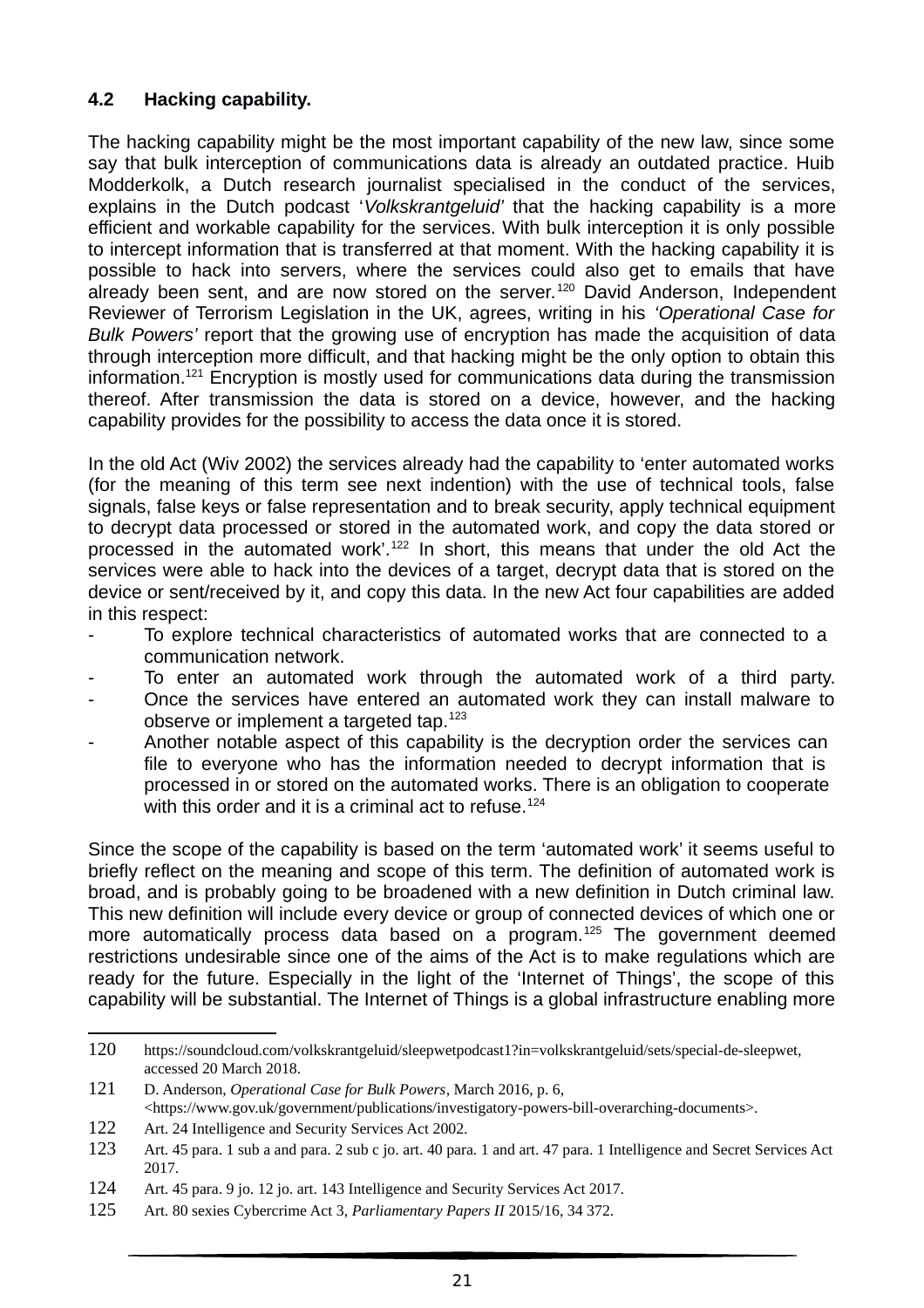and more devices, vehicles and home appliances to be connected to the Internet and to exchange data. For example, this development enables a fridge to fall within the category, since it will be considered a device that is connected to the Internet and which automatically processes data based on a program. This data can be of importance to the execution of the task of the services<sup>126</sup> as it could, for example, provide information on when someone is at home.

The exploration of technical characteristics serves a supportive purpose to the entering of an automated work, which means that it will be used mostly to create the possibility to enter. The capability entails the use of technical equipment like IP- and port scanning software and registration tools to gain knowledge on the technical features of automated works on a communication network. These technical features will mostly be information that is openly available, like IP-addresses or the function of a specific automated work within a network. Based on these features, the services decide whether an automated work is relevant or not. Since networks are dynamic, and these features will change continuously, the services will be applying this capability semi-continuously.<sup>127</sup>

In case the services are not able to enter the automated work of a target because of wellfunctioning security systems, the services might be able to get to the information or device by hacking third parties. There is no definition of third parties in the Act, but in the explanatory memorandum it is explained that this refers to parties which are technically related to the target. Nevertheless, this seems like a very broad description, potentially including anybody from the party which installs a network or delivers a service or software to an individual civilian.<sup>128</sup> Regarding the hacking of third parties there are a few safeguards: There has to be separate authorisation from the Minister to hack into the automated work of the third party.<sup>129</sup> The interference with the privacy of the third party should be as little as possible, and the third party should not be more than a corridor to the automated work of the target.<sup>130</sup> In case there is any malware the services have an obligation of effort to remove it, otherwise it needs to be reported.<sup>131</sup>

The last new capability is the application of technical equipment in an automated network as a supportive measure of the capabilities to observe and to tap targets.<sup>132</sup> This means that the services can place malware on devices to activate the camera and/or microphone in it from a distance in order to observe or record conversations.<sup>133</sup> In case these capabilities get combined, separate authorisation for all conduct is required.

The scope of the hacking capability has expanded from being exclusively targeted to including third parties, which clearly has a greater scope when these are, for example, telecommunication providers. Like bulk interception, the hacking capability is a surveillance measure that has (potential) untargeted effects. Under the IPA 2016 in the UK there is, next to targeted equipment interference warrants, the term for the hacking capability under the IPA 2016, the bulk equipment interference warrant.<sup>134</sup> Again, where the Dutch Act does not make this distinction, the IPA 2016 requires that the main purpose of

<sup>126</sup> *Parliamentary Papers II* 2016/17, 34588, 3, p. 100.

<sup>127</sup> *Parliamentary Papers II* 2016/17, 34588, 3, p. 101.

<sup>128</sup> *Parliamentary Papers II* 2016/17, 34588, 3, p. 102.

<sup>129</sup> Art. 45 para. 5 Intelligence and Security Services Act 2017.

<sup>130</sup> *Parliamentary Papers II* 2016/17, 34588, 3, p. 104.

<sup>131</sup> Art. 45 para. 7 Intelligence and Security Services Act 2017.

<sup>132</sup> Art. 45 para. 2 sub c jo. art. 40 para. 1 and art. 47 para. 1 Intelligence and Security Services Act 2017.

<sup>133</sup> *Parliamentary Papers II* 2016/17, 34588, 3, p. 104-105.

<sup>134</sup> Chapter 3 Investigatory Powers Act 2016.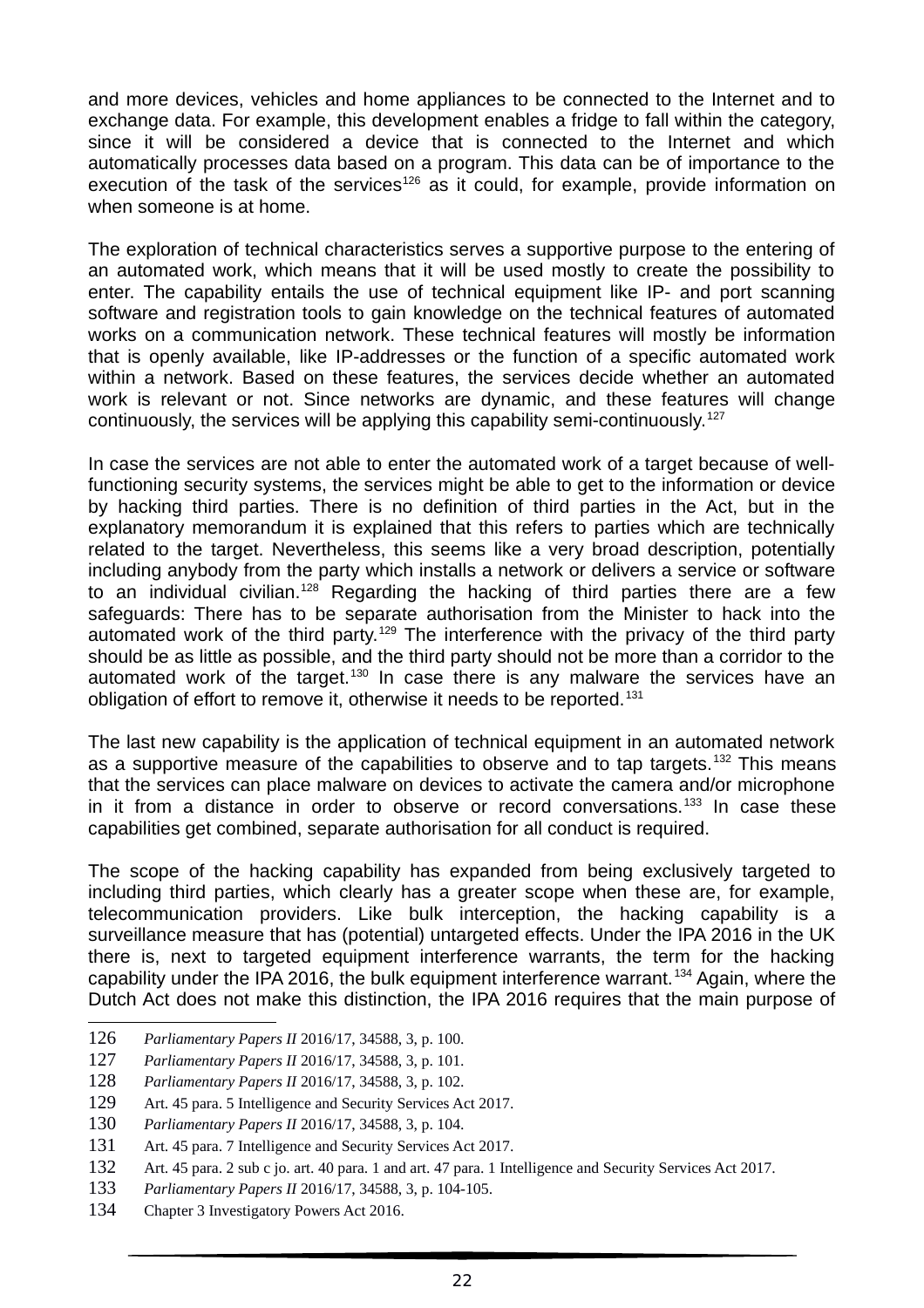bulk equipment interference must be to obtain overseas-related data.<sup>135</sup> The provisions on bulk equipment interference warrants do not give an exhaustive list of possible conduct. Warrants authorise any conduct that is necessary to undertake, in order to do what is expressly authorised or required by the warrant.<sup>136</sup> The scope of the capability is even extended to "any conduct of any person which is conduct in pursuance of a requirement by or on behalf of the person to whom the warrant is addressed to be provided with assistance in giving effect to the warrant."<sup>137</sup> The Code of Practice does describe some capabilities that fall within the warrant. This enumeration is comparable with the Dutch capabilities.<sup>138</sup> The IPA 2016 does exclude application of equipment interference in relation to communication data in transmission, since this requires an interception warrant.<sup>139</sup> However, it is possible to obtain communication information by monitoring, observing or listening in to a person's communications or activities and store this information under a targeted equipment interference warrant when expressly mentioned and authorised.<sup>140</sup>

In Germany, the capability of telecommunication surveillance ('*Quellen-Telekommunikationsüberwachung'*, hereafter: Quellen-TKÜ) entails the capability to infiltrate devices in order to monitor and record communication between targets with the use of monitoring software.<sup>141</sup> This capability was explicitly introduced to circumvent encryption, since electronic content in encrypted form could not be evaluated by the classical form of telecommunication surveillance.<sup>142</sup> The interception of communication in this manner enables the services to record the data directly from the user's device, as opposed to intercepting encrypted data from telecommunication networks. Authorisation regarding the collection of data in the application of Quellen-TKÜ is limited to such data which before was collected by tapping the network. This however leads to a contradictory situation de-jure and de-facto, since in implementation of Quellen-TKÜ the services need to install software like keyloggers to collect the data before transmission. The installation of software, however, falls outside the authorisation, since installing software requires access to the storage of a device. $143$ 

Comparable with the targeted hacking capability is the German capability of online search ('*Online-Durchsuchung',* hereafter: ODS) that allows for the access of foreign information technology systems via communication networks by means of monitoring software.<sup>144</sup> This capability is supposed to be applied in a targeted manner, but in case it is necessary for a proper execution of the task or in case of a suspicion that the target is using devices of other people, it can also be applied to third parties.

It is remarkable that both the German Act as well as the Act in the UK do make distinctions between foreign and domestic communication data; the same distinction that is made in the application of bulk interception. Regarding the hacking capability, the Dutch Act, again,

- 135 Art. 176 para. 1 sub c Investigatory Powers Act 2016.
- 136 Art. 176 para. 5 sub a Investigatory Powers Act 2016.
- 137 Art. 176 para. 5 sub b Investigatory Powers Act 2016.
- 138 Home Office, *Equipment Interference DRAFT Code of Practice*, December 2017, p. 9, <https://assets.publishing.service.gov.uk/government/uploads/system/uploads/attachment\_data/file/668940/Dra ft\_code - Equipment\_Interference.pdf>.
- 139 Art. 176 para 5, 6 and 7 Investigatory Powers Act 2016.
- 140 Art. 99 para. 4 Investigatory Powers Act 2016.
- 141 Art. 4a jo. 20l Bundeskriminalamtgesetz.
- 142 https://www.bka.de/DE/UnsereAufgaben/Ermittlungsunterstuetzung/Technologien/QuellentkueOnlinedurchsuc hung/quellentkueOnlinedurchsuchung\_node.html, accessed 21 March 2018.
- 143 https://netzpolitik.org/2014/geheimes-dokument-bundeskriminalamt-darf-finfisherfinspy-nicht-einsetzenversucht-einfach-neue-version-nochmal/, accessed 21 March 2018.
- 144 Art. 20k Federal Criminal Law Act.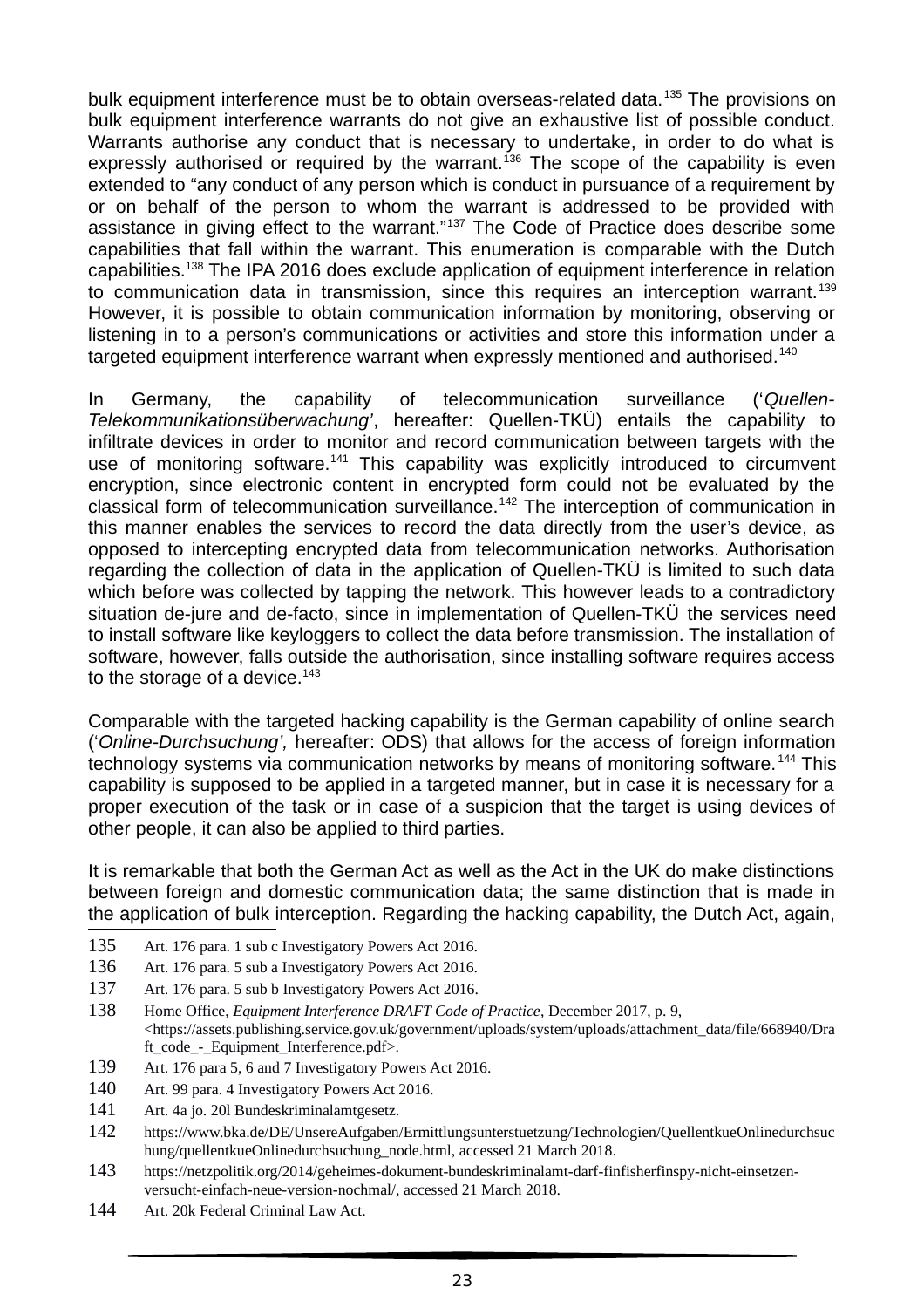does not make this difference. Note, however, that it remains unclear what the meaning of this differentiation is de-facto and particularly considering the technological context. Another distinction that has been made in the hacking capabilities of the Acts of Germany and the UK is the difference between communication data in transmission, and stored information. Despite the obvious practical differences between access through interception and access through hacking, the Dutch Act does not legally exclude the option, or make the difference.

A request for authorisation of the hacking capability under the Wiv 2017 needs to entail a description of the technical risks of executing the capability.<sup>145</sup> This description is important for the balancing of interests and the proportionality assessment in the authorisation. The use of vulnerabilities, instead of disclosing them, and the installation of malware can bring along severe consequences for the general safety of the Internet. After all, if the services can enter a system because of a vulnerability in its security, others can as well. Targets are not the only ones using this software, so failure to report such vulnerabilities can have widespread consequences. Also, services themselves can get hacked. This happened in 2016 to the NSA by the Shadow Brokers who published all the unknown vulnerabilities, socalled *zerodays*, the NSA had. Several infectious bugs have been created by hacking groups based on these published vulnerabilities, for example "EternalRocks" and "WannaCry".<sup>146</sup> This led, among other things, to the malfunctioning of the computer systems in British hospitals, and Dutch parking systems.<sup>147</sup>

Therefore, the services have to inform the National Cyber Security Center if they come across significant vulnerabilities that can have consequences for general Internet users. However, this obligation is not without exceptions, for example the protection of  $int$ intelligence sources and the information position of the services.<sup>148</sup> The Review Committee on the Intelligence and Security Services ('*Commissie van Toezicht op de Inlichtingen- en Veiligheidsdiensten',* hereafter: CTIVD) writes that between the 17<sup>th</sup> of March 2016 and the  $10<sup>th</sup>$  of March 2017 only one instance of a vulnerability was reported, and before their investigation none were reported.<sup>149</sup>

This policy is being criticized on the ground that if the victims do not know their problems are caused by abuse, they cannot file a complaint and their access to effective remedies is blocked. Another problematic aspect in this regard is that the consideration whether or not to report these vulnerabilities is made by the Joint Sigint Cyber Unit (hereafter: JSCU), the hacking team of the services, itself. In coming to a conclusion, the JSCU is weighing different interests against each other. There is no codified regulation of this procedure, and no reporting of the considerations made. This leads to a situation in which oversight and control bodies do not have any instruments to apply. The CTIVD described and criticised this situation under the old Act, calling it careless.<sup>150</sup> However, the new Act does not entail any new regulation in this respect.

<sup>145</sup> Art. 45 para. 4 Intelligence and Security Services Act 2017.

<sup>146</sup> https://www.cnet.com/news/doomsday-worm-eternalrocks-seven-nsa-exploits-wannacry-ransomware/, accessed 20 March 2018.

<sup>147</sup> https://www.rtlnieuws.nl/buitenland/computerstoringen-in-britse-ziekenhuizen-door-cyberaanval; https://www.rtlnieuws.nl/nederland/parkeergarages-in-nederland-getroffen-door-wereldwijde-cyberaanval, accessed 20 March 2018.

<sup>148</sup> *Parliamentary Papers II* 2016/17, 34588, 3, p. 106.

<sup>149</sup> CTIVD, *Toezichtsrapport over de inzet van de hackbevoegdheid door de AIVD en MIVD in 2015*, nr. 53, 25 April 2017, p. 26.

<sup>150</sup> CTIVD, *Toezichtsrapport over de inzet van de hackbevoegdheid door de AIVD en MIVD in 2015*, nr. 53, 25 April 2017, p. 26.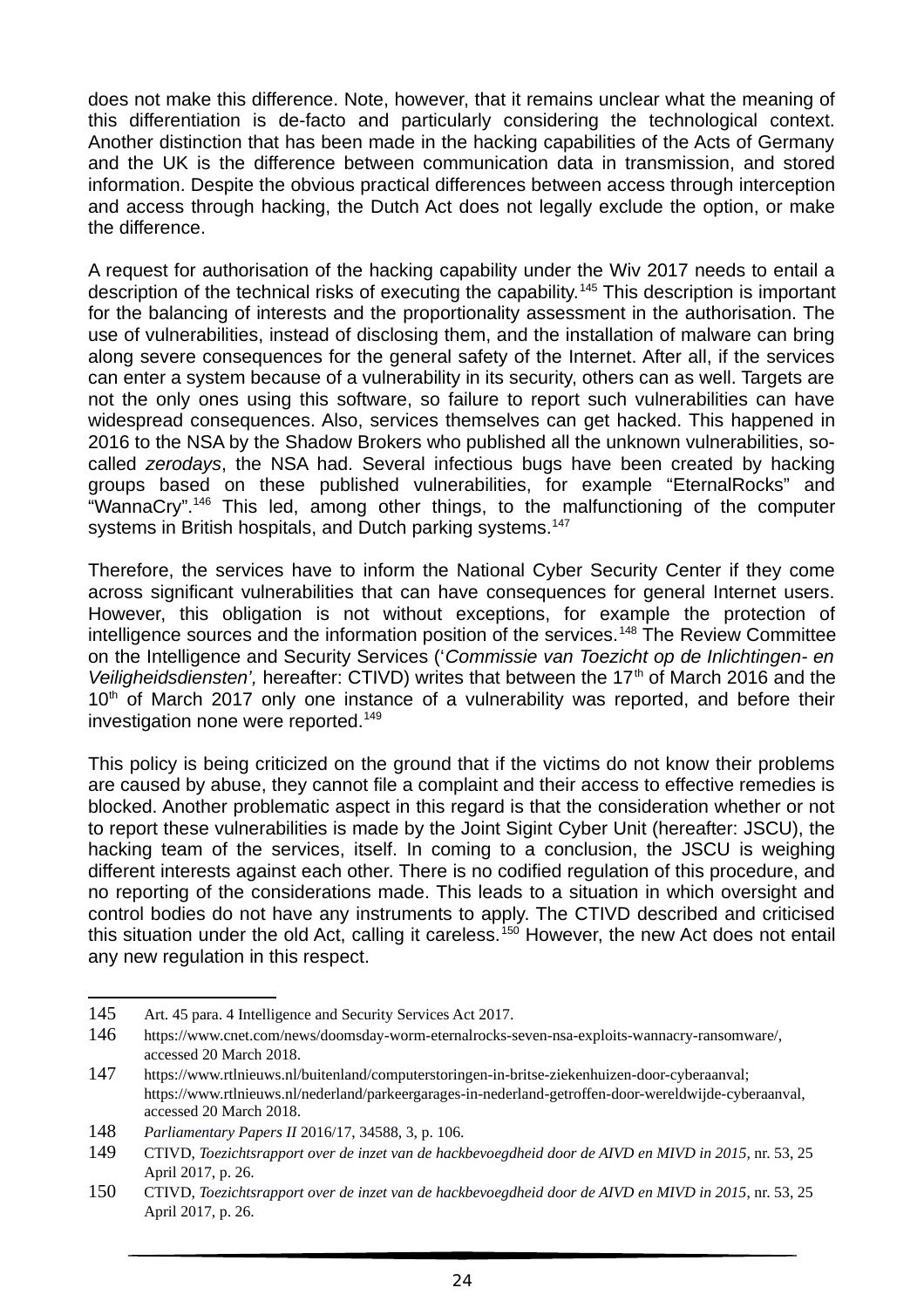All capabilities of this subset can only be implemented after the Minister has granted authorisation, and the TIB has done an assessment in terms of lawfulness on this authorisation.<sup>151</sup> The authorisation is not bound to the device but to the target, meaning that if the target starts using another device, this device will be within the scope of the authorisation as well.<sup>152</sup> This 'extended authorisation' also applies to the aforementioned third parties.<sup>153</sup> This differs especially from the authorisation under the IPA 2016, where authorisation for bulk equipment interference includes all conduct necessary to undertake what is expressly authorised in the warrant, except for the interception of communication in transmission. This is called 'incidental conduct'. When incidental conduct is foreseen, it should be mentioned in the authorisation request, although unforeseen incidental conduct is regarded as lawful as well. $154$ 

<sup>151</sup> Art. 36 para. 1 Intelligence and Security Service Act 2017.

<sup>152</sup> Art. 45 para. 8 Intelligence and Secret Services Act 2017.

<sup>153</sup> *Parliamentary Papers II* 2016/18, 34588, 3, p. 107.

<sup>154</sup> Home Office, *Equipment Interference DRAFT Code of Practice*, December 2017, p. 12, <https://assets.publishing.service.gov.uk/government/uploads/system/uploads/attachment\_data/file/668940/Dra ft\_code - Equipment\_Interference.pdf>.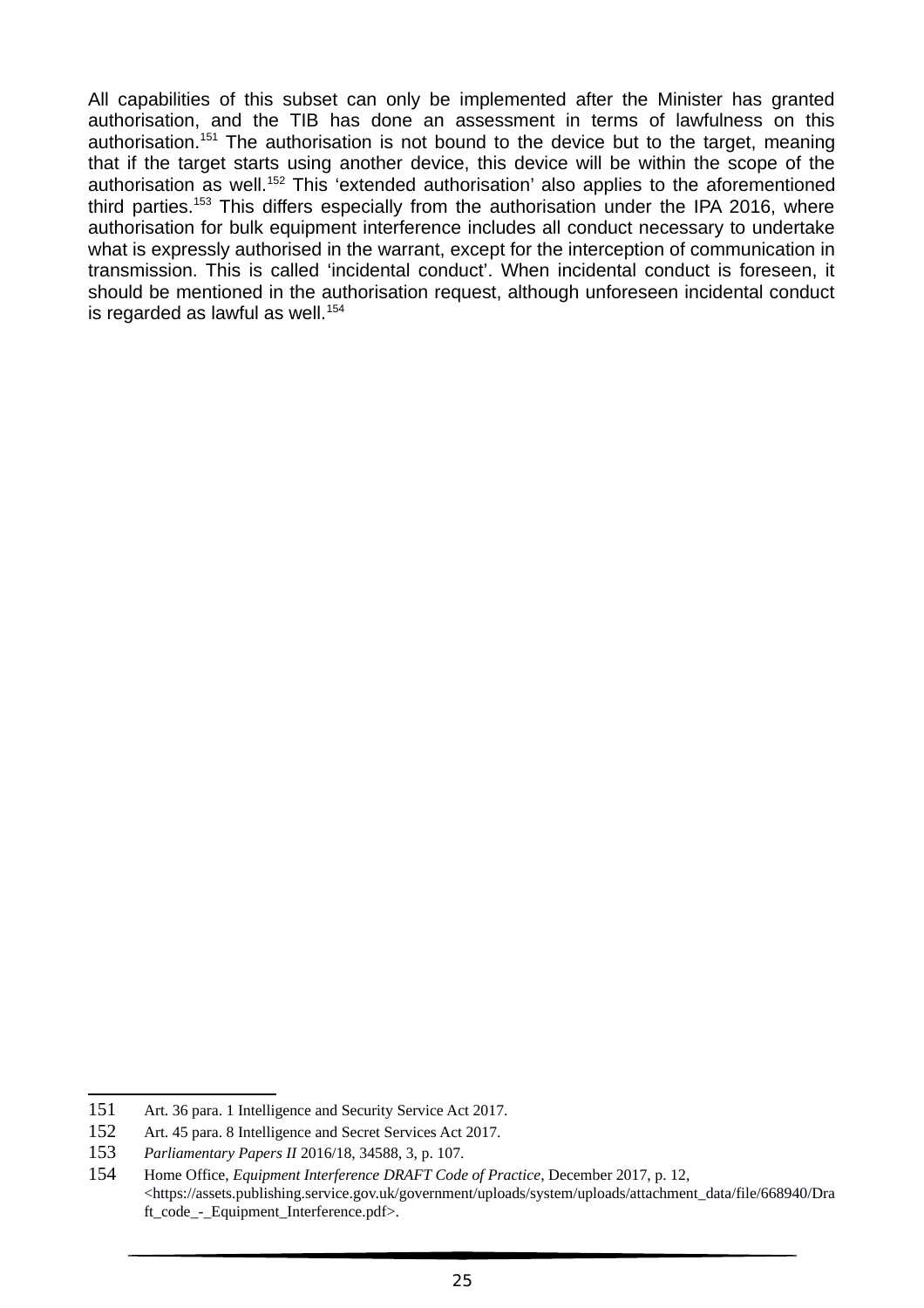#### **4.3 Real-time access to databases.**

This capability is a new extension of the already existing capability to consult informants ('*informanten'*). The services can approach anybody who is supposed to have the information they need, including administrative bodies, telecommunication providers and civil servants, with a voluntary information request.<sup>155</sup> New in the Wiv 2017 is the possibility to answer this request in an automated manner. There are two ways to do this: Firstly, by granting the services direct automated access (hereafter: real-time access) to databases. Secondly, by providing the services with the automated data itself.<sup>156</sup> The latter option includes the acquisition of bulk data sets online.

The need for this capability, as argued in the explanatory memorandum, lies in the foreseeability of the need for the services to do structural information requests to the same informant. The example mentioned here is the "ContraTerrorism Infobox" (hereafter: CT Infobox).<sup>157</sup> This is a joint-venture between several parties of the intelligence, security and investigation domain. Most often, the capability will be combined with the capability of automated data analysis, which enables the services to search on profiles or patterns.<sup>158</sup>

There are great concerns about this capability. The Act states that services can approach anybody ('*een ieder*') and does not state that the services have to approach, for example, the head of a company or institution.<sup>159</sup> This leaves open the possibility to approach a system administrator or any other employee. The request is secret, meaning that if somebody answers it, the head, nor anyone else is informed of the data provision. The fact that the provision is a voluntary answer to a request creates the impression that the capability is less intrusive. However, the voluntary aspect applies to the provision by the informant, but this does not count regarding the data subject whose information is in the database.

Once real-time access has been granted, human intervention on the side of the informant will no longer be needed. In the Act and the explanatory memorandum is explained that provision of data will go on a so-called 'hit/no hit basis'. This is explained as a comparison of the gathered data with data that is already in the system, and in case there is a so called 'hit', which is a connection between the compared data, information will be provided.<sup>160</sup> Further regulation on the functioning of this system is announced in the Act, but is not published so far.

The other application of the capability to consult informants is the acquisition of bulk data that third parties offer on the Internet. The availability of such data sets is the result of, for example, hacks or data leaks of companies or institutions.<sup>161</sup> The CTIVD describes in its report that the services acquired four bulk data sets between the  $1<sup>st</sup>$  of January 2016 and the  $11<sup>th</sup>$  of July 2017. Two of these consisted of names, email addresses and passwords of over 100 million persons, mainly persons that are not and will never be subject of an investigation.<sup>162</sup> The Review Committee writes that the acquisition of these data sets served a clear intelligence interest, existing in the necessity of the data for the

<sup>155</sup> Art. 39 para. 1 Intelligence and Security Services Act 2017.

<sup>156</sup> Art. 39 para. 3 Intelligence and Security Services Act 2017.

<sup>157</sup> *Parliamentary Papers II* 2016/17, 34588, 3, p. 76.

<sup>158</sup> *Parliamentary Papers II* 2016/17, 34588, 3, p. 77.

<sup>159</sup> Art. 39 para. 1 Intelligence and Security Services Act 2017.

<sup>160</sup> Art. 39 para. 4 Intelligence and Security Services Act 2017; *Parliamentary Papers II* 2016/18, 34588, 3, p. 76.

<sup>161</sup> CTIVD, *Toezichtsrapport over het verwerven van door derden op internet aangeboden bulk data sets door de AIVD en de MIVD,* nr. 55, 28 December 2017, p. 3.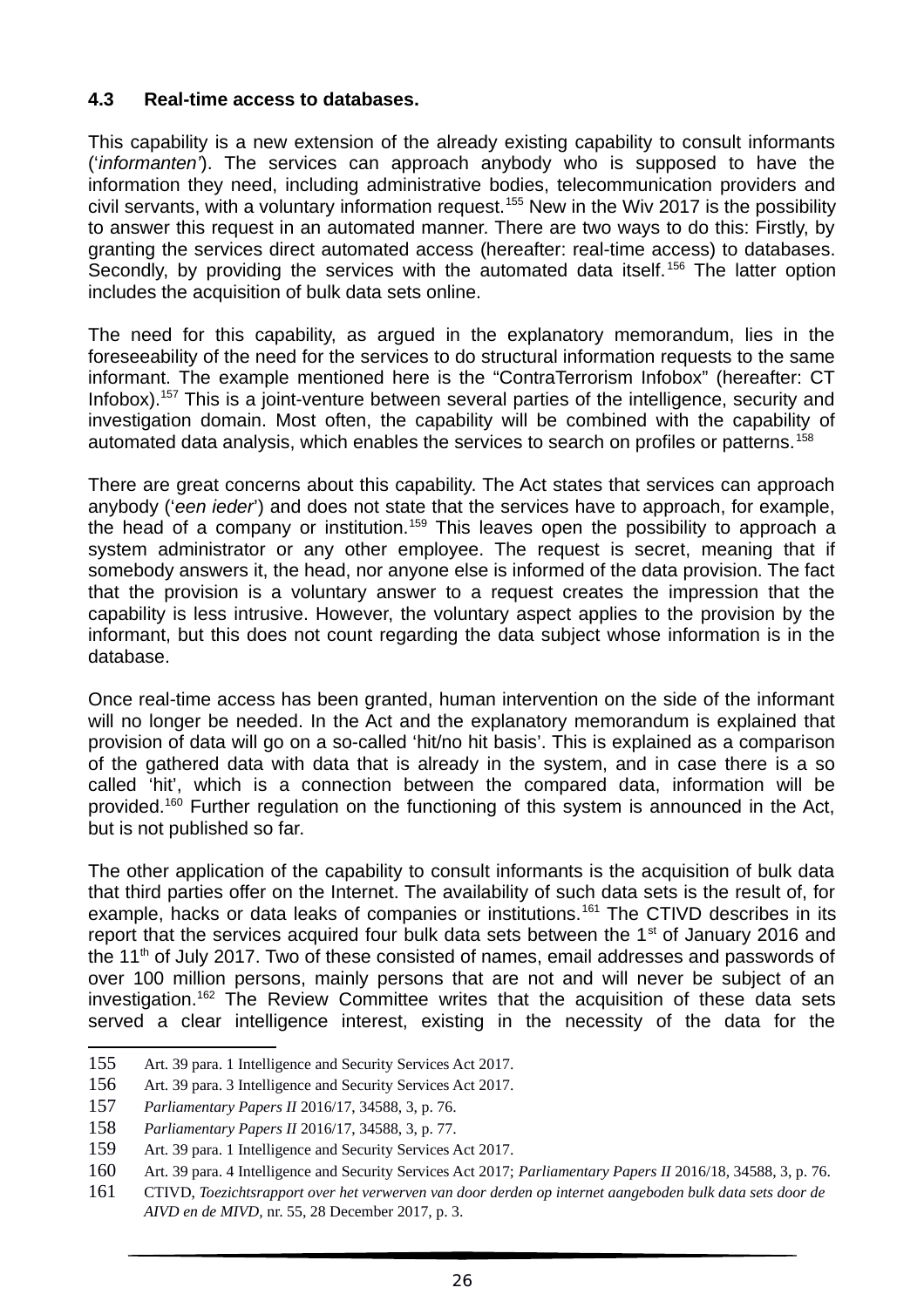identification of targets and the use of the data within the implementation of the hacking capability.<sup>163</sup> Furthermore, the CTIVD writes that the bulk personal dataset which was of a general nature and contained personal data of a lot of Dutch citizens needed permission on a higher level because of these characteristics. This permission was not given, and thus the acquirement of this data was unlawful. $164$ 

The services in the UK are allowed to acquire bulk data as well. In the IPA 2016 this is defined as bulk personal data (hereafter: BPD) sets. These are large amounts of data that consists of personal information of a number of individuals of whom the majority are not, and are unlikely to become, of interest to the services. The services can keep these data sets after initial examination for the purpose of the exercise of its functions. The data set is held electronically for analysis in this context.<sup>165</sup> There are two kinds of warrants in this respect under the IPA 2016, a class BPD warrant that authorises the retention and examination of a certain class of databases and a specific BPD warrant authorising retention and examination of the specific database mentioned in the warrant.<sup>166</sup> This distinction enables the application of a more strict regime to databases that contain separable identifying data and/or health records or consists for a substantial part of sensitive personal data, and hence require a specific BPD warrant.<sup>167</sup> It is remarkable that in the Dutch Act the oversight body classifies the level on which permission is needed according to this difference, but the Dutch Act does not itself account for this difference. Therefore, it might be a valid suggestion to include this difference in the Dutch Act as well.

In Germany, the services do not have a capability that gives the services real-time access to databases. The BND does want to use information from social media like Facebook and Twitter.<sup>168</sup> Because of the amount of information shared on these platforms they can be interpreted as collective databases. However, since this entails research in open sources, where the information is added voluntarily by the data subjects themselves, knowing that this information is openly accessible, it is clearly distinguishable from the capability to get automated access to databases via informants. A comparison with the capability of systematic data gathering in open sources is more accurate.<sup>169</sup>

The classification of this capability as a regular power instead of a special power is a source of concern. There will be further elaboration on this distinction in the paragraph on oversight and control. For now, it suffices to state that regular powers do not require authorisation from the Minister, and thus are withdrawn from the control of the TIB. From the report of the Review Committee it becomes clear that the JSCU, who executes the capability, took the initiative to formulate internal policy.<sup>170</sup> This policy requires authorisation from the Minister before acquisition of data sets that contain personal information of a

<sup>162</sup> CTIVD, *Toezichtsrapport over het verwerven van door derden op internet aangeboden bulk data sets door de AIVD en de MIVD,* nr. 55, 28 December 2017, p. 3-5.

<sup>163</sup> CTIVD, *Toezichtsrapport over het verwerven van door derden op internet aangeboden bulk data sets door de AIVD en de MIVD,* nr. 55, 28 December 2017, p. 4.

<sup>164</sup> CTIVD, *Toezichtsrapport over het verwerven van door derden op internet aangeboden bulk data sets door de AIVD en de MIVD,* nr. 55, 28 December 2017, p. 4.

<sup>165</sup> Art. 199 Investigatory Powers Act 2016.

<sup>166</sup> Art. 200 Investigatory Powers Act 2016.

<sup>167</sup> Art. 202 para. 1 and 2, and art. 203 Investigatory Powers Act 2016.

<sup>168</sup> https://www.stern.de/digital/online/projekt-des-bnd-ueberwachung-von-facebook-und-co—keingrundrechtseingriff-3944568.html, accessed 22 March 2018.

<sup>169</sup> Art. 38 Intelligence and Security Services Act 2017.

<sup>170</sup> CTIVD, *Toezichtsrapport over het verwerven van door derden op internet aangeboden bulk data sets door de AIVD en de MIVD,* nr. 55, 28 December 2017, p. 8.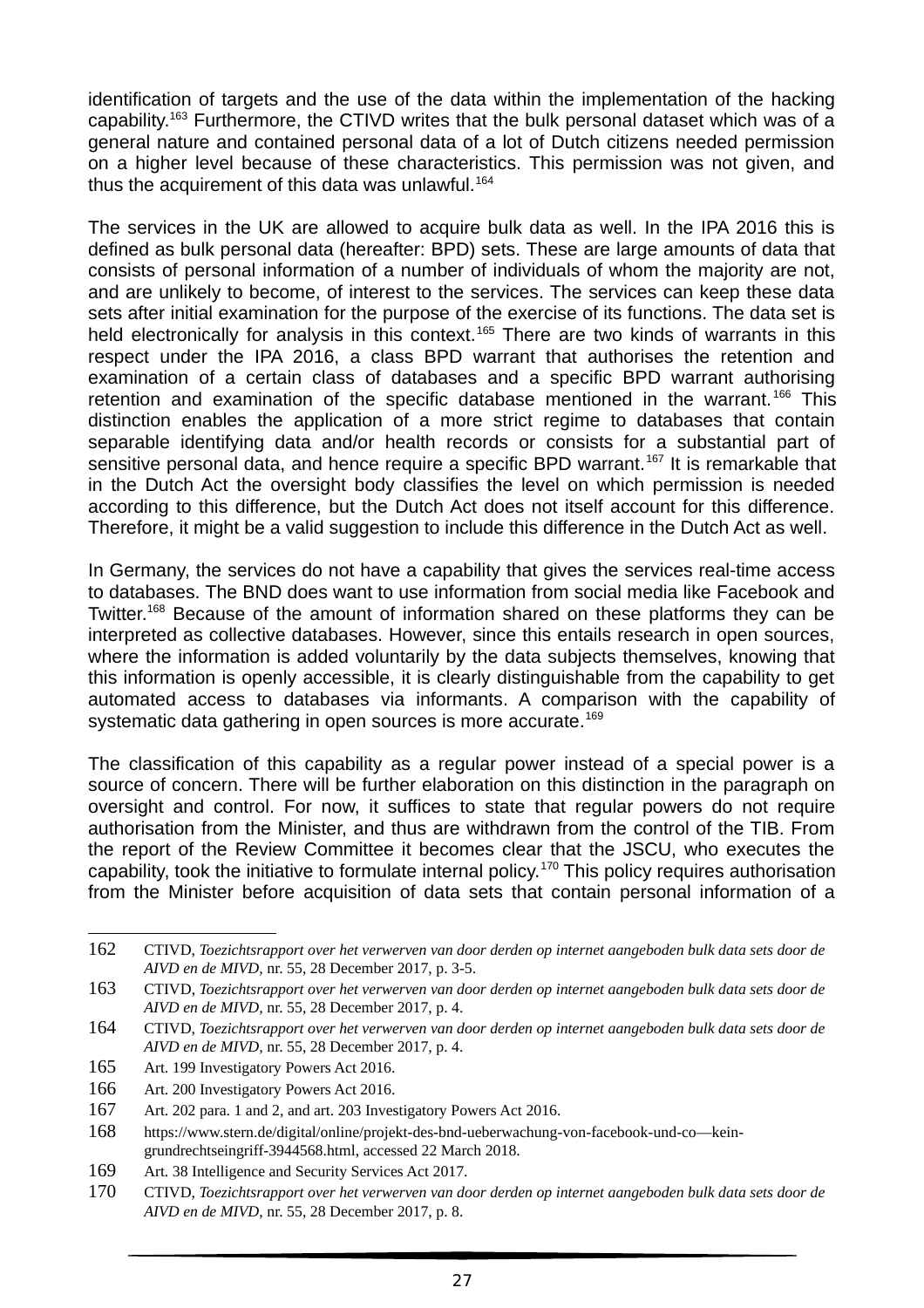large amount of persons.<sup>171</sup> This is a good practice, however it remains unclear why this is not adopted as a requirement in the Act.

<sup>171</sup> CTIVD, *Toezichtsrapport over het verwerven van door derden op internet aangeboden bulk data sets door de AIVD en de MIVD,* nr. 55, 28 December 2017, p. 4.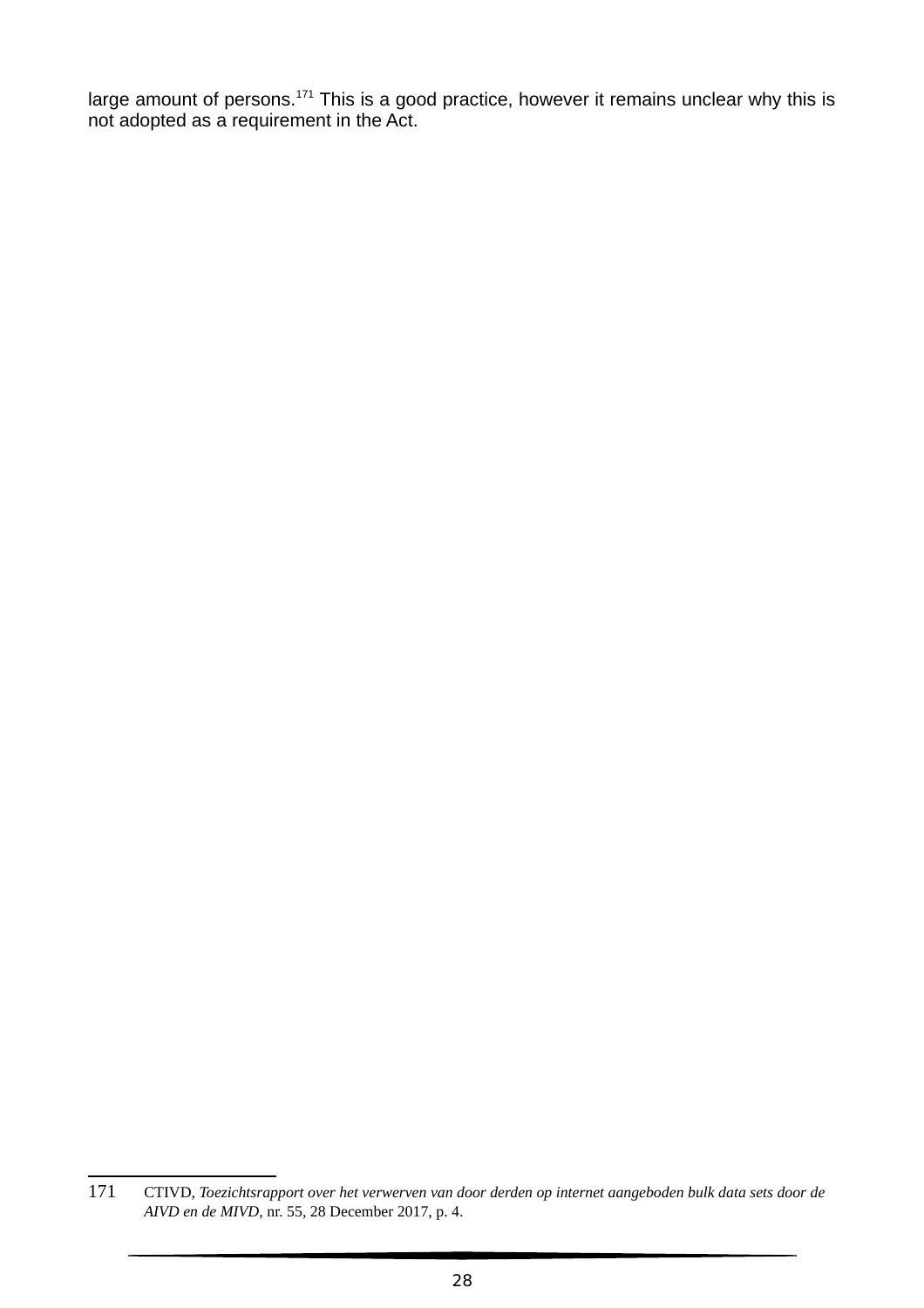# **4.4 The provision of data to foreign services.**

Since the scope and scale of surveillance measures concerned with the acquisition of data are increasing, so are the scope and scale of the exchange of data between governments.<sup>172</sup> This, in turn, increases the capability to provide information to foreign services, causing them to pose more far-reaching infringements upon human rights, especially the right to private life. It is hard to get a grip on what data is exactly shared, with whom, how much data and how often. The agreements that are made within these cooperative relationships are typically confidential and thus not subject to public scrutiny. <sup>173</sup> According to the research of the European Union Agency for Fundamental Rights, almost all EU member states (27 out of 28) have adopted the practice of international intelligence cooperation in their domestic legal frameworks, defining and regulating the competences of intelligence services in this regard. However, very few member states have explicitly articulated the modalities for establishing and implementing international cooperation within these enabling laws. Few member states, among which is Germany<sup>174</sup>, have detailed laws describing the procedure that intelligence services must follow in order to implement international cooperation in primary legislation. Other member states, among which the United Kingdom and the Netherlands, have established internal rules which govern the international exchange of information. These internal rules are drafted by the executive or the services themselves, and are mostly secret. However, in a few member states they are publicly available.<sup>175</sup> In the Netherlands, the internal rules of 2013 and 2014 are classified, but an assessment of these rules by the CTIVD is published.<sup>176</sup>

The Dutch Act describes two scenarios within which data can be provided to foreign services. The first one is within the context of a cooperative relationship. The services are authorised to establish cooperative relationships with countries that are eligible.<sup>177</sup> Before the establishment of such a relationship, the services perform a balancing act to determine the eligibility of the specific country, the nature of the shared data, and the intensity of the cooperation, if any.<sup>178</sup> The act does not give a limitative enumeration, but the following criteria are taken into consideration in any case: The democratic embedding of the service within the relevant country, the respect for human rights by the relevant country, the professionality and reliability of the relevant service, the legal powers and capabilities of the services in the relevant country, and the level of data protection guaranteed by the relevant service.<sup>179</sup> The result of the considerations of the services are laid down in so called 'weighing notes', which the Minister uses in the decision whether or not to grant the required authorisation.

Remarkable is the Dutch willingness to share. This appears in the first place from the fact

<sup>172</sup> Privacy International, *Secret Global Surveillance Networks: Intelligence Sharing Between Governments and the Need for Safeguards,* April 2018, p. 5, <https://privacyintyqcroe.onion/sites/default/files/2018-04/Secret %20Global%20Surveillance%20Networks%20report%20web%20(200).pdf>.

<sup>173</sup> Privacy International, *Secret Global Surveillance Networks: Intelligence Sharing Between Governments and the Need for Safeguards,* April 2018, p. 3, <https://privacyintyqcroe.onion/sites/default/files/2018-04/Secret %20Global%20Surveillance%20Networks%20report%20web%20(200).pdf>.

<sup>174</sup> Act for Foreign-Foreign Signals Intelligence Gathering of the Federal Intelligence Service.

<sup>175</sup> FRA, *Surveillance by Intelligence Services: Fundamental Rights Safeguards and Remedies in the EU. Volume II: Field Perspectives and Legal Updates,* Luxembourg: Publications Office of the European Union 2017, p. 50.

<sup>176</sup> CTIVD, *Toezichtsrapport over de invulling van samenwerkingscriteria door de AIVD en de MIVD,* nr. 48, 4 Mei 2016, p. 14-17.

<sup>177</sup> Art. 88 para. 1 Intelligence and Security Services Act 2017.

<sup>178</sup> Art. 88 para. 2 Intelligence and Security Services Act 2017.

<sup>179</sup> Art. 88 para. 3 Intelligence and Security Services Act 2017.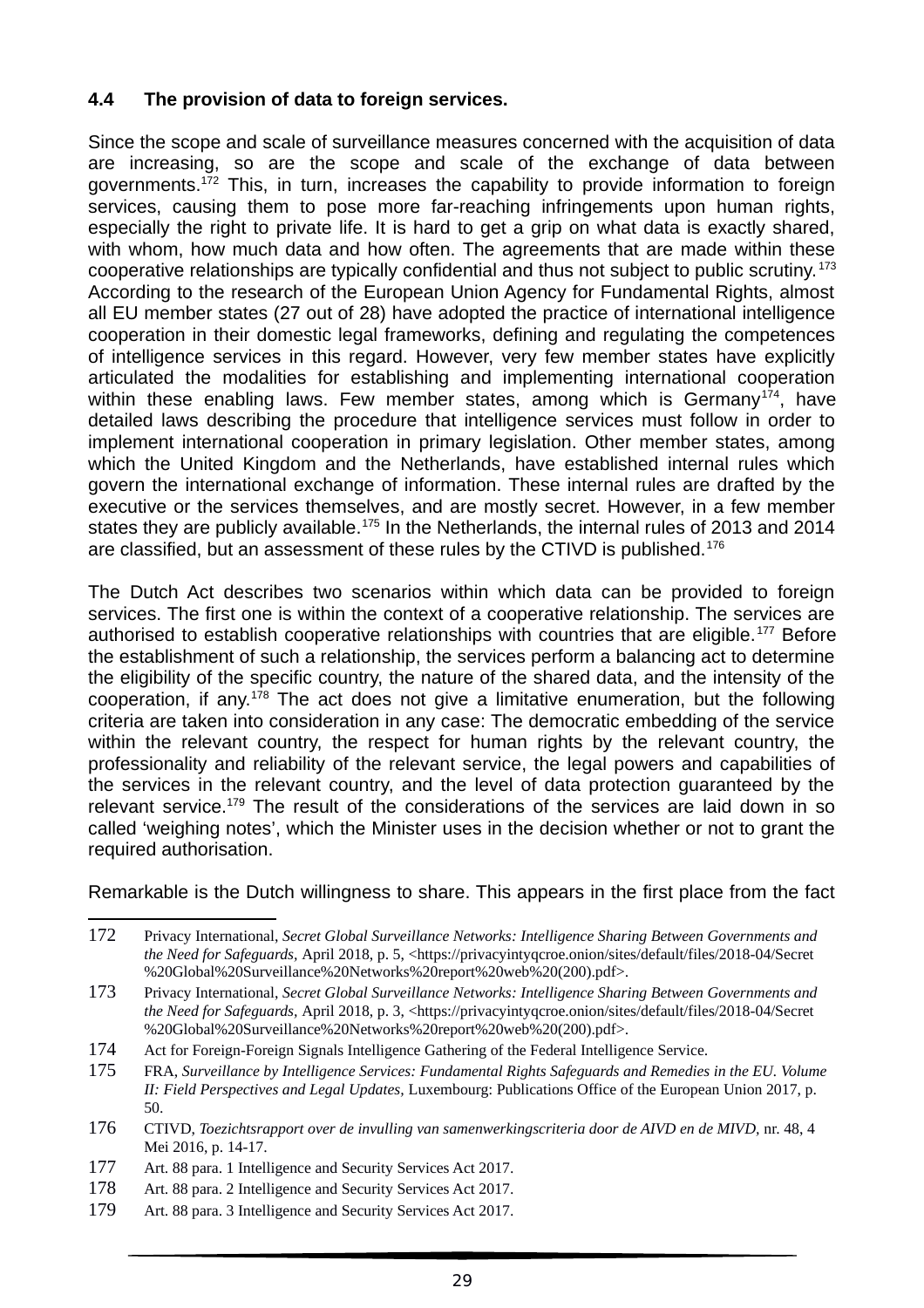that the AIVD plays a pioneering role within multilateral cooperations such as the Counter Terrorism Group (hereafter: CTG)<sup>180</sup> The cooperation within this Group intensified considerably under Dutch presidency, introducing a shared database of (personal) data to which all involved services have real-time access. The server of the CTG, as well as its operational platform, is located in Dutch territory.<sup>181</sup> The intensification of this cooperation, as well as the aforementioned willingness to share, also appear from the text of the law. The criteria that have to be met before data can be provided to foreign services within an established cooperative relationship are formulated as follows: The services can provide data to the service of the foreign country for the benefit of interests to be represented by these bodies, as long as these interests are not contradictory to the interests to be represented by the Dutch services, or a proper discharge of their functions.<sup>182</sup> The provision of data within a cooperative relationship can take place under the condition of no further provision by the foreign services, the so-called 'third party rule', but this is not an obligation.<sup>183</sup>

The logic of these criteria appears to be based on the '*quid pro quo'* principle, which is common practice between the intelligence services in their data exchange. It means that if one service gives something to the other, the other has to give something in return. The Dutch services seem more eager to share data than appears from the policies in Germany and the UK. The formulation of the provisions seem to display a logic of 'sharing, unless...'. The rules governing this practice in the UK unfortunately are not public, but are internal regulations that are kept confidential.<sup>184</sup> These are made by the heads of the services with the purpose to ensure that there is no more information obtained nor disclosed as is strictly necessary for the proper discharge of its functions or for the purpose of the prevention or detection of serious crime or criminal proceedings.<sup>185</sup> This formulation still leaves space. However, it displays a clear logic of minimization; 'only sharing if..'. The focus of the data provision within the German capability appears to be on purpose limitation. Before establishment of the cooperative relationship, the services draft a declaration of intent ('*Absichtserklärung'*) which specifies the objectives, scope, duration and specific guarantees. The declaration requires the approval of the Federal Chancellery before the relationship can be established.<sup>186</sup> Data collected in the context of cooperation can only be used for the purpose of this specific collection that is agreed on beforehand. Furthermore, the German Act prescribes that cooperation will only be authorised to the extent that it would be considerably more difficult, or impossible, to achieve the purposes and objectives without such cooperation.<sup>187</sup>

Axel Arnbak, lawyer at *De Brauw Blackstone Westbroek* and researcher at the *Institute for Information Law* at the University of Amsterdam, explains this Dutch willingness to share

- 182 Art. 89 para. 1 Intelligence and Security Services Act 2017.
- 183 Art. 89 para. 3 jo. art. 65 Intelligence and Security Services Act 2017.
- 184 FRA, *Surveillance by Intelligence Services: Fundamental Rights Safeguards and Remedies in the EU. Volume II: Field Perspectives and Legal Updates,* Luxembourg: Publications Office of the European Union 2017, p. 50.

187 Privacy International, *Secret Global Surveillance Networks: Intelligence Sharing Between Governments and the Need for Safeguards,* April 2018, p. 26, <https://privacyintyqcroe.onion/sites/default/files/2018-04/Secret %20Global%20Surveillance%20Networks%20report%20web%20(200).pdf>.

<sup>180</sup> The Counter Terrorism Group is a cooperation between 30 security services of all EU Member States, Norway and Switzerland, founded in the aftermath of the attack of 11 September 2001 in the United States.

<sup>181</sup> CTIVD, *Toezichtsrapport over de multilaterale gegevensuitwisseling door de AIVD over (vermeende) jihadisten',* nr. 56, 28 March 2018, p. 11, 13 and 23.

<sup>185</sup> IPT 5 December 2014 IPT/13/77/H *(Liberty & Others v GCHQ & Others),* para. 18 (ii), (v) and (viii) and 42.

<sup>186</sup> Art. 13 para. 5 Federal Intelligence Service Act and art 7a para 1 Act on Restrictions on the Secrecy of Mail, Post and Telecommunications.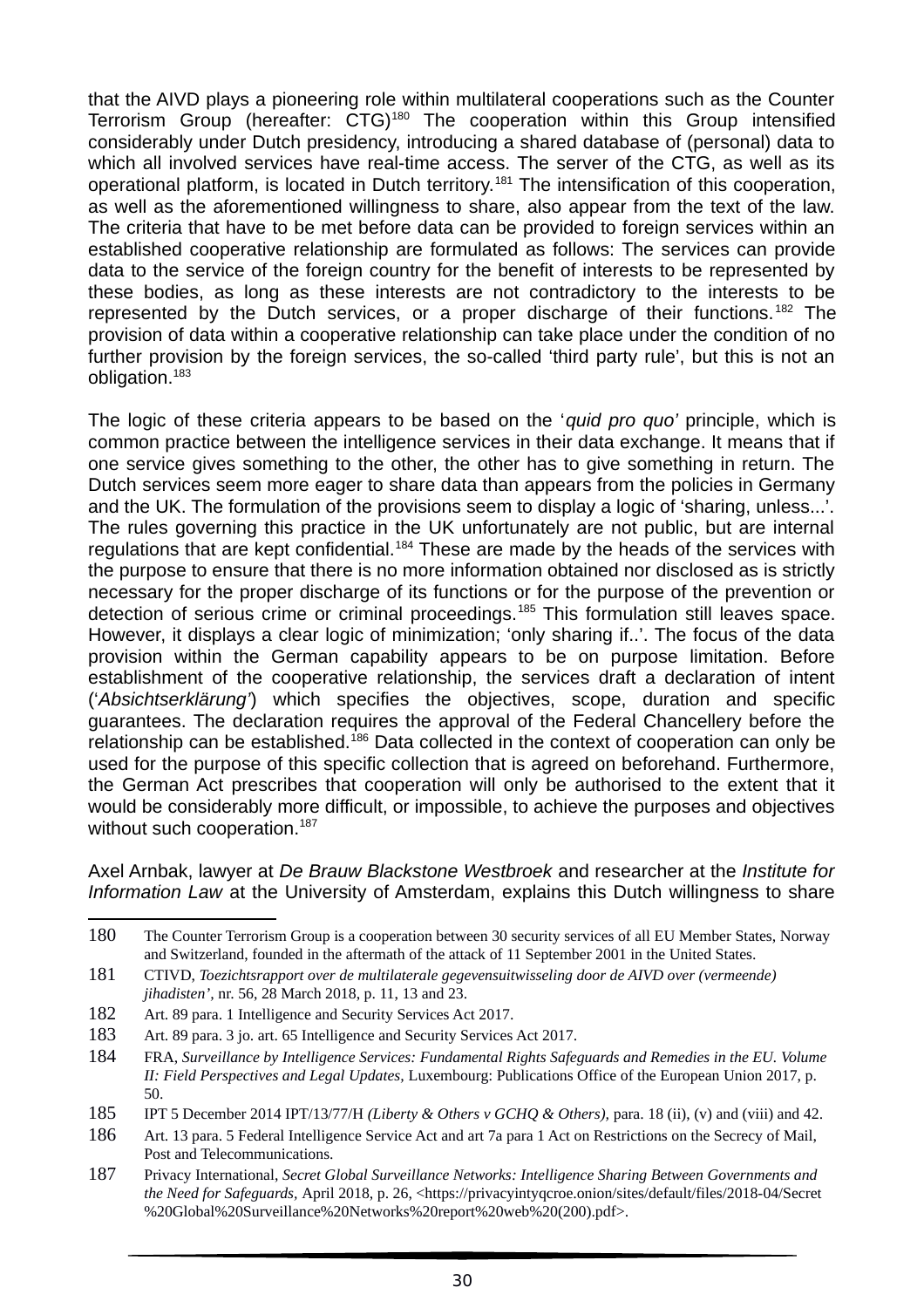data as serving the purpose of strengthening the international power relations of the Netherlands. He refers to a report of Dutch investigative journalist collective *De Correspondent* which describes the Dutch services as being the only Western service that still intercepted transceivers. In exchange for this data, the Dutch services were allowed to join the Five Eyes between 2006 and 2011. $188$  This is a clear demonstration of how information can be transformed into power. Nowadays it might not concern transceivers anymore, but the Netherlands nevertheless has a unique data position again, due to the trans-Atlantic Internet cables entering the European continent via the Netherlands, and the AMS-IX being the biggest Internet exchange of the world.<sup>189</sup> To transform the incredibly large amount of data that passes through this point every day, the services need a capability to collect it, and a capability to share it: Bulk interception and a regime that is allowing this data provision.

Cause for concern is the fact that the establishment of a cooperative relationship is dependent upon a balancing act that neither entails a limited enumeration of criteria, nor a minimum bar. Since this procedure is not formulated as a hard rule with prescribed requirements, it does not exclude any countries, regardless to what extent the criteria are met, nor does it exclude the addition of extra criteria. The Administrative Evaluation Committee of the service ('*Commissie Bestuurlijke Evaluatie AIVD'*) has written in its report that these criteria are not deemed sacred, and there can be situations in which the exchange of information is deemed to be more important than sticking to the criteria. Also, more criteria are taken into consideration than are codified in the law: The creation of an information position, the building and maintaining of a strategic network, and specific operational reasons are explicitly mentioned in this regard.<sup>190</sup> The CTIVD has expressed critical notes on the performance of this balancing act by the services. The Committee makes reservations on the amount and depth of information the AIVD uses in their balancing acts and on the judgment to what extent the criteria are met. It states that fundamental information is missing, and the manner in which the policy framework is implemented in deciding which nature and intensity of cooperative relationship can be established is questionable.<sup>191</sup>

Apart from providing data within a cooperative relationship, the Act describes the capability to provide data without such a relationship. Article 64 allows for provision of data to foreign services with whom no cooperative relationship is established, in the context of a proper discharge of the functions of the services, based on an urgent and weighty reason.<sup>192</sup> Before provision, the authorisation of the Minister needs to be granted.<sup>193</sup> This is the sole ex ante safeguard, since the TIB will not perform a lawfulness assessment on this authorisation.<sup>194</sup> The CTIVD writes in its latest report that the cooperative relationships of the AIVD with foreign services are intensified. However, at this point there are insufficient safeguards regarding the protection of the rights of the individual included in the provision and processing of data within these cooperative relationships.<sup>195</sup> The Act is unclear on the point whether the third party rule applies to the provision of data without the establishment

189 https://ams-ix.net/connect-to-ams-ix/benefits-of-connecting, accessed 26 April 2018.

- 191 CTIVD, *Toezichtsrapport* o*ver de invulling van samenwerkingscriteria door de AIVD en de MIVD*', nr. 48, 4 mei 2016, p. 23.
- 192 Art. 64 para. 1 Intelligence and Security Services Act 2017.
- 193 Art. 64 para. 2 Intelligence and Security Services Act 2017.
- 194 Art. 32 para. 2 Intelligence and Security Services Act 2017.

<sup>188</sup> A. Arnbak, 'Machtspositie Nederland drijfveer controversiële internettap: Referendum gaat over veel meer dan balans tussen terreurdreiging en privacy*'* in: *Het Financieele Dagblad* 25 January 2018, p. 9.

<sup>190</sup> Commissie Bestuurlijke Evaluatie Algemene Inlichtingen- en Veiligheidsdienst, *De AIVD in verandering,*  November 2004, p. 113, <https://www.aivd.nl/publicaties/publicaties/2004/11/16/de-aivd-in-veranderingrapport-commissie-bestuurlijke-evaluatie-over-functioneren-aivd>.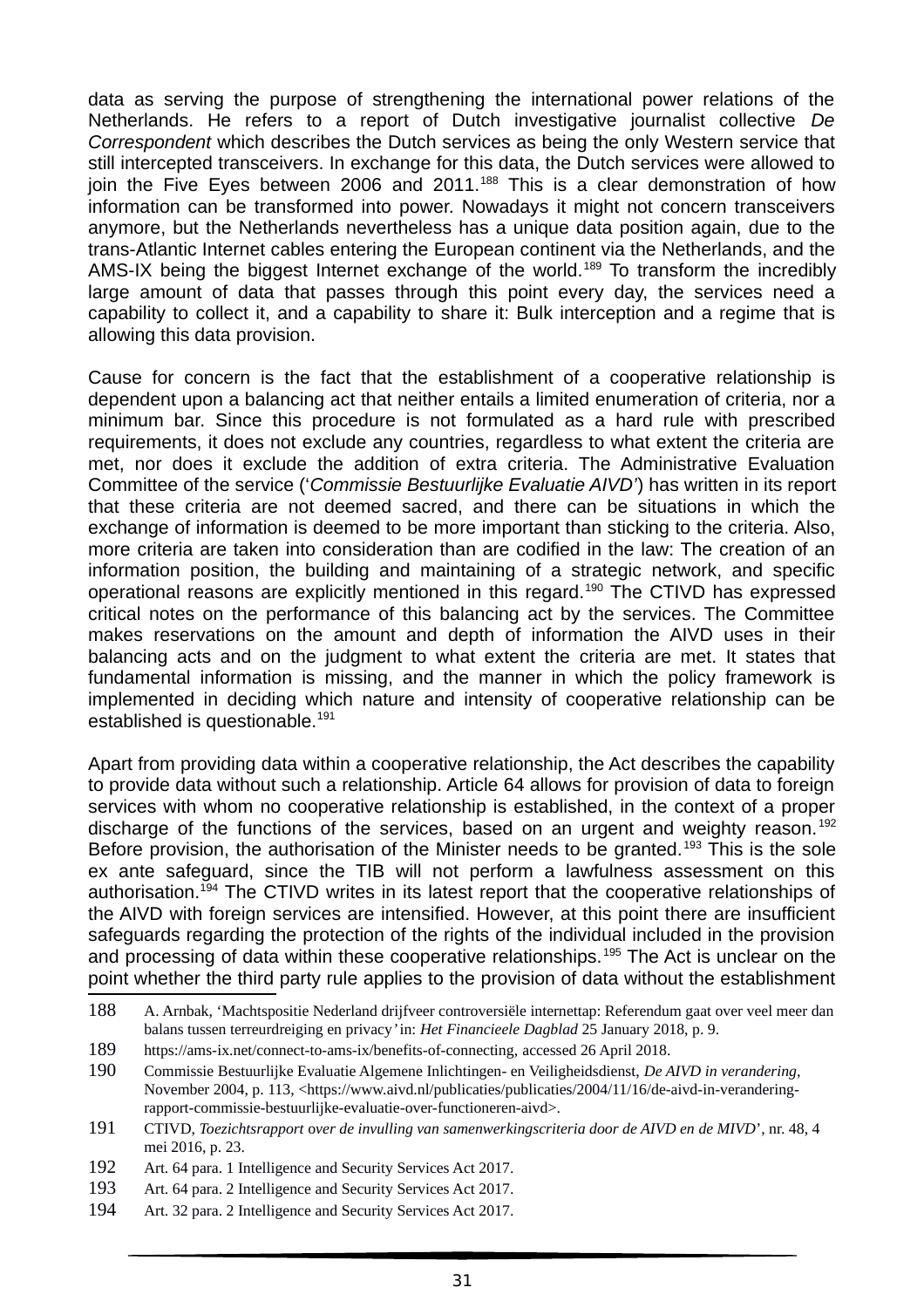of a cooperative relationship.<sup>196</sup>

The role of the third party rule is a double one; it is important to note its potential function as a safeguard, but unfortunately it is used in a manner that limits oversight as well. While the rule prevents the loss of control over data which is provided to foreign services, the rule can also be used to prevent oversight bodies to gain access to information related to international agreements.<sup>197</sup> The Commissioner for Human Rights of the Council of Europe recommended that the access to information by oversight bodies should not be restricted by, or subject to this rule and should extend to all relevant information held by security services, including information provided by foreign bodies.<sup>198</sup> Unfortunately, this still appears to be a recurring practice.<sup>199</sup>

Within both scenarios the services have the ability to share unevaluated data; data that is collected by the services but not yet analyzed nor filtered. This provision requires authorisation from the Minister. In this case the Minister can grant authorisation for a year, during which the services can perform several consecutive provisions. In case the provision of unevaluated data concerns data collected through the application of bulk interception, the CTIVD needs to be informed.<sup>200</sup> The sharing of unevaluated data is part of the SIGINT cooperation.<sup>201</sup> The SIGINT Seniors Europe is a partnership between the United States, the United Kingdom, Australia, Canada, New Zealand, Belgium, Denmark, France, Germany, Italy, the Netherlands, Norway, Spain, and Sweden within which signals intelligence are shared.<sup>202</sup> Signals intelligence is defined by the NSA as "intelligence derived from electronic signals and systems used by foreign targets, such as communications systems, radars, and weapons systems".<sup>203</sup> A special feature of this SIGINT partnership is that joint intelligence products are made.<sup>204</sup>

The provision of unevaluated data has some inherent problematic aspects. Firstly, it is not possible to perform a proper necessity assessment in the same way as with evaluated data, since it is not clear to which persons the data is relating. The necessity assessment is addressed in multilateral agreements within the SIGINT partnerships.<sup>205</sup> However, since this is laid down in agreements between parties and not in the laws, it is not clear whether

<sup>195</sup> CTIVD, *Toezichtsrapport over de multilaterale gegevensuitwisseling door de AIVD over (vermeende) jihadisten*, nr. 56, 28 March 2018, p. 31-32.

<sup>196</sup> Art. 62 para. 1 sub d jo. artt. 64 and 65 Intelligence and Security Services Act 2017.

<sup>197</sup> FRA, *Surveillance by Intelligence Services: Fundamental Rights Safeguards and Remedies in the EU. Volume II: Field Perspectives and Legal Updates,* Luxembourg: Publications Office of the European Union 2017, p. 104, 106.

<sup>198</sup> Council of Europe, *Democratic and effective oversight of national security services*, Strasbourg: Council of Europe, May 2015, p. 13.

<sup>199</sup> Privacy International, *Secret Global Surveillance Networks: Intelligence Sharing Between Governments and the Need for Safeguards,* April 2018, p. 14, <https://privacyintyqcroe.onion/sites/default/files/2018-04/Secret %20Global%20Surveillance%20Networks%20report%20web%20(200).pdf>.

<sup>200</sup> Art. 89 para. 2 and art. 64 para. 1 and 3 Intelligence and Security Services Act 2017.

<sup>201</sup> CTIVD, *Toezichtsrapport over de multilaterale gegevensuitwisseling door de AIVD over (vermeende) jihadisten*, nr. 56, 28 March 2018, p. 12.

<sup>202</sup> Privacy International, *Secret Global Surveillance Networks: Intelligence Sharing Between Governments and the Need for Safeguards,* April 2018, p. 8, <https://privacyintyqcroe.onion/sites/default/files/2018-04/Secret %20Global%20Surveillance%20Networks%20report%20web%20(200).pdf>.

<sup>203</sup> https://www.nsa.gov/what-we-do/signals-intelligence/, accessed 8 May 2018.

<sup>204</sup> CTIVD, *Toezichtsrapport over de multilaterale gegevensuitwisseling door de AIVD over (vermeende) jihadisten*, nr. 56, 28 March 2018, p. 12.

<sup>205</sup> CTIVD, *Toezichtsrapport over de multilaterale gegevensuitwisseling door de AIVD over (vermeende) jihadisten*, nr. 56, 28 March 2018, p. 31.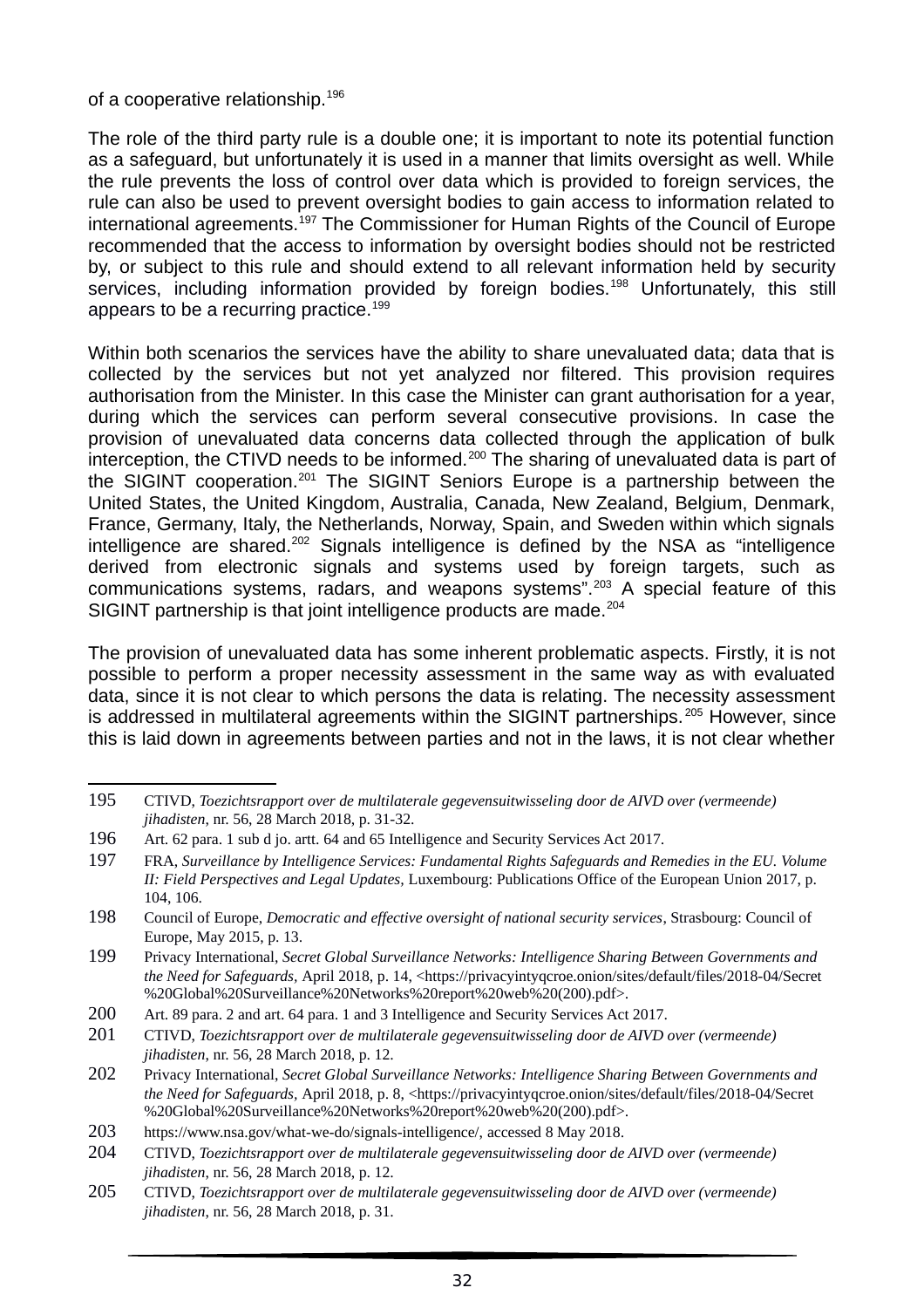this practice does not exceed strict necessity as prescribed by European case-law.<sup>206</sup> Secondly, it is not possible to properly weigh the infringements on the rights of individuals, as well as the extent to which the provision of data serves the interest of the cooperation, for the same reason. Because of these shortcomings, extra weight is put on the required authorisation of the Minister as a safeguard. The Minister estimates whether the risks that come with the provision are acceptable, in the light of the interest of the provision. The Minister bases his assessment on the weighing notes made by the services. For this safeguard to be effective it is essential that these weighing notes are made. Unfortunately, the CTIVD found in its investigation that they were not, resulting in the provision of unevaluated data between the 30<sup>th</sup> of June 2016 and the  $6<sup>th</sup>$  of December 2016 without approval of the Minister.<sup>207</sup>

The law includes a transitional period of two years wherein the services do not have to apply the requirements of the new Act regarding weighing notes and the new criteria in the balancing act to existing cooperative relationships.<sup>208</sup> In December 2017 the Ministers write that the weighing notes of the countries that the Dutch services are cooperating with intensively will be finished by the time the new Act enters into force, the  $1<sup>st</sup>$  of May 2018.<sup>209</sup> Within this category are all countries of the CTG and countries with whom the Dutch services work together closely within SIGINT partnerships.<sup>210</sup> After the voting of the referendum, this topic reoccurs in proposed adjustments by the government which entail that there will be made a weighing note on every country the Dutch services are providing with data.<sup>211</sup> What this means for the former promise regarding the weighing notes of countries that the Dutch services are cooperating with intensively, and when they are supposed to be finished, is not entirely clear. The CTIVD writes in its report that no weighing notes have yet been made. It declares this to be problematic because of the constituting function of the weighing notes for both the legal basis of the cooperation and the provision of data, as well as the determination of the bandwidth of the possible cooperation. This is why the CTIVD has been pressing in its reports since 2009 for the composition of the weighing notes.<sup>212</sup>

Concerns have been expressed in the debate regarding the oversight in this capability. The ex-post oversight of the CTIVD only reaches as far as the conduct of the Dutch services.<sup>213</sup> This means that after provision of data to foreign services, all control and oversight over the data is lost. This concern increases when relating to unevaluated data, especially when this is provided to foreign services with whom the Netherlands does not have a cooperative relationship. The unclarity of the applicability of the third party rule as a guarantee on providing data to these parties adds to this concern. Another concern in this respect is the provision of data collected through the application of bulk interception. When bulk interception is implemented, authorisation of the Minister is required, which has to pass the lawfulness assessment of the TIB. However, this lawfulness assessment applies specifically to the authorisation of applying this capability. The provision of the collected

- 208 Art. 166 Intelligence and Security Services Act 2017.
- 209 *Parliamentary Papers II* 2017/18, 34588, 69, p. 4.
- 210 CTIVD, *Toezichtsrapport over de multilaterale gegevensuitwisseling door de AIVD over (vermeende) jihadisten*, nr. 56, 28 March 2018, p. 20.
- 211 *Parliamentary Papers II* 2017/18, 34588, 70, p. 2.
- 212 CTIVD, *Toezichtsrapport over de multilaterale gegevensuitwisseling door de AIVD over (vermeende) jihadisten*, nr. 56, 28 March 2018, p. 22.
- 213 Art. 97 para. 3 Intelligence and Security Services Act 2017.

<sup>206</sup> CJEU 21 December 2016 Joined Cases C-203/15 and C-698/15 (*Tele2 Sverige AB v Post- och telestyrelsen and Secretary of State for the Home Department v Tom Watson and Others)*, para. 119.

<sup>207</sup> CTIVD, *Toezichtsrapport over de multilaterale gegevensuitwisseling door de AIVD over (vermeende) jihadisten*, nr. 56, 28 March 2018, p. 32.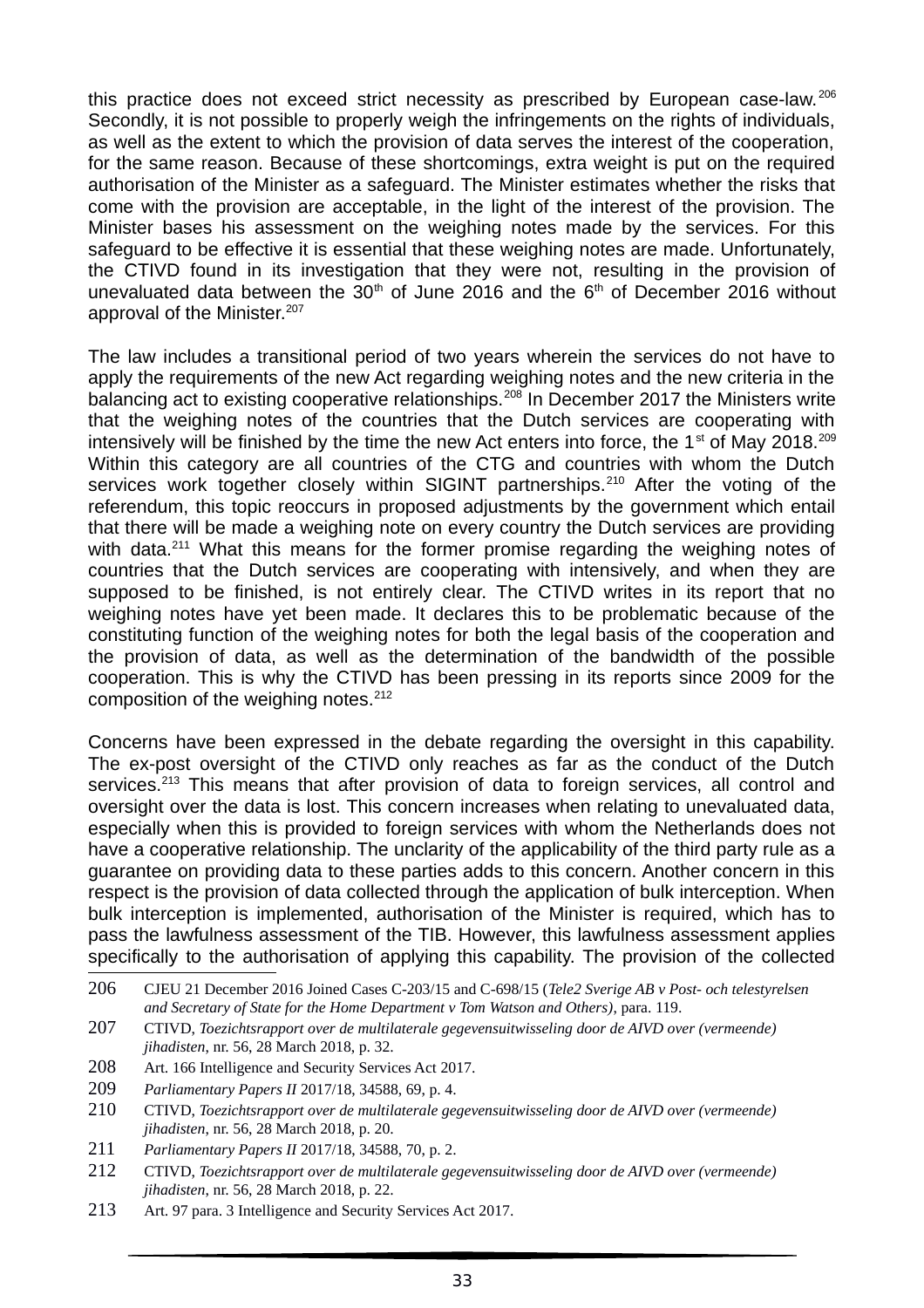data to foreign services falls outside the scope of this assessment, and the mandate of the TIB does not extend to the authorisation of data provision, evaluated nor unevaluated. There seems to be a gap in the ex ante oversight on this point.

In general, there is a lack of oversight when it comes to the international sharing of intelligence between intelligence agencies. Several judicial institutions have expressed recommendations to address this. The UN Human Rights Committee has advocated for the implementation of effective and independent oversight mechanisms over intelligencesharing of personal data. And the Council of Europe Commissioner for Human Rights has advocated for a mandate for oversight bodies to scrutinise the human rights compliance of the cooperation between intelligence services and foreign bodies, including information exchange.<sup>214</sup>

It is not always clear what the shared data is used for, but the consequences of the use of this data can be grave. Therefore, NGOs like Privacy International are worried that states may share intelligence that might be used to facilitate serious human rights infringements such as unlawful arrest or detention, extra-judicial killings, or torture and other cruel, inhuman or degrading treatment. Certain groups as dissidents, journalists, human rights defenders, or minorities can be particularly vulnerable to such abuse.<sup>215</sup> In operation 'Ocean Shield' the Dutch military intelligence service intercepted communications data of Somalis for years and shared the metadata with the NSA. In more than 50% of the cases, the Americans based their choice of drone strike targets on this data. A lot of innocent people were killed in these attacks as 'collateral damage'. The Somalis and their lawyers of Prakken d'Oliveira hold the Netherlands co-responsible for these attacks.<sup>216</sup>

<sup>214</sup> Privacy International, *Secret Global Surveillance Networks: Intelligence Sharing Between Governments and the Need for Safeguards,* April 2018, p. 30, <https://privacyintyqcroe.onion/sites/default/files/2018-04/Secret %20Global%20Surveillance%20Networks%20report%20web%20(200).pdf>.

<sup>215</sup> Privacy International, *Secret Global Surveillance Networks: Intelligence Sharing Between Governments and the Need for Safeguards,* April 2018, p. 10, <https://privacyintyqcroe.onion/sites/default/files/2018-04/Secret %20Global%20Surveillance%20Networks%20report%20web%20(200).pdf>.

<sup>216</sup> https://beta.volkskrant.nl/nieuws-achtergrond/somali-victims-of-us-drone-strike-take-legal-action-against-thenetherlands~bb62e8d8/, accessed 8 May 2018.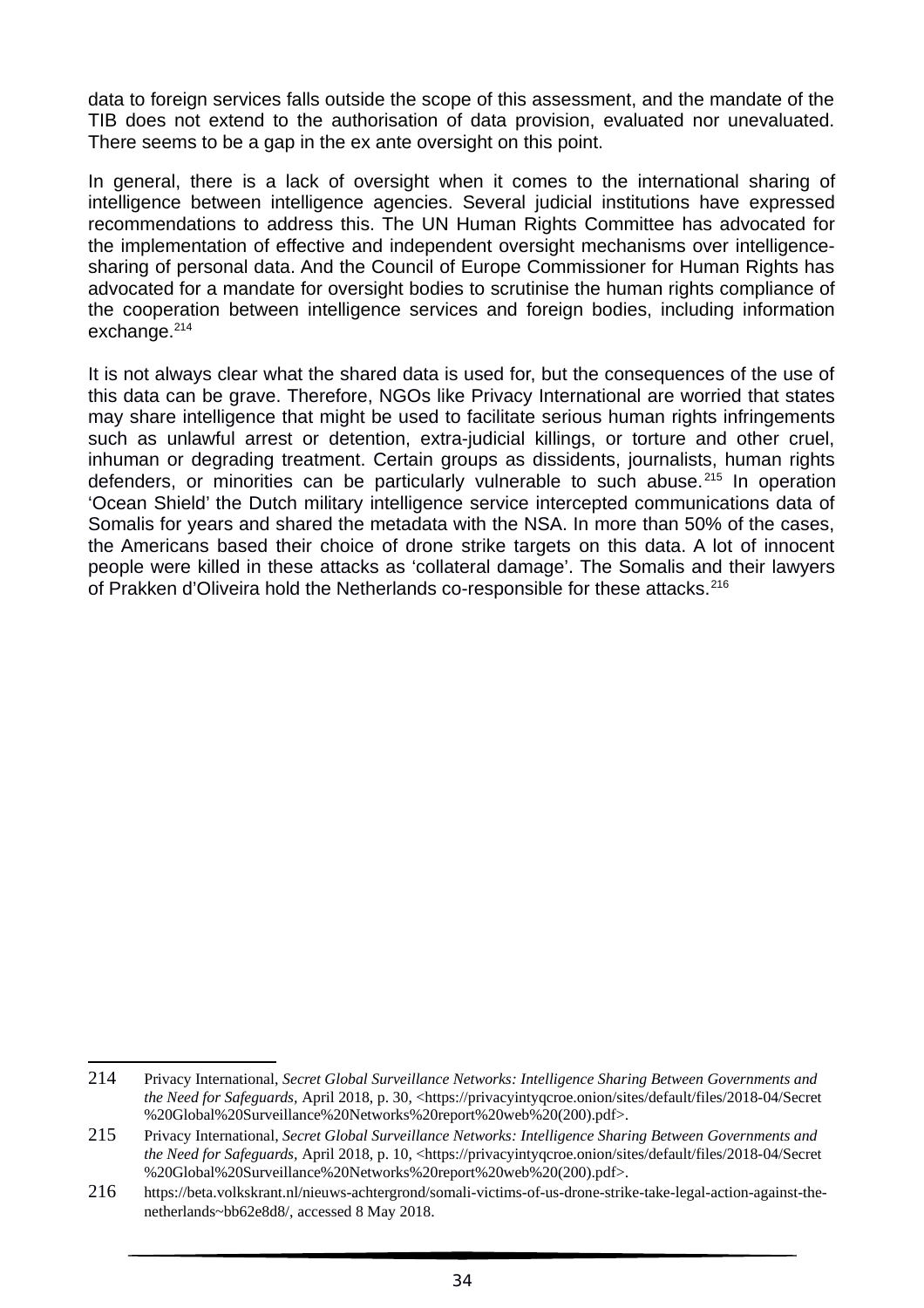#### **4.5 Authorisation, oversight and control mechanisms.**

The Council of Europe Commissioner for Human Rights stated "Security services have a number of characteristics that create the potential for human rights abuses if these services are not subjected to effective oversight and underpinned by effective laws. These characteristics include recourse to very invasive powers that can be used in a highly discretionary manner, undertaken largely in secret and, in some countries, viewed as an instrument of the incumbent government that can be used for political purposes." $217$  This quote emphasizes how important effective oversight and control mechanisms are. In the following section, I will elaborate on different aspects of authorisation, oversight and control mechanisms. These mechanisms are very complex and often integrated with the political and judicial system of a country. Since the scope of this research is limited I will focus on the elaboration of this theme to the six topics with the most importance to the Dutch Act and debate in this regard. This are extra safeguards on privileged communication, authorisation, oversight ex ante, oversight ex post, transparency and data protection.

Before turning to the detailed elaboration, it should be noted that the Dutch Act distinguishes between regular and special powers. Regular powers can be applied after authorisation by the Director-General of the AIVD, and in the fulfillment of any of the statutorily defined tasks of the service, as long as it is necessary, proportional and passes the subsidiarity test. Special powers are deemed to exert stronger infringements on civil rights, and can only be applied in the performance of certain tasks. For the execution of special powers, the services need to request authorisation of the Minister.<sup>218</sup>

Privileged data recognised in the Wiv 2017 concerns the confidential communication between a lawyer and his client, and information about the source of a journalist, where 'source' is defined in the Act as "persons that have provided data to a journalist for publication".<sup>219</sup> Note that the protection is limited to this specific information, and does not cover the total scope of professional secrecy. The protection entails the obligation to acquire approval of the Court of The Hague before application of special powers towards lawyers or journalists, where this application can lead to the acquisition of this privileged data.<sup>220</sup> The reach of the protection of confidential lawyer-client communication goes beyond that of the protection of sources of journalists in two ways: In case of acquisition of privileged lawyer-client communication by application of a special power towards a third party, this data needs to be destroyed immediately, unless further processing is necessary in the context of the investigation in which they are acquired. In that case approval of the Court in The Hague is needed before further processing.<sup>221</sup> Secondly, in case of transmission to the Public Prosecutor, confidential lawyer-client communication is protected, and before transmission approval of the Court in The Hague is needed.<sup>222</sup>

Under the Wiv 2017, the protection of journalistic sources is only guaranteed in case of application of a special power towards the journalist, in so far as this application leads to information about the source.<sup>223</sup> However, the ECHR requires any interference with the

<sup>217</sup> Council of Europe Commissioner for Human Rights, *Democratic and effective oversight of national security services, Strasbourg,* May 2015, p. 19, <https://rm.coe.int/1680487770>.

<sup>218</sup> Art. 30 para. 1 Intelligence and Security Services Act 2017.

<sup>219</sup> Art. 30 para. 2 Intelligence and Security Services Act 2017.

<sup>220</sup> Art. 30 para. 2 and 3 Intelligence and Security Services Act 2017.

<sup>221</sup> Art. 27 para. 2 Intelligence and Security Act 2017.

<sup>222</sup> Art. 66 para. 3 Intelligence and Security Services Act 2017.

<sup>223</sup> Art. 30 para. 2 Intelligence and Security Services Act 2017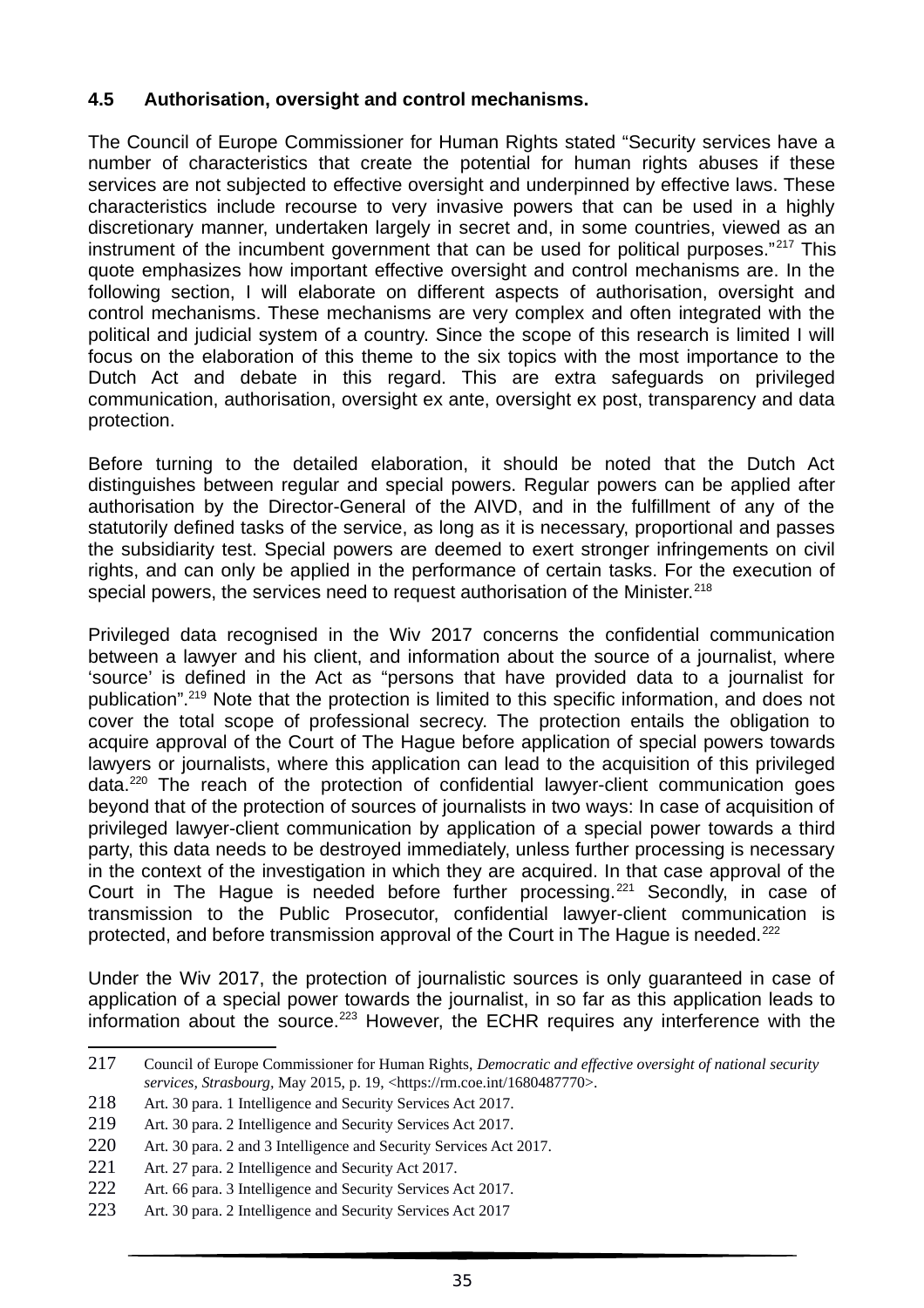right to protection of journalistic sources that could lead to their identification to be backed up by effective legal procedural safeguards. First and foremost among these safeguards is the guarantee of review by an independent and impartial body to prevent unnecessary access to information that might lead to disclosure of the sources' identity.<sup>224</sup> The ECtHR has criticised the Dutch government for not meeting these requirements before.<sup>225</sup> According to researchers of the Institute for Information Law of the University of Amsterdam this is the consequence of the Dutch doctrine on 'ministerial independence'. This doctrine requires the Minister to be accountable. In this regard, it might be problematic when prior consent of a judge is required. According to the research we can learn the following lesson regarding the division of tasks from the cases before the ECtHR: "The government and its services decide on who to surveil, it is up to the courts to decide whether it is justified".<sup>226</sup>

The scope of privileged communication under the IPA 2016 is broader than recognised in the Wiv 2017 since it entails the communication of journalists, lawyers and members of parliament. However, the safeguard in the Dutch Act is stronger, since in the IPA 2016 the application of powers towards privileged communication only calls for a stricter weighing of interests, where the Dutch Act requires prior judicial consent. In Germany, there are almost no safeguards respecting the professional secrecy of foreign communication in the BND regime. The civil society organization Reporters Without Borders took this as a reason to file a lawsuit.<sup>227</sup> The G10 regime, detailing domestic communications, does entail professional secrecy.

Regarding authorisation, the ECtHR emphasised this should not be done haphazardly, irregularly, or without due and proper consideration. In the assessment whether authorisation procedures are capable of protecting people against surveillance measures implemented in such a manner, the Court takes several factors into account; the authority competent to authorise the surveillance, the scope of review and the content of the interception authorisation.<sup>228</sup> In the Wiv 2017 authorisation is needed before application of special powers, and is granted by the Minister at request of the head of the relevant service. Authorisation is valid for a maximum period of three months and can be prolonged at request.<sup>229</sup>

In the UK it is also the Minister who grants the authorisation.<sup>230</sup> In Germany, a distinction is made between international communication data and foreign communication data. In case of international communication data, requests for authorisation are done by the BND through the Interior Ministry under the G10 Act. Regarding strategic surveillance of foreign communication, the 2016 law reform applies, introducing distinctive authorisation procedures for four different target groups. Regarding the content data of German citizens,

<sup>224</sup> Council of Europe Platform to Promote the Protection of Journalism and Safety of Journalists, *The Protection of Journalistic Sources, a Cornerstone of the Freedom of the Press,* May 2017, p. 1, <https://rm.coe.int/factsheet-on-the-protection-of-journalistic-sources-may2017/16807178d7>.

<sup>225</sup> ECtHR 22 November 2007 App No 64752/01 (*Voskuil v The Netherlands)*; ECtHR 14 September 2010 App No 38224/03 (*Sanoma v The Netherlands)*; ECtHR 22 November 2012 App No 39315/06 (*Telegraaf v The Netherlands).* 

<sup>226</sup> Q. Eijkman, N. A. N. M. van Eijk and R. van Schaik, *Dutch National Security Reform under Review: Sufficient Checks and Balances in the Intelligence and Security Services Act 2017?,* University of Amsterdam: Amsterdam/Utrecht March 2018, p. 30.

<sup>227</sup> https://rsf.org/en/news/bnd-law-german-bundestag-ignores-criticism-civil-society-and-breaches-constitution, accessed 9 February 2018.

<sup>228</sup> ECtHR 6 December 2015 App No 47143/06 *(Roman Zakharov v Russia)*, para. 257.

<sup>229</sup> Art. 29 para. 1 Intelligence and Security Services Act 2017.

<sup>230</sup> Art. 138 para. 2 Investigatory Powers Act 2016.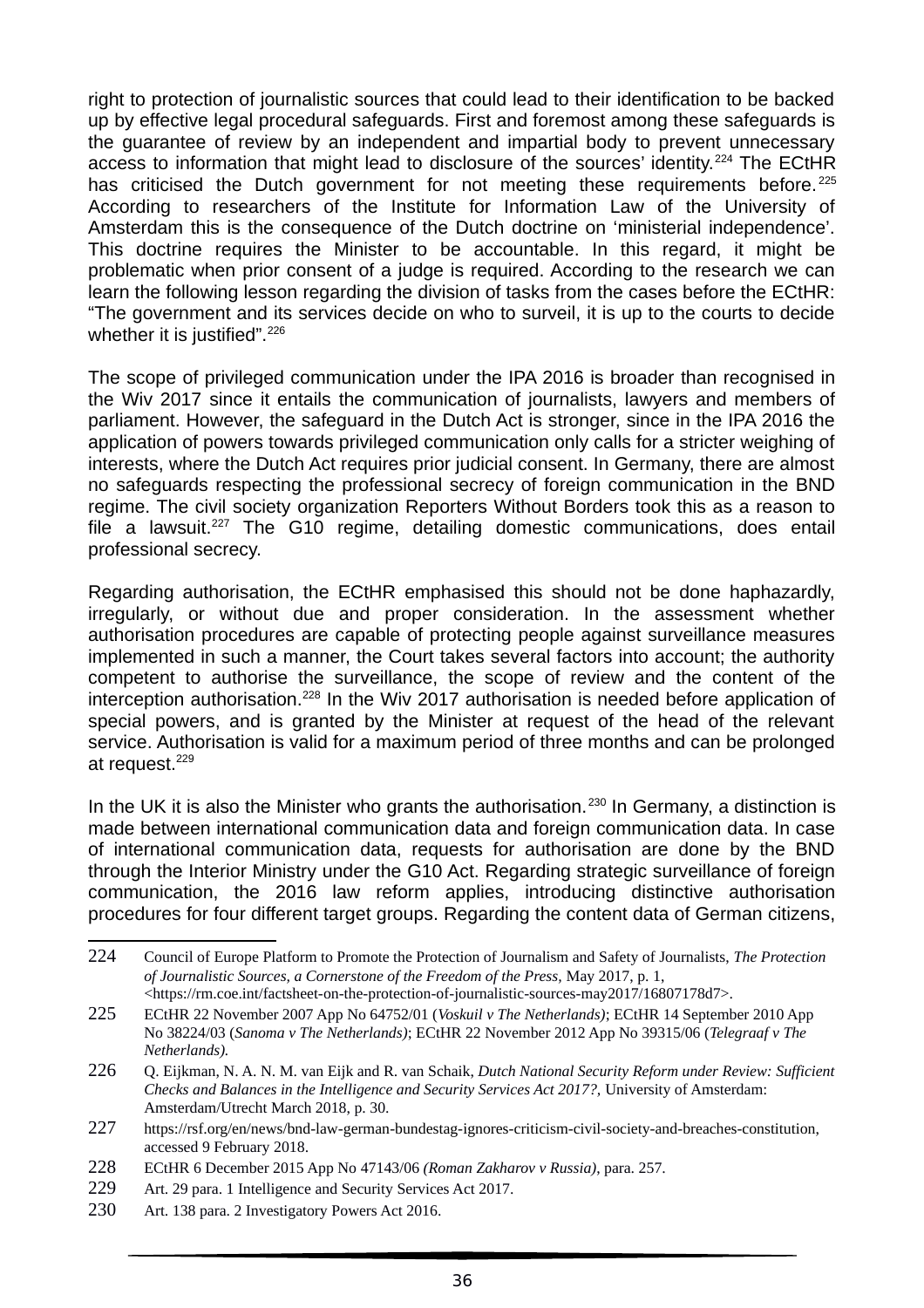ex ante authorisation needs to be provided by the G10 Commission, and provision of the search terms is obliged. Regarding the content data of public institutions of EU bodies and member states the UG needs to provide ex ante authorisation, and provision of the search terms is obliged. Regarding content data of EU citizens and the rest of the world, ex ante authorisation needs to be provided by the UG, and search term provision is not obligatory.<sup>231</sup>

Recurring remarks in the Internet consultations, the reaction of the CTIVD on the draft Bill, the conclusion of a study on the Dutch human rights framework of oversight on intelligence and security agencies, and the development of case-law of the ECtHR led to the introduction of a new commission for prior consent; the TIB.<sup>232</sup> The TIB consists of three members of which two are required to have at least six years of experience as a judge. The procedure to appoint the members is as follows: The appointment Committee proposes at least three persons for each role in the Committee, then the Parliament selects at least three members to recite to the Ministers who appoints the members.  $233$ Members of the TIB should be independent and cannot be members of the CTIVD at the same time.<sup>234</sup> There are no codified requirements of technical expertise within the TIB, although in the selection process the appointment Committee became convinced of the need for a technical expert, and thus the third member was appointed to fulfill this role specifically.<sup>235</sup> Noteworthy in this respect, is that the appointment Committee was not able to meet the legal requirement to propose three persons for this role.<sup>236</sup> Critics have been pointing to this process as well as the final appointment of Ronald Prins, the co-founder of the controversial company Fox-IT, as technical expert in the Commission.<sup>237</sup>

The TIB will perform a lawfulness assessment on the authorisation of the Minister to apply certain special powers. The exact intensity of this test, especially regarding the question whether it will include efficiency, is yet unclear, since the Act does not elaborate on this point.<sup>238</sup> The Minister provides the TIB with all the information it deems necessary. The application of the power will not start before the TIB has given a verdict. The judgment of the TIB is binding, and if the TIB states the authorisation is unlawful it will be canceled by law.<sup>239</sup> In case of expedition, the agencies can start when the Minister has authorised the application of the powers. Then the TIB forms a judgment on the authorisation as well as the expedient procedure. In case the TIB states the authorisation has been granted unlawfully, the data which has been acquired needs to be destroyed. In case the TIB states that authorisation has been granted lawfully, but the application of the expedient procedure is unlawful, the TIB decides what happens with the collected data.<sup>240</sup>

Although the TIB is often described as a form of prior judicial consent, it is not, since the TIB itself is not part of the judiciary. This means the Commission is functioning outside the reach of the Council for the Judiciary (*Raad voor de Rechtspraak).* However, it probably

238 Art. 32 para. 2 Intelligence and Security Services Act 2017.

<sup>231</sup> https://www.lawfareblog.com/new-rules-sigint-collection-germany-look-recent-reform, accessed 22 March 2018.

<sup>232</sup> *Parliamentary Papers II* 2016/17, 34588, 3, p. 66-67.

<sup>233</sup> Art. 33 para. 4 jo. art. 99 para. 1 Intelligence and Security Services Act 2017.

<sup>234</sup> Art. 33 Intelligence and Security Service Act 2017.

<sup>235</sup> *Parliamentary Papers II* 2017/18, 34862, 1, p. 2.

<sup>236</sup> *Parliamentary Papers II* 2017/18, 34862, 1, p. 2.

<sup>237</sup> https://www.vn.nl/de-geheimen-van-een-supertapper-2/; https://www.bof.nl/2018/01/23/de-spelregels-van-desleepwet-worden-nu-al-overtreden/, accessed 22 March 2018.

<sup>239</sup> Art. 36 Intelligence and Security Services Act 2017.

<sup>240</sup> Art. 37 Intelligence and Security Services Act 2017.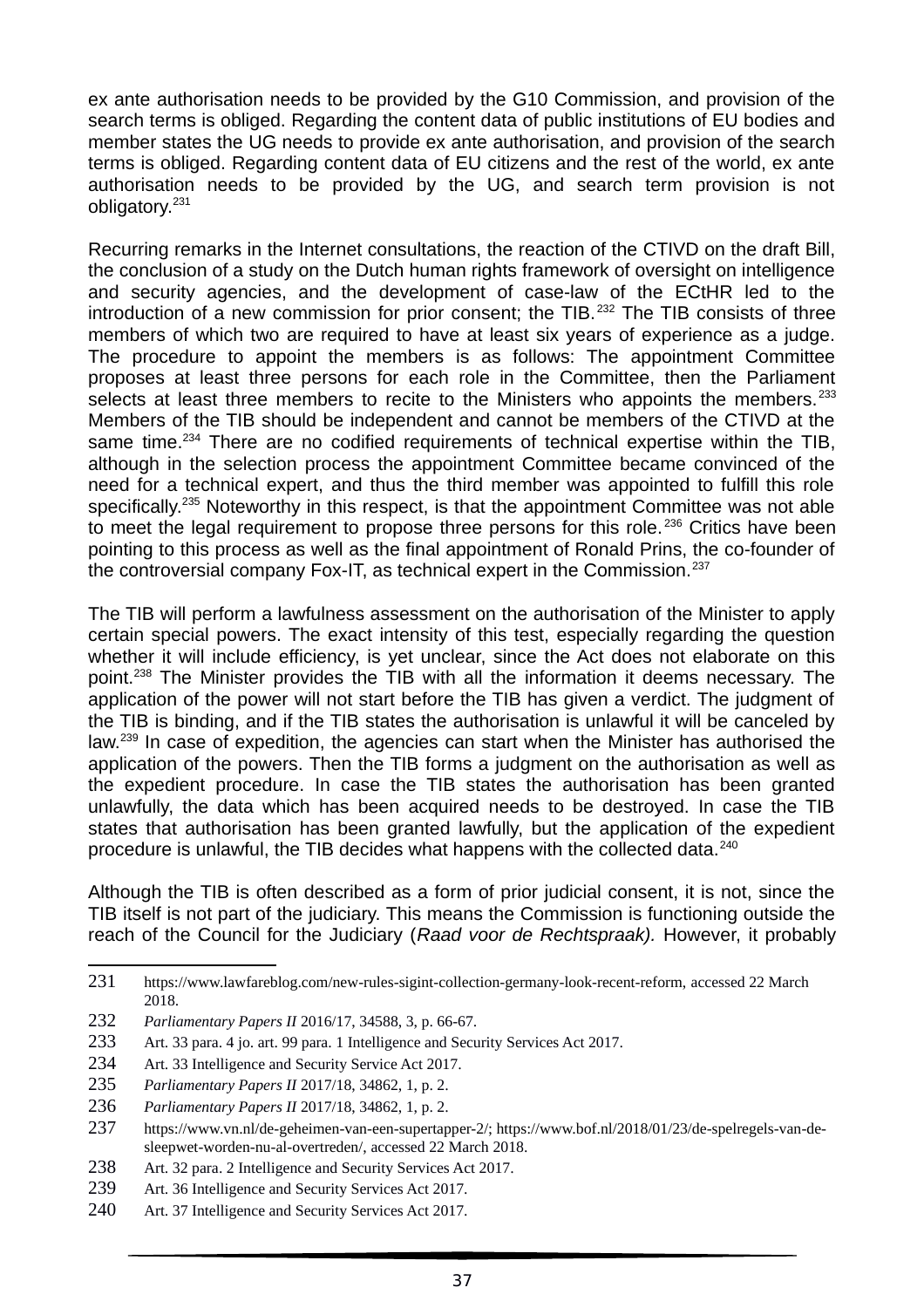does satisfy the requirements of the ECtHR concerning independency and sufficient powers. A non-judicial Commission also has benefits. Powers that are applied towards foreign countries and non-Dutch citizens might fall outside the jurisdiction of the Dutch iudge. $241$  However, this application might fall within the mandate of a Commission. Secondly, this enables the appointment of members based on their technical expertise, which might be of more added value than having solely judges. This need for technical expertise in supervisory bodies to be able to adapt to contemporary circumstances is recognised by the European Union Agency for Fundamental Rights as well.<sup>242</sup> A lack of technical expertise has been feared by the Council of State, among others, since there is no codified requirement for a technical expert. To fill this gap a parliamentary amendment was filed to allow TIB members to consult external experts. However, this amendment was rejected.<sup>243</sup> With the acknowledgement of the importance of this expertise in the first formation process this might set the tone for the interpretation of the tasks of the third member being a technical expert, although this has to be proven in practice.

In *Zakharov* the ECtHR recognised that supervision exercised by a non-judicial organ can be compatible with the ECHR, provided that the oversight body is independent from the authorities carrying out the surveillance, and is equipped with sufficient powers and competence to exercise effective and continuous control.<sup>244</sup> A clear explanation of the assessment of independency by the Court has been given in *Campbell and Fell v UK.* Herein is stated that in determining the independency of a body, from the executive as well as from the parties to the case, the Court takes into account the manner of appointment of its members and the duration of their term of office, the existence of guarantees against outside pressures, and the question whether the body presents an appearance of independence.<sup>245</sup> Only a legal obligation addressing the institution to act independently and impartially is insufficient to pass this test. To meet the minimum standard, independency from the executive must be ensured functionally as well as institutionally.<sup>246</sup> Blending of functions within one office, where requests for interceptions are authorised as well as supervision of the implementation is taking place, may raise doubts. $247$  The requirement of sufficient powers and competence can take many forms, but mostly refers to the oversight body's expertise, the ability to intervene at various stages in the surveillance process by issuing binding decisions, and its access to (classified) information concerning the activities of the services.<sup>248</sup> Examples are to be found in *Klass & others* and *Kennedy* where the supervisory body was able to stop the interception when found to be illegal or unnecessary, respectively to order to destroy the intercepted data when the interception was found to be unlawful.<sup>249</sup>

In the UK, as well as in The Netherlands, the ex-ante oversight body is newly introduced

- 243 *Parliamentary Papers II* 2016/17, 34588, 36.
- 244 ECtHR 4 December 2015 App No 74143/06 (*Roman Zakharov v Russia)*, para. 62 and 273.
- 245 ECtHR 28 June 1984 App No 7819/77 and 7878/77 (*Campbell and Fell v UK)*, para. 78.
- 246 ECtHR 28 June 1984 App No 7819/77 and 7878/77 (*Campbell and Fell v UK)*, para. 77.
- 247 ECtHR 4 December 2015 App No 74143/06 (*Roman Zakharov v Russia)*, para. 278.
- 248 FRA, *Surveillance by Intelligence Services: Fundamental Rights Safeguards and Remedies in the EU. Volume II: Field Perspectives and Legal Updates,* Luxembourg: Publications Office of the European Union 2017, p. 75.
- 249 ECtHR 4 December 2015 App No 74143/06 (*Roman Zakharov v Russia)*, para. 281-282; ECtHR 6 September 1978 App No 5029/71 (*Klass & Others v UK)*, para. 53; ECtHR 18 May 2010 App No 26839/05 (*Kennedy v UK),* para. 168.

<sup>241</sup> *Parliamentary Papers II* 2016/17, 34588, 3, p. 67.

<sup>242</sup> FRA, *Surveillance by Intelligence Services: Fundamental Rights Safeguards and Remedies in the EU. Volume II: Field Perspectives and Legal Updates,* Luxembourg: Publications Office of the European Union 2017, p. 85.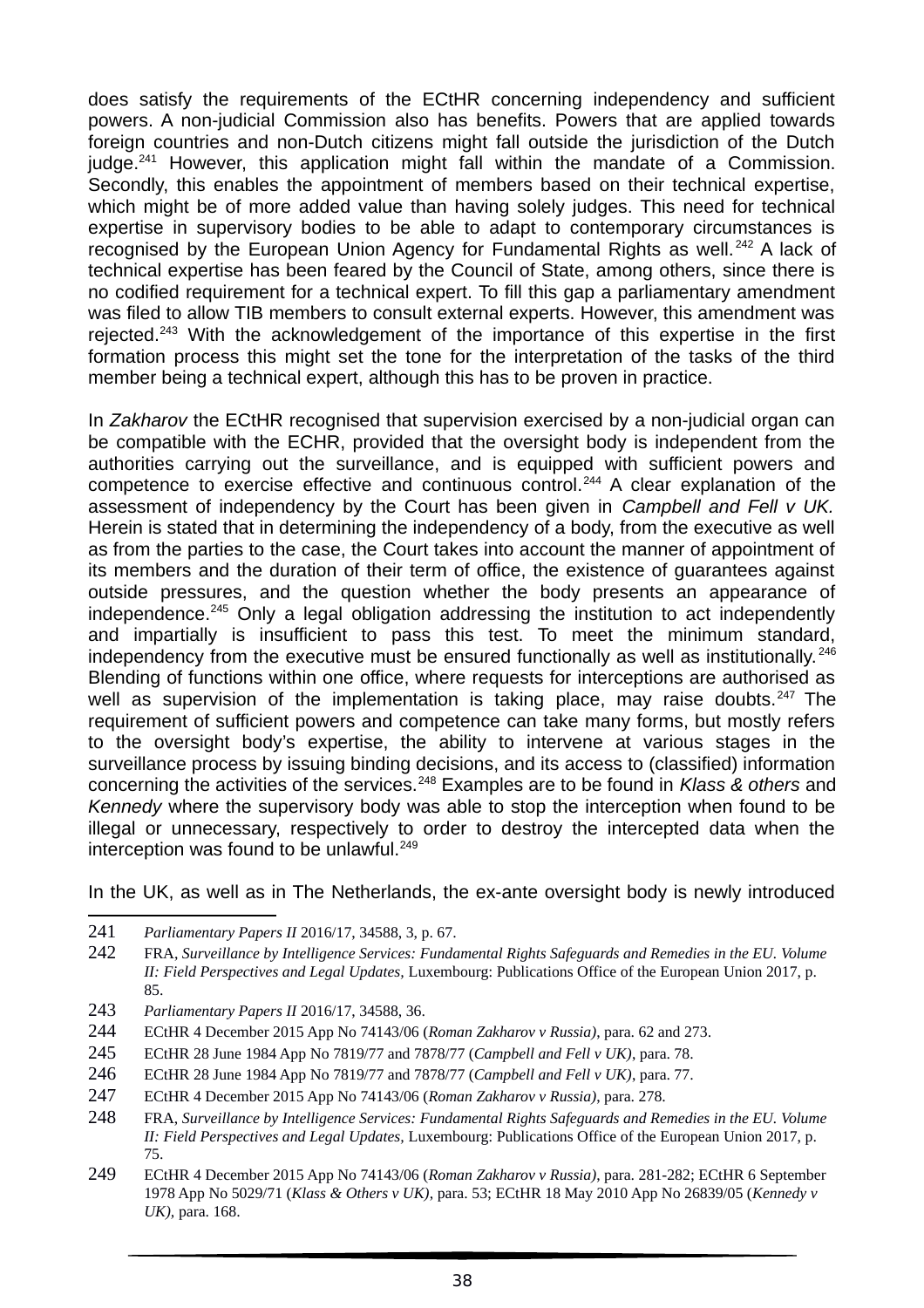by the current law reform, and tests the granted authorisation of the more intrusive bulk powers. The authorisation of the Minister regarding the application of such powers has to be approved by a Judicial Commissioner.<sup>250</sup> In Germany, the division is not made on the intrusiveness of the capability, but on the kind of communication collected by the applied power. In case of domestic and international communication it is the G10 Commission reviewing the authorisation, and in case of foreign communication it is the UG. The G10 Commission is a quasi-judicial body performing judicial oversight, and the UG is an administrative body performing restricted judicial oversight.<sup>251</sup>

During the application of powers and ex post, oversight is performed by the CTIVD, which already existed under the former Act. In the new Act this Review Committee will be divided in two departments. The department for oversight oversees the lawfulness of the execution of the powers based on the Act, and provides the Minister with information and advice. The other department investigates and assesses complaints and reports of abuses.<sup>252</sup> The Committee exists of four members, supported by a secretariat. Regarding appointment of the members, the same procedure applies as for appointing members of the TIB. Three members are appointed for the department for oversight, and one member for the department on the handling of complaints.<sup>253</sup>

To fulfill its tasks the CTIVD gets access to all information and cooperation they request, including classified information.<sup>254</sup> In contrast to the TIB, the CTIVD can consult external experts. In the context of the oversight task, the CTIVD can investigate the execution of powers based on the Act at their own initiative. The CTIVD writes monitoring reports on their findings which are publicly accessible as much as possible.<sup>255</sup> Only the department handling complaints is able to issue binding decisions.<sup>256</sup> The possibility to file a complaint is open for everybody, and if done correctly, the CTIVD is obliged to handle the complaint.<sup>257</sup> This probably leaves open the possibility for human rights advocates and NGOs to file complaints, as long as the complaint addresses conduct of one of the enumerated actors, regarding an individual or corporation. When the CTIVD finds unlawful conduct during the investigation of a complaint, it has the ability to stop an ongoing investigation, and/or the application of powers, and/or demand that acquired data will be destroyed.<sup>258</sup>

Ex-post oversight in the UK is performed by the Investigatory Powers Commissioner's Office (hereafter: IPC). The IPC consists in total of around 70 people, 15 Judicial Commissioners, (ex) High Court judges, Court of Appeal- and Supreme Court judges, a technical advisory panel and around 50 staff consisting of legal and technical expertise.<sup>259</sup> Like in the Dutch Act the IPC has to be provided with all the documents, information and

- 253 Art. 98 Intelligence and Security Services Act 2017.
- 254 Art. 107 Intelligence and Security Services Act 2017.
- 255 Artt. 112 and 113 Intelligence and Security Services 2017.
- 256 Art. 124 Intelligence and Security Services Act 2017.
- 257 Art. 114 Intelligence and Security Services Act 2017.
- 258 Art. 124 Intelligence and Security Services Act 2017.

<sup>250</sup> Artt. 108, 140, 159, 179, and 208 Investigatory Powers Act 2016.

<sup>251</sup> https://www.lawfareblog.com/new-rules-sigint-collection-germany-look-recent-reform, accessed 22 March 2018.

<sup>252</sup> Art. 97 Intelligence and Security Services Act 2017.

<sup>259</sup> FRA, *Surveillance by Intelligence Services: Fundamental Rights Safeguards and Remedies in the EU. Volume II: Field Perspectives and Legal Updates,* Luxembourg: Publications Office of the European Union 2017, p. 67.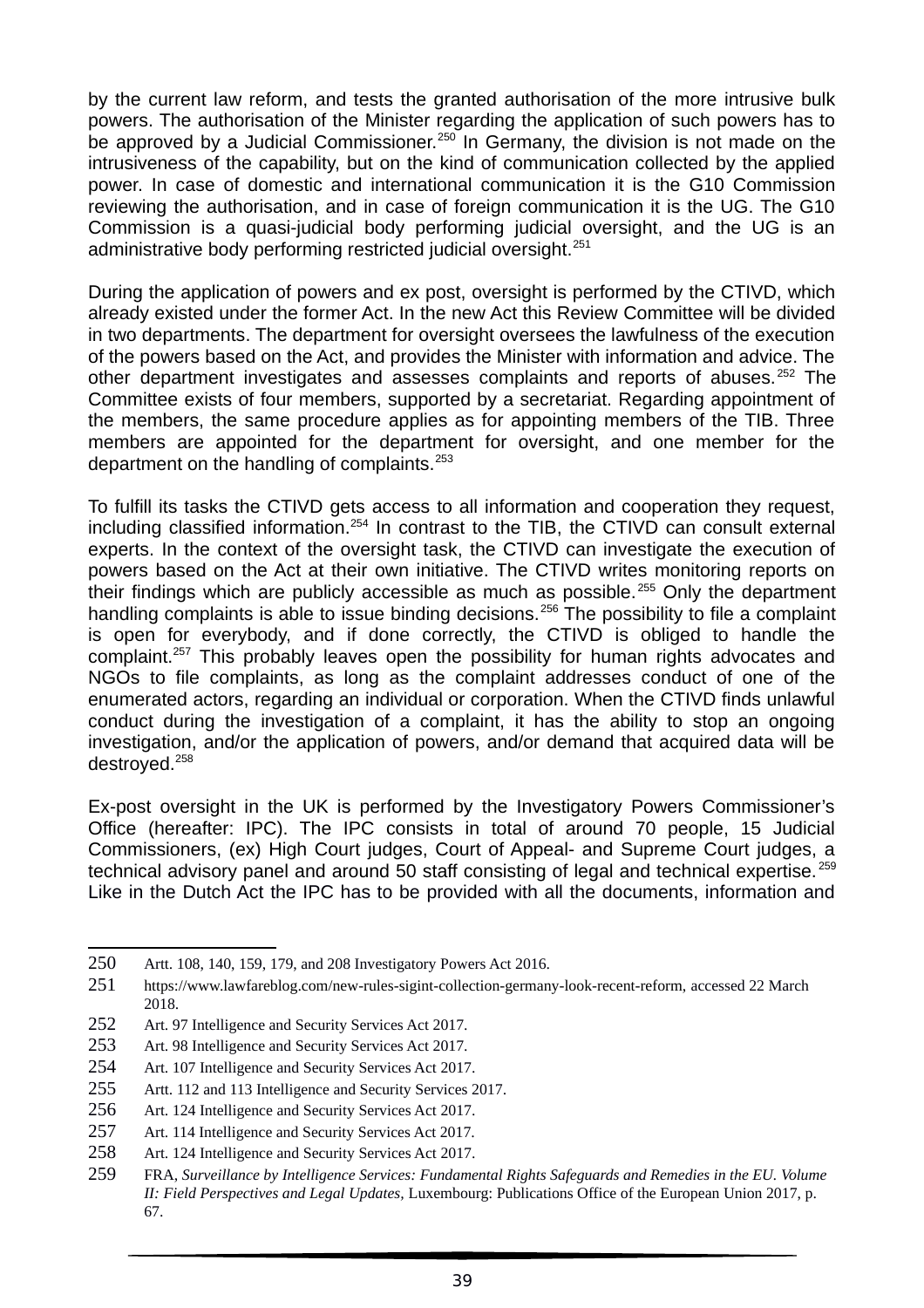assistance they need to carry out their function.<sup>260</sup> Also, they can consult external experts for all the advice they need.<sup>261</sup> As opposed to The Netherlands, ex post oversight and complaints are divided over two different bodies in the UK. Complaints can be filed to the Investigatory Powers Tribunal (hereafter: IPT). Another difference with the Dutch Act is that the IPA 2016 gives the possibility to appeal the decision either at the Court of Appeal in England and Wales, or at the Court of Session in Scotland. The IPT is not a non-judicial body, but does not classify as an ordinary court either.<sup>262</sup> In Germany, the G10 Commission is the oversight body regarding the implementation of targeted surveillance and bulk powers within the G10 regime. Just like in The Netherlands and the UK, the law reform in Germany introduced a new oversight body as well. The UG is attributed with the control over the implementation of surveillance measures on foreign communication.<sup>263</sup>

Transparency, or public scrutiny in terms of the ECtHR, formed a recurring topic in the Internet consultations, especially regarding the authorisation and implementation of special powers. For example, the public availability of statistics on the amount of interception, or the allowing of telecommunication companies to publish transparency reports. The Dutch NGO Bits of Freedom started a court case against the refusal to publish relevantstatistics in an information request, leading to the result that the statistics will be published on an annual basis.<sup>264</sup> In this context it is interesting to consider that the ECtHR places emphasis on the public availability of the reports written by the oversight bodies.<sup>265</sup> The Wiv 2017 is providing for cited transparency: The Minister annually reports to the Parliament describing the focus of the investigations of the past and coming year. However, information on what powers were and will be applied in concrete matters, classified information about sources, and everything about the knowledge position of the services will be left out.<sup>266</sup> The CTIVD writes investigation reports on specific topics, and annually a general report on all of its tasks. However, the same limitations apply before publication, meaning all classified information must be left out. $267$ 

Under the IPA 2016 it is the IPC that provides for annual reports. The IPA 2016 contains requirements regarding the content of this report. The IPC is obliged to include: Statistics on the use of investigatory powers; information about the results or impact of such use; information about the operation of safeguards contained in the Act in relation to items subject to legal privilege, confidential journalistic material and sources of journalistic material; and information about the use of specific categories of warrant. The report will be laid before Parliament and will be publicly available, but only after it has been subject to redactions. In Germany, it is the G10 Commission that publishes reports that include numbers on the amount of individuals that are under surveillance.<sup>268</sup>

266 Art. 12 Intelligence and Security Services Act 2017.

<sup>260</sup> Section 235 IPA 2016.

<sup>261</sup> FRA, *Surveillance by Intelligence Services: Fundamental Rights Safeguards and Remedies in the EU. Volume II: Field Perspectives and Legal Updates,* Luxembourg: Publications Office of the European Union 2017, p. 67.

<sup>262</sup> FRA, *Surveillance by Intelligence Services: Fundamental Rights Safeguards and Remedies in the EU. Volume II: Field Perspectives and Legal Updates,* Luxembourg: Publications Office of the European Union 2017, p. 112.

<sup>263</sup> Art. 16 Federal Intelligence Service Act.

<sup>264</sup> https://www.rijksoverheid.nl/actueel/nieuws/2018/01/30/tapstatistieken-aivd-en-mivd-voortaan-openbaar, accessed 2 February 2018.

<sup>265</sup> ECtHR 18 May 2010 App No 36839/05 (*Kennedy v UK)*, para. 166; ECtHR 12 January 2016 App No 37138/14 (*Szabó and Vissy v Hungary)*, para. 82; ECtHR 4 December 2015 App No 47143/06 (*Roman Zakharov v Russia)*, para. 281.

<sup>267</sup> Art. 113 para. 1 and art. 132 jo. art. 12 para. 3 Intelligence and Security Services Act 2017.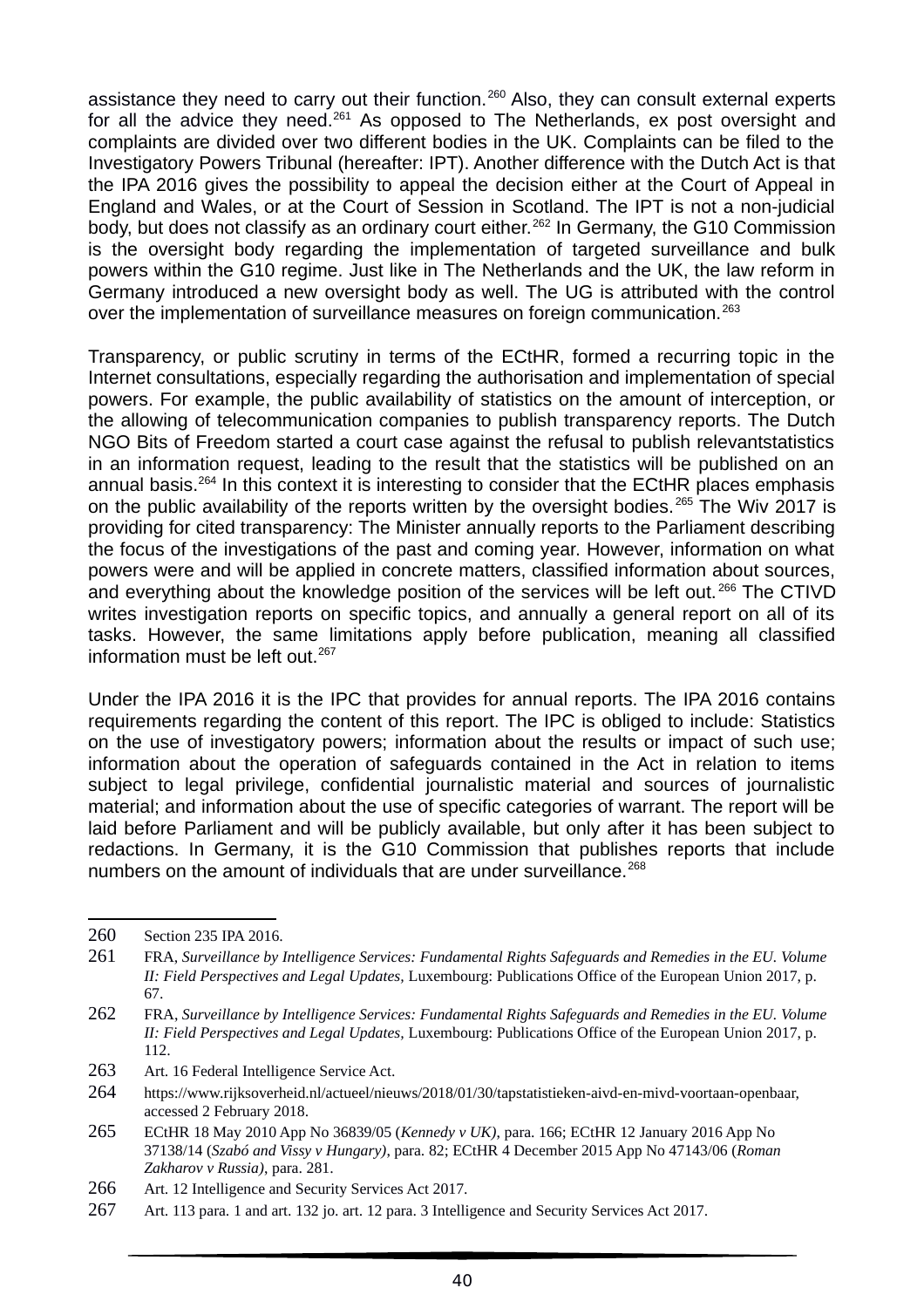Supervision by Data Protection Authorities (hereafter: DPAs) is an essential component of the right to personal data protection, according to the CJEU.<sup>269</sup> However, since national security falls within the national sovereignty of the member states, there is no obligation to assign powers to the DPA within the field of intelligence and security services.<sup>270</sup> The Netherlands is one of 11 states in the EU which did not assign any powers over the intelligence services to its DPA. $^{271}$  In the Wiv 2017, general data protection legislation is explicitly not applicable to the conduct of the services, but is replaced by a general duty of care regarding the processing of data. This means that the services themselves will be reviewing their own data processing for appropriateness.<sup>272</sup> Within the Dutch debate several options were mentioned to include external oversight at this point. A parliamentary amendment proposing to lay down this task with the CTIVD was rejected.<sup>273</sup> The Privacy Impact Assessment performed on the Bill proposed to include measures of privacy by design and privacy by default.<sup>274</sup> However, the legislator did not deem this necessary, stating the Act contained other privacy safeguards already.<sup>275</sup>

The UK and Germany both did assign powers to their DPA, however limited. In the UK this comes down to a competence for the Information Commissioner Officer to control how data is retained, without having access to all of what is retained, since the services can rely on the exception of national security.<sup>276</sup> The control entails an assessment on compliance with data retention requirements in terms of integrity, security, or destruction of data by the services. In Germany the new law attributes the power to file non-binding complaints against intelligence services in case a data breach is detected. The Federal Commissioner for Data Protection and Freedom of Information is handling these complaints.<sup>277</sup>

<sup>268</sup> FRA, *Surveillance by Intelligence Services: Fundamental Rights Safeguards and Remedies in the EU. Volume II: Field Perspectives and Legal Updates,* Luxembourg: Publications Office of the European Union 2017, p. 88-89.

<sup>269</sup> CJEU 8 April 2014 Joined cases C-293/12 and C-594/12 (*Digital Rights Ireland and Seitlinger)*, para. 68; CJEU 6 October 2015 C-362/14 (*Maximillian Schrems v Data Protection Commissioner)*, para. 41 and 66.

<sup>270</sup> Art. 4 par. 2, par. 3 Treaty on the European Union.

<sup>271</sup> FRA, *Surveillance by Intelligence Services: Fundamental Rights Safeguards and Remedies in the EU. Volume II: Field Perspectives and Legal Updates,* Luxembourg: Publications Office of the European Union 2017, p. 56.

<sup>272</sup> Art. 24 Intelligence and Security Services Act 2017.

<sup>273</sup> *Parliamentary Papers II* 2016/17, 34588, 30, under I.

<sup>274</sup> B. J. Koops e.a., *Privacy Impact Assessment on the Wiv 20xx*, TNO 12 February 2016, p. 142-144, <https://zoek.officielebekendmakingen.nl/blg-742355.pdf>.

<sup>275</sup> *Parliamentary Papers II* 2016/17, 34588, 3, p. 48-49.

<sup>276</sup> Section 28(1) Data Protection Act 1998.

<sup>277</sup> Section 16(2) Federal Data Protection Act, enters into force 25 May 2018.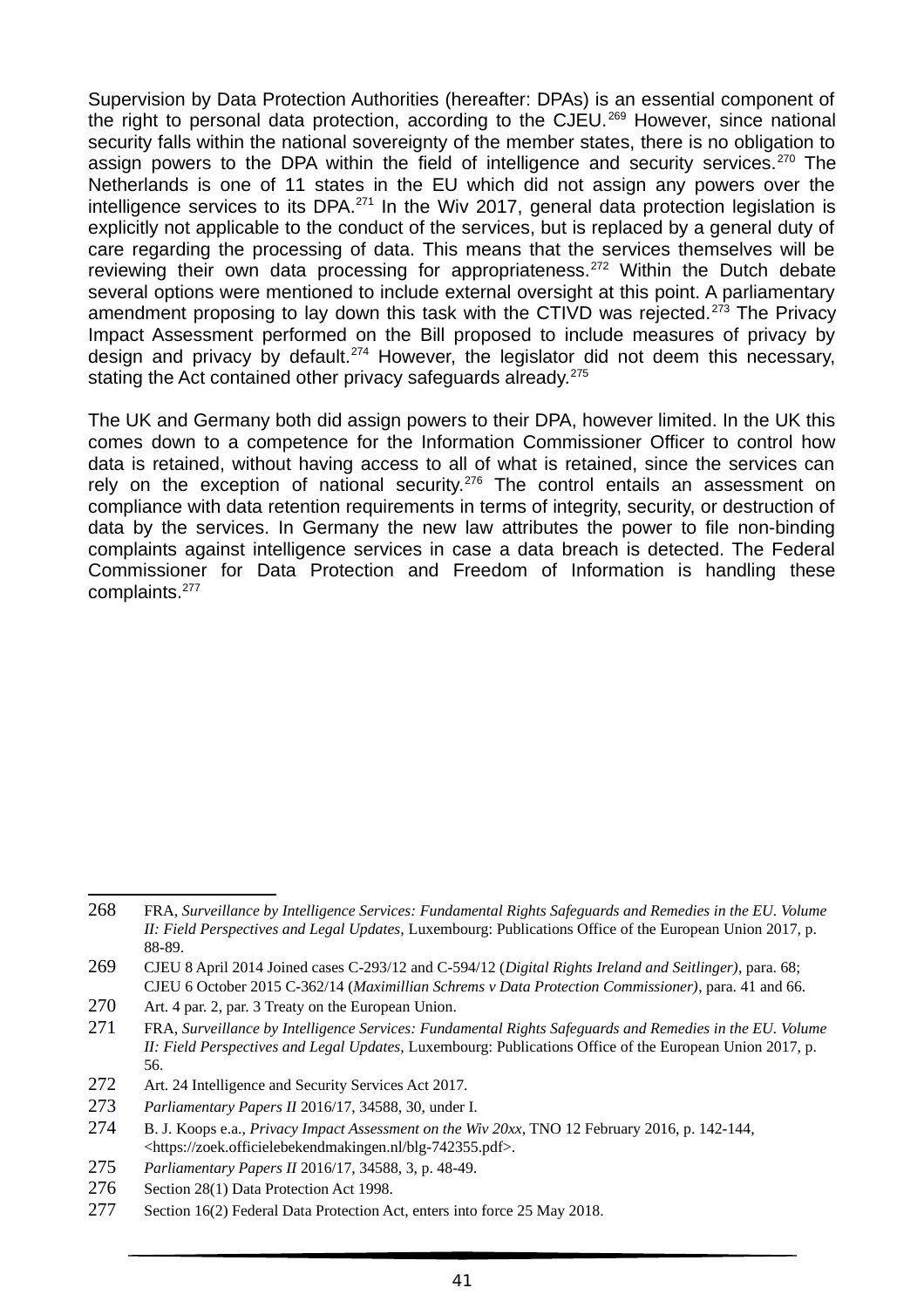#### **5. Conclusion: A critical contemplation of the Wiv 2017 in a broader international perspective.**

Comprehensively considering the reforms of the laws on intelligence services in the Netherlands, the United Kingdom and Germany, it is possible to identify a general trend. All countries experience a development from capabilities with targeted effects to surveillance measures with untargeted effects, caused by the expansion of the collection of data from small scale to collection in bulk. Also, the cooperation between international services is intensified. The introduction of all these Acts has unchained a lot of societal debate, critique and legal challenges. Case-law on these new practices is continuing to grow and at this point we are waiting for some important decisions by high courts across Europe. It remains to be seen how these judgments will affect the legal framework on surveillance measures by intelligence services, while taking national security concerns into account. Furthermore, the societal debate these developments have unchained is interesting in itself. It seems unique that citizens get to have a say on the national security policies of their state, the conduct of their intelligence services, and secrecy in this respect. Personally, I am very happy to see the engagement of an increasing amount of people in this subject, caring for a national security policy that is taking their fundamental rights into account.

I found the differences between the Acts to be smaller than I expected at the start of this research project. The choice of Germany and the United Kingdom was partly based on their seemingly opposing images. However, after the research I do not think this image of opposites is justified. Still, there are definitely differences between all three of the Acts, and some aspects of the Wiv 2017 appeared remarkable when placed in an international context by this comparison:

- The Wiv 2017 does not make a difference between domestic, international and foreign communication data. In Germany as well as the UK this distinction is made. Germany even has different regimes according to this classification. However, this difference might be mostly de-jure, and it is a bit unclear what remains of it de-facto. The SRP calls it a "xenophobic fallacy" based on the idea that the threat is coming from the foreigners. Since the majority of terrorist attacks in Europe were carried out by EU citizens, I join the SRP in his opinion that it is a fallacy that it makes sense to discriminate against people whose citizenship lies not within the lawmakers' jurisdiction.<sup>278</sup> Also, from case-law of the ECtHR it follows that infringements on the right to privacy that are made within the territory of a state fall within the jurisdiction of that state. Whether the individual whose rights are infringed upon is located within this territory as well is deemed irrelevant.

- The Wiv 2017 facilitates the sharing of data with foreign services in a far-reaching manner. These provisions are founded on the '*quid pro quo'* principle. In a comparative perspective the logic of these provisions is formulated in a sense that they appear to display a logic of 'sharing, unless...' by the Dutch Act as opposed to the logic of 'only sharing if...'. Germany is one of the few EU member states that has implemented a relatively detailed procedural regulation on how to implement cooperative relationships in their primary legislation.

- Especially worrying regarding the international exchange of intelligence is the oversight gap. Data that is collected through bulk interception can be shared with foreign services before it is analysed by the Dutch services, even with services with whom the Dutch

<sup>278</sup> HRC Report of the Special Rapporteur on the right to privacy, Joseph A. Cannataci, *UN Doc*. A/HRC/34/60, 24 February 2017, p. 36.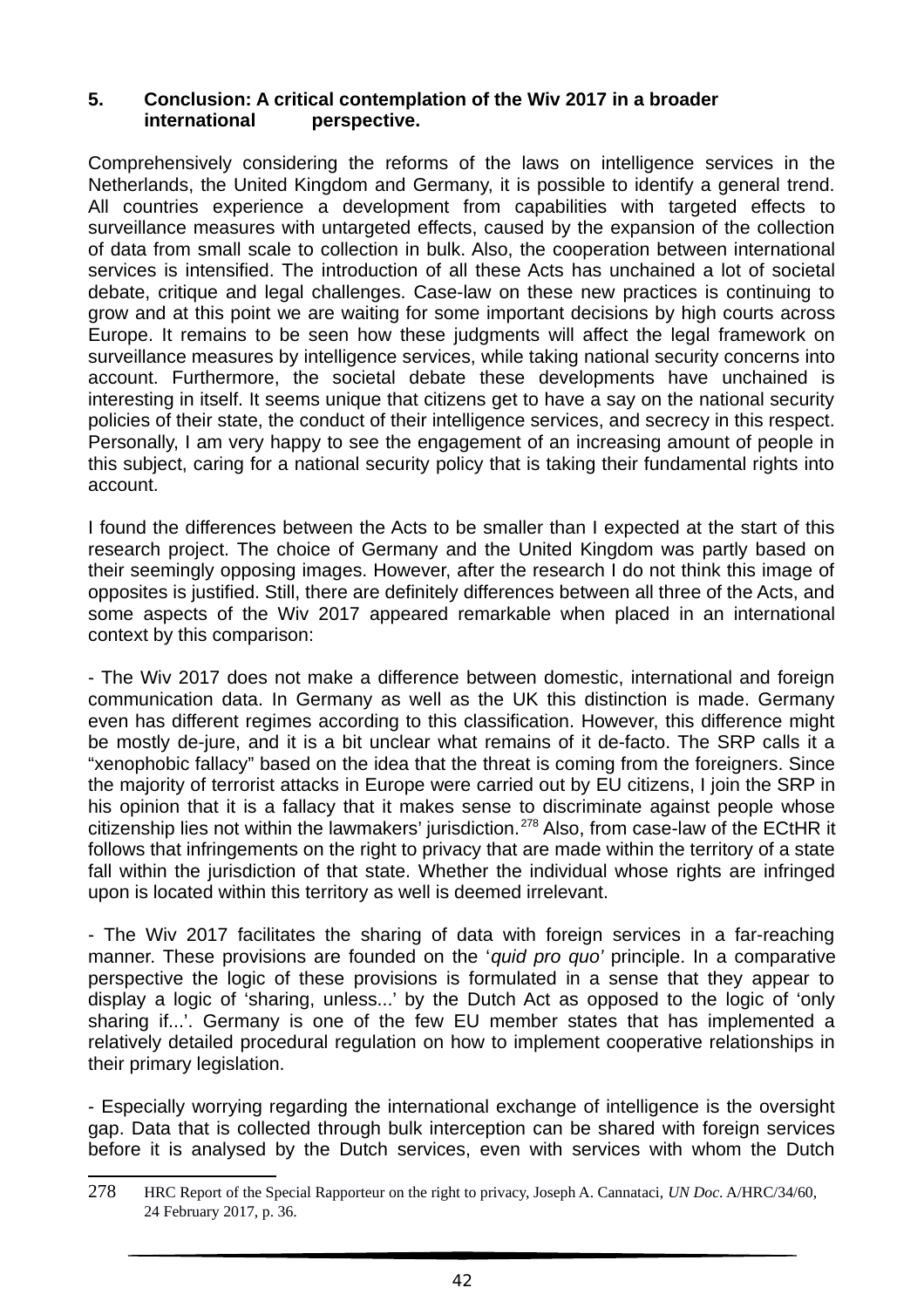services do not have a cooperative relationship. The ex-ante assessment on the authorisation of the Minister only accounts for the collection of the data, and its scope does not extend to the provision thereof to foreign services. Apart from that, the oversight of the CTIVD only applies to the conduct of the Dutch services. This means that there is no control nor oversight over data that is provided to foreign services, or over its use.

- The Wiv 2017 does not assign any power to the DPA. This is not a unique situation, since the Netherlands is one of the 11 states where the DPA does not have power over the intelligence services. The only safeguard in terms of data protection within the Dutch Act is the general duty of care of the services. In Germany as well as in the UK, the Acts do assign limited power to the DPA.

- Regarding the hacking capability, the expected differences between the countries are slightly visible. In comparison with the IPA 2016 it is noteworthy that the IPA 2016 gives examples of possible conduct under the hacking capability, where the Wiv 2017 provides for a limited enumeration of possible conduct. Also, the authorisation procedure within the IPA 2016 allows for all conduct that is necessary to do what is expressly mentioned in the warrant, and unforeseen conduct is assumed lawful. In the Wiv 2017, separate authorisation is required for all conduct. In this regard, the German Act is more limited regarding permitted conduct by describing only two forms. However, since this limitation of the capability is deemed technologically impossible, it is the question to what extent the total reach of the capability is more restricted.

- Noteworthy in regard of the hacking capability as well is the fact that the Wiv 2017 does not make a distinction between data in transmission and storage data. In the German Act two totally different capabilities address each type of data, and the IPA 2016 excludes data in transmission from the equipment interference warrant. In the Dutch Act, this distinction is not made, and conduct regarding both kinds of data is allowed and possible to combine within one authorisation.

- The capability to get real time access to databases is new in the Wiv 2017. The UK already has a practice in the acquirement of bulk personal datasets. The German Act does not account for this capability. The untargeted effect is mainly present within the acquisition of bulk data sets. In the IPA 2016 a distinction is made between warrants depending on the sensitivity of the nature of the data within the dataset. In case of sensitive data, a more strict regime applies. In the Netherlands, this distinction is made in practice and in internal rules, but it could be a valid suggestion to implement this in the Act. Remarkable about this capability as well is the classification as regular power instead of special power, like the other far-reaching surveillance measures with an untargeted effect within the Wiv 2017.

This leads to the conclusion that with the introduction of the Wiv 2017, the Netherlands places itself within the broader trend of the international development that is visible in the capabilities of intelligence services. Case-law of the ECtHR as well as the CJEU show that these Courts are taking a critical stance towards the shift from targeted to untargeted effects of surveillance measures as part of this development. Whether the criteria laid down in contemporary judgments also apply to the domain of intelligence and security services, in the light of the national security exception, is not clear yet. In this regard, we wait for the judgments in pending cases to be adjudicated. More specifically on the Wiv 2017, the legal battle is yet to come. As a broad coalition of IT-/tech-companies, lawyers, journalists and NGO's have announced to start strategic litigation against the Act because of the untargeted effect of some of its surveillance measures, and the entry into force of the unchanged version of the Act before Parliament has agreed on the proposed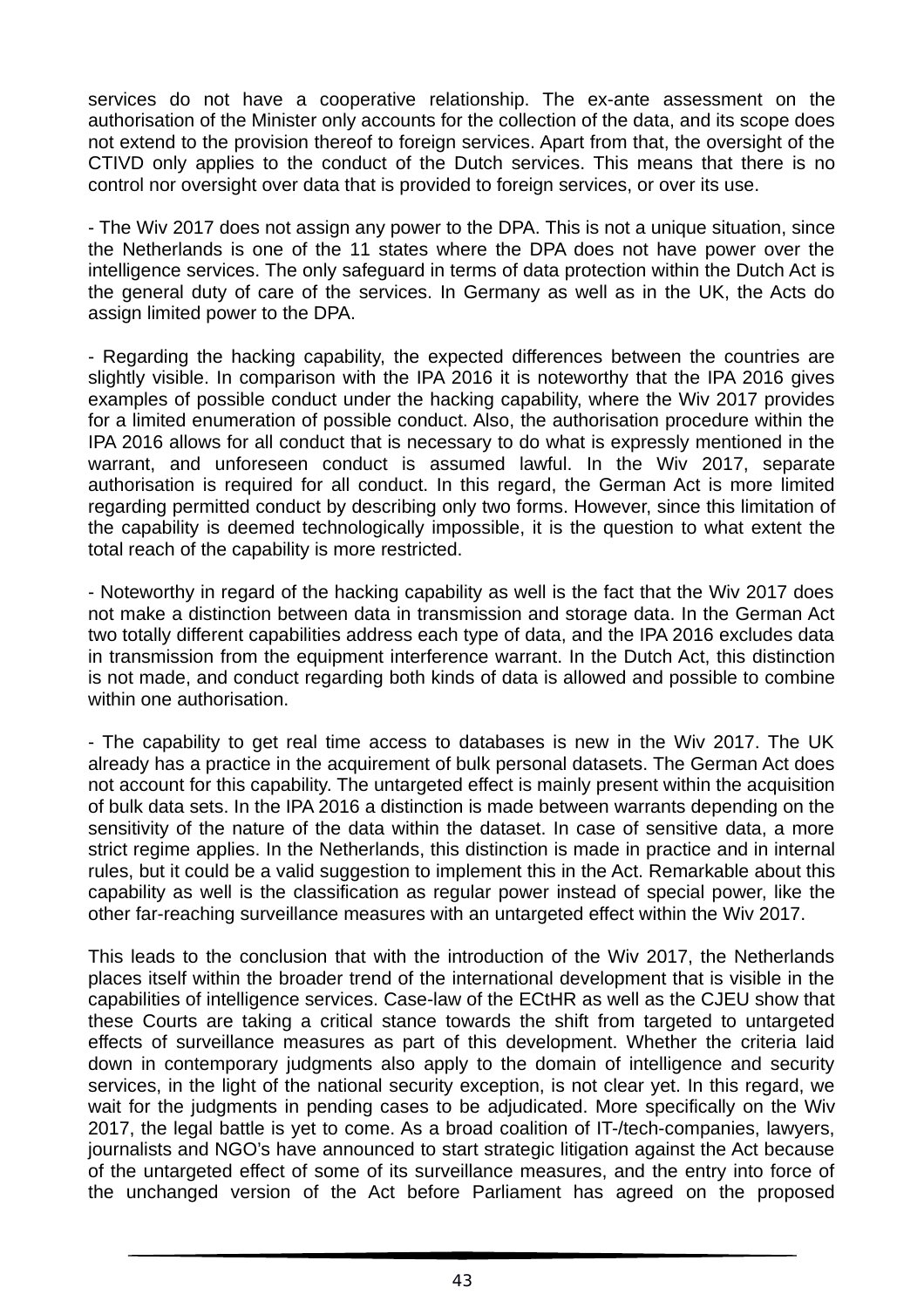adjustments.<sup>279</sup>

In my opinion, it is a good thing that throughout several countries there are NGOs, activists, journalists, lawyers, and other people fighting this trend of wanting to collect more and more data. The 'security paradigm' appears to be very dominant. It seems that politicians want to show that they are taking the fear of citizens seriously, and that they are 'doing something'. However, we should be careful not to jump the gun. It is important to think rationally about what, and how urgent, these perceived threats are, and take appropriate measures. It is important as well to not forget what it is that needs protection.

The ECtHR acknowledges the risk that a system of secret surveillance set up to protect national security may undermine or even destroy democracy under the cloak of defending it.<sup>280</sup> Therefore, the introduction as well as the implementation of surveillance measures needs to be necessary, proportional, and subsidiary. In my opinion, this excludes surveillance powers with untargeted effects.

<sup>279</sup> https://pilpnjcm.nl/dossiers/wet-op-de-inlichtingen-en-veiligheidsdiensten-wiv/, accessed 8 May 2018.

<sup>280</sup> ECtHR 4 December 2015 App No 47143/06 (*Roman Zakharov v Russia*), para. 232.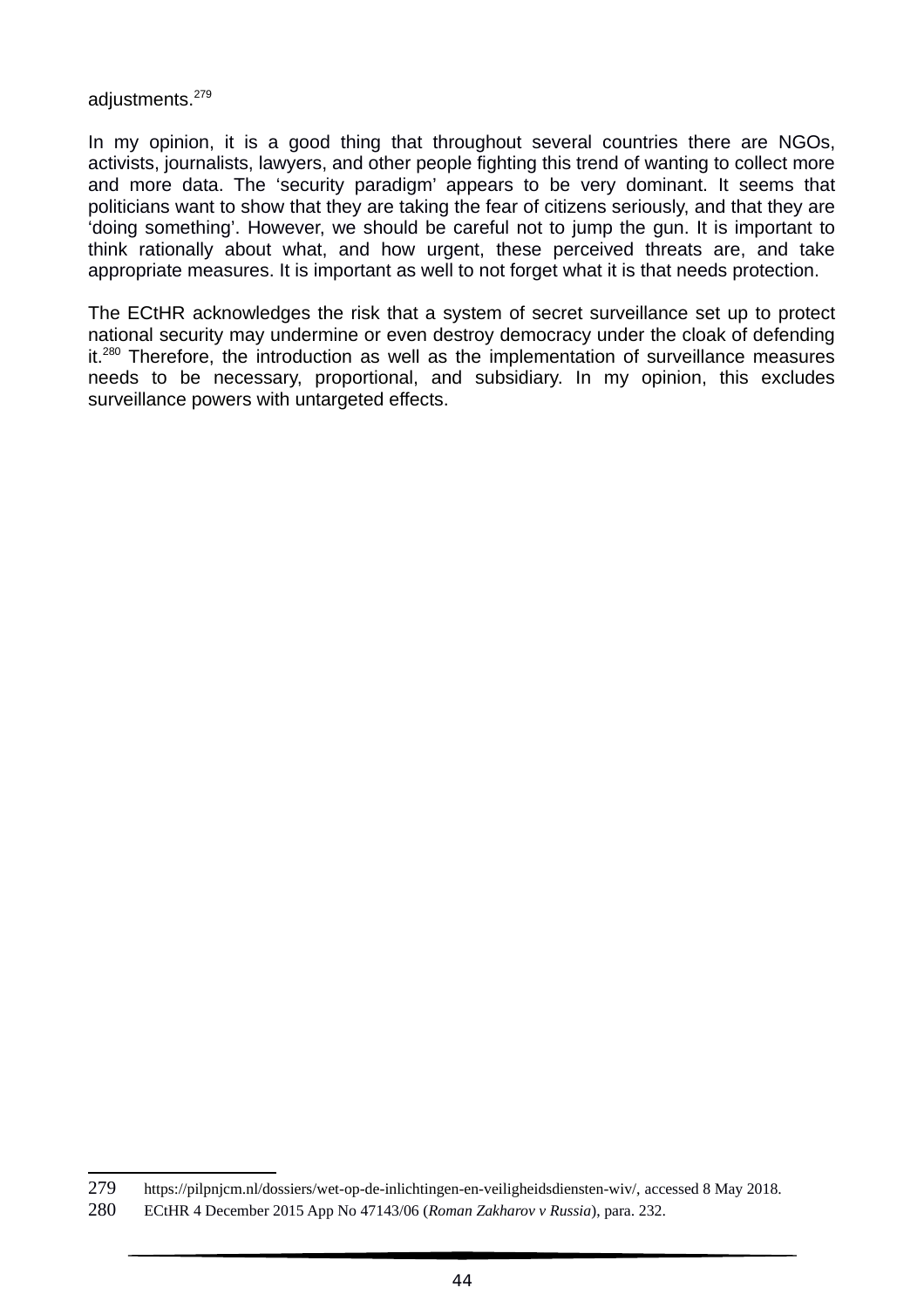### **6. Proposal for further research on the Wiv 2017.**

## **6.1. Introduction/Inducement.**

On the 1st of May 2018 the Intelligence and Security Services Act 2017 (hereafter: Wiv 2017) entered into force. The formulation of this Act unchained a lot of public debate. A record amount of reactions were filed in the Internet consultation, an online consultation round where citizens and legal persons can send in comments on the proposed Bill.<sup>281</sup> Five students from the University of Amsterdam took the initiative to start a referendum, which led to campaigns of several parties, fueling the debate. A broad coalition of IT-/techcompanies, lawyers, journalists and NGOs announced to lay the Act in front of the judge.

Main concern of the opponents of the Act is the untargeted effect of newly introduced surveillance measures. Untargeted effects come along with, for example, interception in bulk, whereby large amounts of data of people that are not targets are intercepted (as well). This will cause infringements upon fundamental rights of citizens that are not targets of the intelligence services. Critics argue that these measures do not meet the necessity requirement of the European Convention on Human Rights (hereafter: ECHR). Also, concerns are expressed about the "*chilling effect*" which might result from the application of such capabilities. This effect refers to the inhibition or discouragement of the legitimate exercise of certain fundamental rights these measures might have.

The Netherlands is by far not the only country that is modernising its intelligence law. Countries such as France, Germany, the United Kingdom and Finland are in the midst of overarching reforms as well.<sup>282</sup> The introduction of surveillance measures with an untargeted effect form an emerging trend within these law reforms. Argued necessity of these law reforms is of comparable nature, based on a combination of a perceived threat of terrorism and technological developments. This leads to the question to what extent society is willing to allow intelligence services to make infringements on fundamental rights to protect national security.

The Dutch Act and debate have the potential to function as an international model. Firstly, because the Dutch Act is part of this trend, and the Dutch debate is addressing this to a large extent. Secondly, because in the Netherlands an open debate is enabled by a sufficient level of free speech and transparency on the conduct of the Dutch intelligence services and government communication. Thirdly, the fact that the Act does not have one obvious flaw that is blocking a broader discussion makes it possible to have a wellinformed debate on its content. And lastly, because of the referendum and the announced court case, the debate has been held throughout society, giving the topic momentum, causing more transparency and debate, and producing accessible information.

Unique about the Dutch situation is the extent of influence the debate has had on the formulation and development of the Act, giving citizens a voice in the national security policies of their country. The referendum resulted in a majority of voters taking position against the Act in its contemporary form. This led to a reaction of the Minister, announcing policy rules, safeguards regarding the practice of the intelligence services, points to address during the evaluation, and proposed adjustments to the Act. Although critics called the announced adjustments in the reaction 'cosmetic', the fact that the result led to adjustments shows the influence of a public debate on the process of this law reform.<sup>283</sup>

<sup>281</sup> https://www.internetconsultatie.nl/wiv/details, accessed 14 May 2018.

<sup>282</sup> FRA, *Surveillance by Intelligence Services: Fundamental Rights Safeguards and Remedies in the EU. Volume II: Field Perspectives and Legal Updates,* Luxembourg: Publications Office of the European Union 2017, p. 9.

<sup>283</sup> https://www.bof.nl/2018/04/12/kabinet-voert-sleepwet-per-1-mei-in/, accessed 10 May 2018.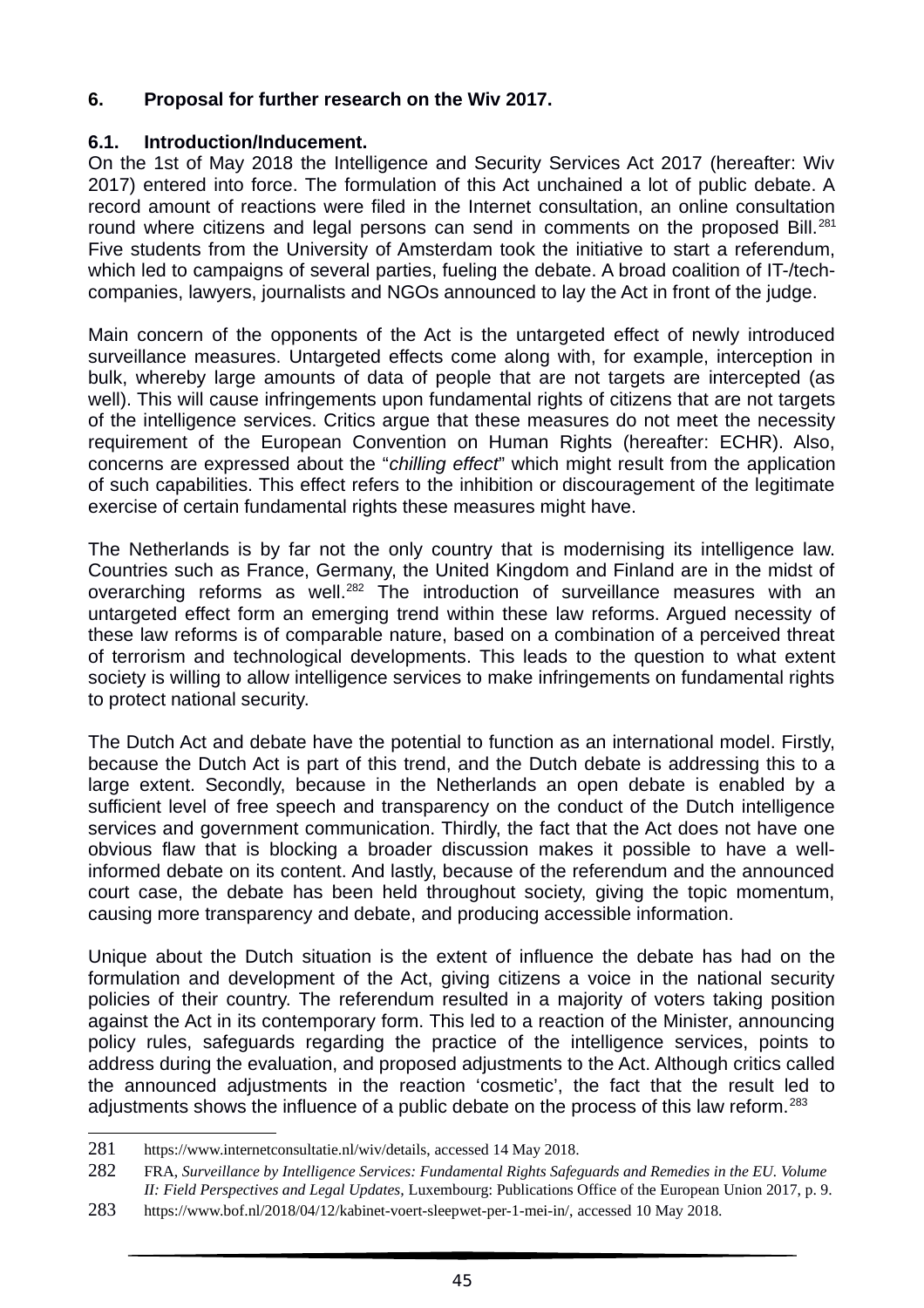It also means that although the Wiv 2017 entered into force, it will be an ongoing process. Apart from the Dutch law reform itself, the legal framework constructed of European caselaw is not yet fully crystallised. Several cases on this subject are waiting to be adjudicated. The judgments following from these cases will be of particular relevance for the lawsuit on the Wiv 2017. Therefore I want to continue investigating the developments of the Dutch law reform within a European context.

#### **6.2. State of the field.**

As aforementioned, the Wiv 2017 entered into force on the 1st of May 2018. However, the Minister of Interior and Kingdom Relations Kajsa Ollongren send a letter containing the reaction to the result of the referendum. In this letter she announced three policy rules. The first policy rule concerns the drafting of the weighing notes on the foreign services with whom the Dutch services cooperate. The second policy rule is about the storage term of data acquired through bulk interception. The last policy rule addresses the application of special powers by the services. Furthermore, the letter contained safeguards regarding the practice of the intelligence services on bulk interception, the treatment of medical data and the protection of journalists. Lastly, the Minister addressed the continuation of the process.<sup>284</sup>

The Act will be evaluated after two years. On the basis of this evaluation, decisions will be made on adjusting the Act, adopting the policy rules into the primary legislation, and the Review Committee on the Intelligence and Security Services (hereafter: CTIVD) can suggest to adopt other adjustments. However, before adjustments can be made to the Act itself, the proposed changes have to pass through Parliament. During this process, Parliament can still make adjustments to the proposals.

Regarding the framework of European (case-)law, the European Court of Human Rights (hereafter: ECtHR) has already started handing down judgments that will establish a clear and binding framework on mostly targeted governmental surveillance.<sup>285</sup> Regarding surveillance measures with an untargeted effect several cases will be adjudicated in the coming years.<sup>286</sup>

The Court of Justice of the European Union (hereafter: CJEU) has created more detailed jurisprudence on surveillance since it struck down the Data Retention Directive which obliged communication service provides to undertake mass retention of their customer's metadata in 2014.<sup>287</sup> In 2016 the Court delivered the *Tele2 Sverige/Watson* judgment in which the Court iterated requirements regarding surveillance measures, based on EU legislation.<sup>288</sup> However, until now it remains unclear whether these requirements are applicable to the conduct of the intelligence services, seen in the light of the national security exception of article 4 Treaty on the European Union. This article states explicitly that national security remains the sole responsibility of each member state. It is precisely this question of applicability that is now laid in front of the Court in the form of a preliminary

<sup>284</sup> *Parlementary Papers II* 2017/18, 34588, 70.

<sup>285</sup> ECtHR 4 December 2015 App No 47143/06 (*Roman Zakharov v Russia*).

<sup>286</sup> ECtHR App No 25252/08 (*Centrum För Rättvisa v Sweden)*; ECtHR App No 3599/10 (*Tretter and Others v Austria*); ECtHR *App* No 58170/13 (*Big Brother Watch and Others v UK)*; ECtHR App No 62322/14 (*Bureau of Investigative Journalism and Alice Ross v UK)*; ECtHR App No 24960/15 (*10 Human Rights Organizations and Others v UK)*, ECtHR App No 49526/15 ( *Association Confraternelle de la Presse Judiciaire v France).*

<sup>287</sup> CJEU 8 April 2014 Joined Cases C-293/12 and C-594/12, (*Digital Rights Ireland and Seitlinger).*

<sup>288</sup> HRC Report of the Special Rapporteur on the right to Privacy Joseph A. Cannataci, *UN Doc*. A/HRC/34/60, p. 7, referring to: CJEU 21 December 2016 Joined Cases C-203/15 and C-698/15 ( *Tele2 Sverige AB v Postoch telestyrelsen and Secretary of State for the Home Department v Tom Watson and Others).*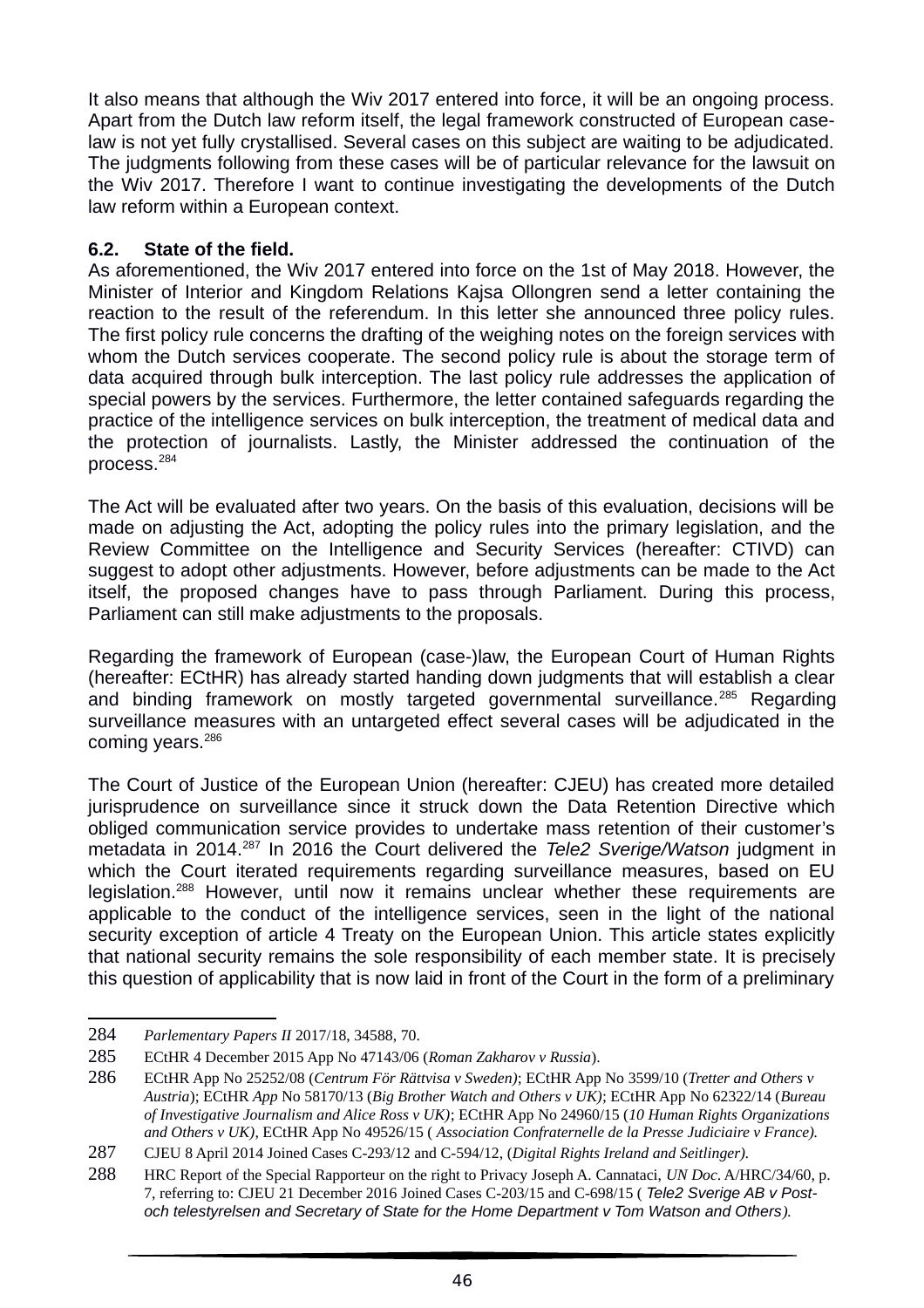ruling.<sup>289</sup>

### **6.3. Research question and focus.**

The aforementioned developments can be broadly divided into two tracks. The first track will be the Dutch developments regarding the Act and the debate. The second track will concern an analysis of the framework constructed from European (case-)law and developments at the level of the United Nations as far as these influence developments in Europe.

Regarding the first track I will closely follow the developments of the Act and the debate, starting from the day the Act entered into force. I choose this point because it is a clear demarcation Furthermore, this research can be interpreted as a continuation of the research of my thesis, which ends at that point. Of course, I will not leave it at a description of the developments, but also reflect on this development critically. The research on this track will be guided by the first subquestion: "*How is the Wiv 2017 developing after its entry into force?"*

This first chapter will be a descriptive overview of the public debate and the adjustments to the Act. This will be based on the proposed policy rules, the process in Parliament, the input of the evaluation, and possible the lawsuit of the PILP coalition. The goal of this chapter is to lay the necessary theoretical foundations and take the reader by the hand towards answering the research question.

In the second track, I will closely follow the developments of the framework constructed from European (case-)law on the subject and developments on the level of the United Nations as far as these influence developments in Europe. The research on this track will be guided by the second subquestion: "*What requirements are constructed in the European and international legal framework concerning state surveillance?"*

In the final section of the research I will bring the two tracks together. This enables me to place the Wiv 2017 within this European and international legal framework. In this final section I will explicitly address the main research question:

*"To what extent does the Wiv 2017 meet the requirements as constructed in the European and international legal framework?"*

#### **6.4. Methodology.**

Since I am investigating different developments within my research I will make use of different research methodologies.

In the first track, on the development of the Wiv 2017 and the Dutch debate, I will conduct a document study. The formulation of the adjustments to the Act and the governmental communication on it will be laid down in Parliamentary Papers. In the document study I will focus on analyzing these documents. If necessary, I will request information through the Freedom of Information Act (*Wet Openbaarheid Bestuur).* I foresee this might be necessary regarding the documents of the evaluation.

The critical reflection on this process will be of an evaluative nature. This means that I will make an inventory on what changes will be made to the Act, and what the legislator is trying to achieve with these changes. Based on later documents on the functioning of the

<sup>289</sup> CJEU *(*Reference for Preliminary Ruling) C-623/17 (*Privacy International v Secretary of State for Foreign and Commonwealth Affairs and Others)*.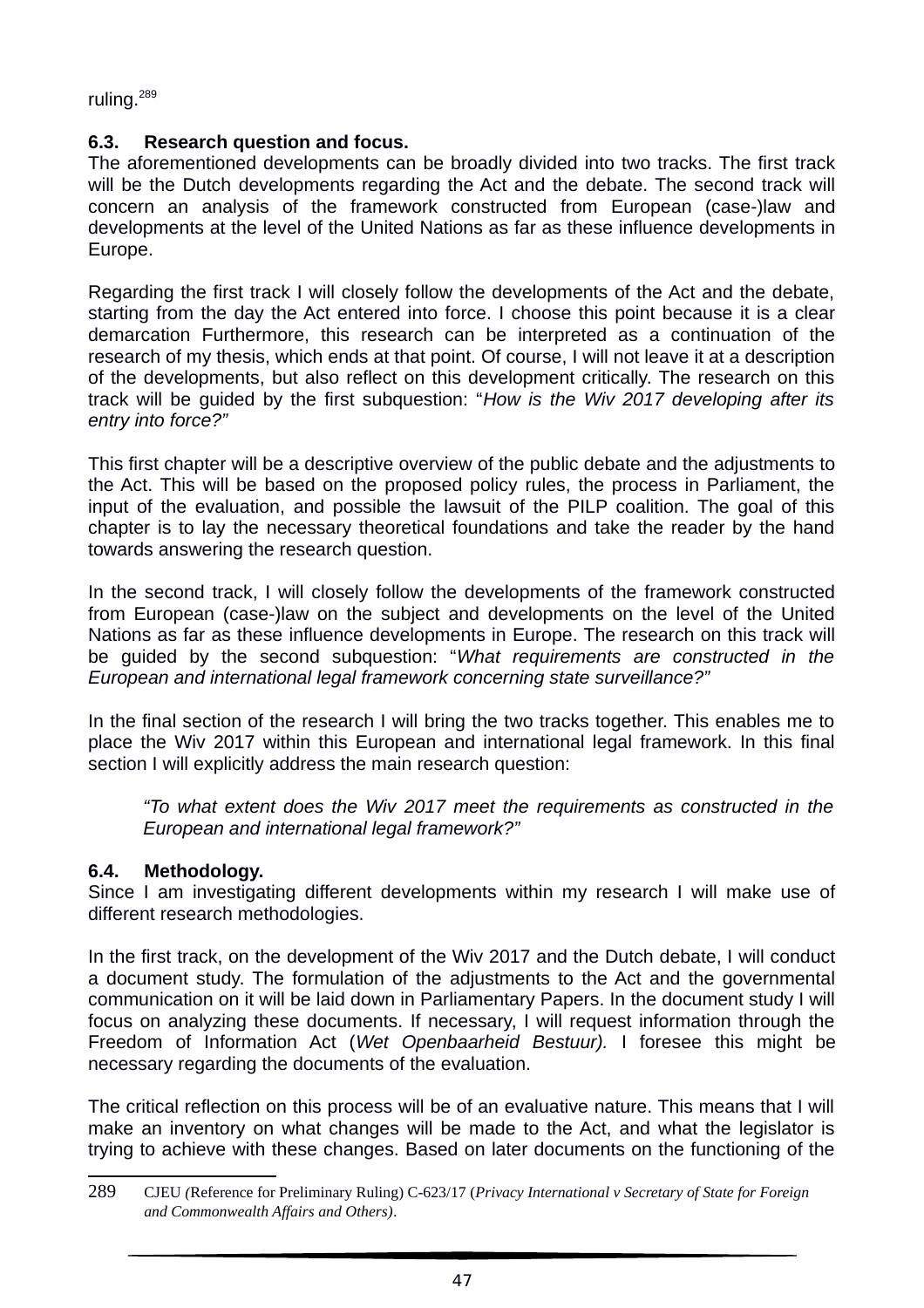Act I will evaluate to what extent the changes benefited the purpose.

In the second track I will conduct an investigation on the case-law of the regional, European Courts. I will analyze these judgments, and examine what they mean in the light of the already existing framework on the subject. Also, I will include documents from the level of the United Nations as far these influence the developments in Europe. This research will be of a more classical nature.

In interpreting all the data and placing it in the broader context of public debate I will conduct interviews with NGOs and experts in the field. I will be involved in the court case that lays the Act in front of the court. It is important to see the law in a broader social context. This enables a better understanding of developments in society and the manner in which these developments are reflected in the law.

#### **6.5. Sources.**

To do this research I will make use of several kinds of sources:

- Dutch law and secondary literature.
- All documents involved in the court case coordinated by the Public Interest Litigation Project (hereafter: PILP), especially the judgment and possible answer to preliminary questions. In this lawsuit, the judge will assess whether the Wiv 2017 is compliant with the European (case-)law, which is extremely relevant to my research.
- Parliamentary Papers regarding the adjustments that will be made to the Wiv 2017, the debates held in the Parliament, and governmental communication, will provide me with contextual governmental background information.
- I had personal contact with field experts of Bits of Freedom, Amnesty International, and the CTIVD. Also with Otto Volgenant, Fulco Blokhuis and Ron Lamme, the lawyers of Boekx law firm who will be representing the coalition in the court case. I am involved in the PILP myself, coordinating this case. In my research I will rely on the expertise of these parties.
- Documents on the evaluation of the Act. The evaluation will be expedited, and now will be held after two years. The evaluation will be an important moment of reflection and sharing of information. As aforementioned, this evaluation will be of great importance since it will be decided to adjust the Act or not, and in case of adjustment, in what manner. Also, the CTIVD will provide information on the functioning of the Act during the evaluation.
- Reports of the CTIVD. The CTIVD writes annual reports, providing information on their findings as an oversight body. These reports are crucial to my research, as the CTIVD is seen as an authoritative body regarding this Act and their findings will play an important role in the further development of it.
- Judgments of the ECtHR and CJEU will provide me with newly adjudicated caselaw to construct the European aspect of the legal framework.
- Documents from the level of the United Nations as far as these influence developments in Europe.

#### **6.6. Possible bottlenecks.**

The first bottleneck in this research is inherent to studying a development that is happening at this very moment. It is yet unclear what turn events will take.

The second bottleneck is that the subject I will be investigating lies within the realm of national security. This means that a substantial amount of information will be classified,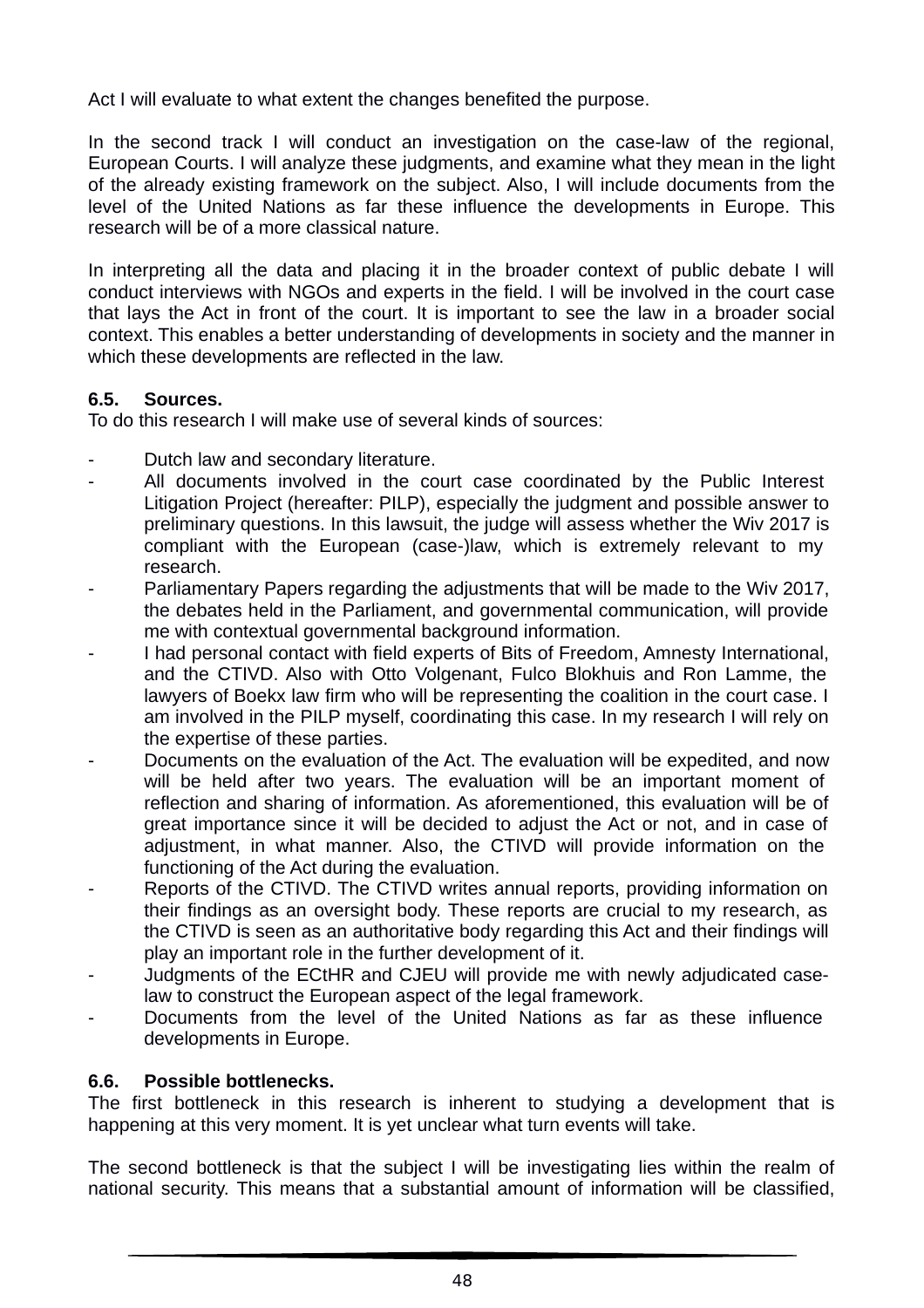and thus not accessible to me. I have to take this into account, especially in filing requests on the Freedom of Information Act. I can forestall this partly by filing this request as soon as possible, so it will not be problematic if it takes a lot of time before I receive the requested information. Also, I have to take into account that I have to object to the refusal of my request if necessary, and the amount of time this might take.

In case I do not get any information from the Freedom of Information Act request I will still be able to conduct the research, since the information that is of essential importance will be published in Parliamentary Papers.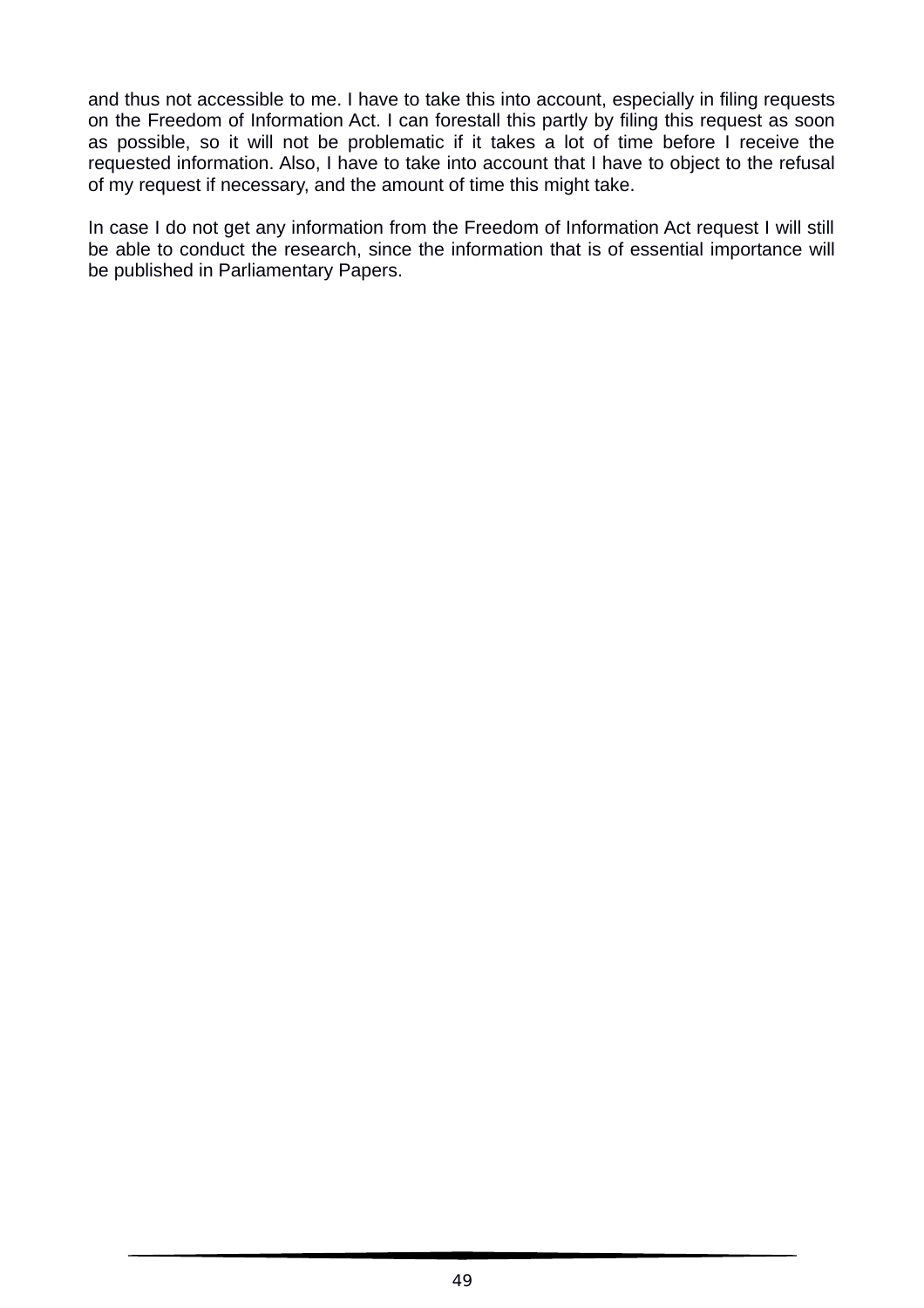#### **7. Summary.**

Surveillance activities using digital means have been rapidly growing and developing. Political developments started with the 'War on Terror' in the aftermath of the attack on the 11th of September 2001 in the United States. This led to new policies to fight perceived threats of terrorism and radicalisation.<sup>290</sup> Digital surveillance methods are increasingly used for this purpose.<sup>291</sup> These developments have triggered law reforms in the field of intelligence- and security services in many countries.<sup>292</sup>

The Snowden revelations of 2013 led to widespread criticism on the interferences with fundamental rights, made by the "mass-surveillance" projects the United States and several European countries participated in.<sup>293</sup> It is new and unique to have a debate on the secrecy of the work of the services. These developments taken together lead to the question how far states can go in their measures to protect their citizens and national security.

This question forms the decor of this research. More specifically, it focuses on the law reform in the Netherlands, introducing the Intelligence and Security Services Act 2017 ('*Wet op de Inlichtingen- en Veiligheidsdiensten 2017',* hereafter: Wiv 2017). This Act and the Dutch debate are exemplary of this development and therefore can function as a model. Firstly, because the arguments given for the need of this new law are the aforementioned perceived threats of terrorist attacks and the need for modernisation to keep up with the technological developments of society, more specifically in communications technology. Secondly, because the law reform unchained a discussion in Dutch society on the aforementioned question: To what extent are we willing to allow the services to make infringements on our fundamental rights in order to protect national security? Thirdly, because in the Netherlands an open debate is enabled by a sufficient level of free speech and transparency on the functioning of the Dutch services and government. Fourthly, it is possible to have a well-informed debate on the content of the law, since there is not one obvious flaw in the system which is blocking a broader discussion. And fifthly, because of a referendum started by five students from Amsterdam, the debate has been held throughout society, giving the topic momentum, causing more transparency and debate, producing publicly accessible information, and giving citizens a voice in the national security policies of their country.

The initiative to start a referendum with appurtenant campaigns, the announced court cases, and the lively debate about the Act show there is a lot of criticism on the expansion of powers of the intelligence services. The core of the criticism is directed at the untargeted effects of surveillance powers, and the perceived lack of safeguards to protect civilians against unlawful infringements on their rights. With the newly introduced bulk powers, large amounts of data of citizens that are not targets of the services will be gathered. Opponents state that the effectivity of bulk powers has not been proven, while the risks are occurrent. Data gathered by the government is not in the control of citizens anymore. Regimes can change, and in that case, so can the use of this data. Especially

<sup>290</sup> A. Kundnani and B. Hayes, *The globalisation of CVE policy: Undermining human rights, instrumentalising civil society,* Amsterdam: Transnational Institute, 6 March 2018, p. 6.

<sup>291</sup> FRA, *Surveillance by Intelligence Services: Fundamental Rights Safeguards and Remedies in the EU. Volume II: Field Perspectives and Legal Updates,* Luxembourg: Publications Office of the European Union 2017, p. 17.

<sup>292</sup> FRA, *Surveillance by Intelligence Services: Fundamental Rights Safeguards and Remedies in the EU. Volume II: Field Perspectives and Legal Updates,* Luxembourg: Publications Office of the European Union 2017, p. 9.

<sup>293</sup> https://www.theguardian.com/us-news/the-nsa-files. accessed 17 March 2018; HRC Report of the Special Rapporteur on the right to Privacy Joseph A. Cannataci, *Un Doc*. A/HRC/34/60, p. 6.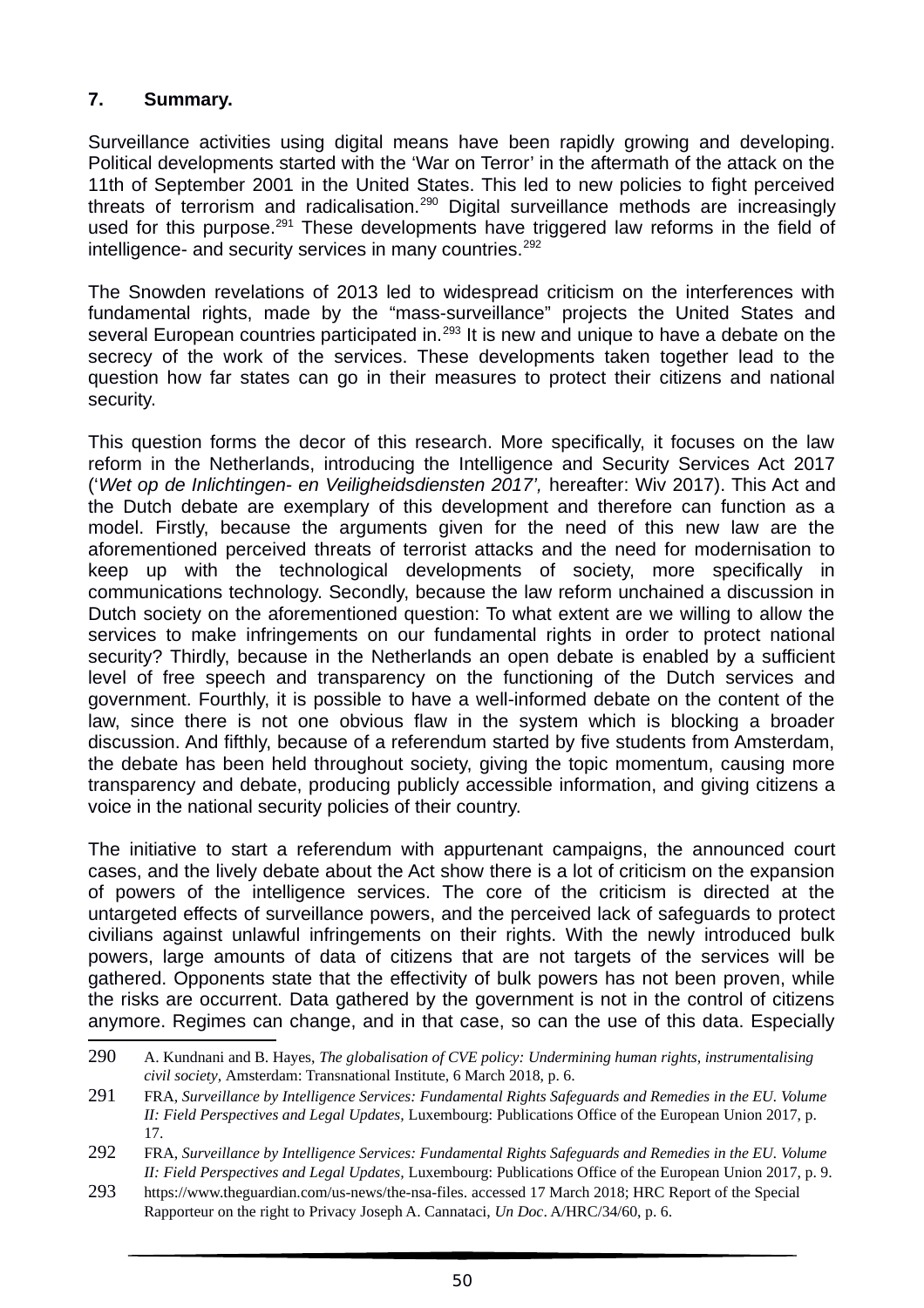when unevaluated bulk data sets are provided to foreign services there is a lack of control. Also, governments get hacked, and data leaks occur. Apart from that, the bulk capabilities cause for a "*chilling effect";* the inhibition or discouragement of the legitimate exercise of certain fundamental rights these measures might have. This research addresses the capabilities in the law that are the most prominent within the debate. These are bulk interception, the hacking capability, real-time access to databases, the exchange of data with foreign services, and oversight and control mechanisms.

European law, including case-law, is providing the parameters within which the national law reforms can be formulated. The debates on the law reforms are being held against this background, and eventually it will be the judge who has the last verdict on the legality of the reforms. Therefore a sketch of the European case-law is included.

An emerging trend is visible regarding the law reforms on intelligence services in the Netherlands, the United Kingdom and Germany. It consists of a shift from surveillance measures with targeted effects to surveillance measures with untargeted effects, and an intensified international cooperation between the services. Also, all Acts unchained a lot of societal debate, critique and legal challenges.

I found the differences between the Acts to be smaller than I expected. However, some aspects of the Wiv 2017 appeared remarkable when placed in an international context:

- The Wiv 2017 does not make a difference between domestic, international and foreign communication data. In Germany as well as the UK this distinction is made. Germany even has different regimes according to this classification. However, this difference might be mostly de-jure, and it is a bit unclear what remains of it de-facto. The United Nations Special Rapporteur on the Right to Privacy (hereafter: SRP) calls it a "xenophobic fallacy" based on the idea that the threat is coming from the foreigners. Since the majority of terrorist attacks in Europe were carried out by EU citizens, I join the SRP in his opinion that it is a fallacy that it makes sense to discriminate against people whose citizenship lies not within the lawmakers' jurisdiction.<sup>294</sup>

- The Wiv 2017 displays a far-reaching willingness of the Dutch services to share data with foreign services. The logic of the provisions that determine in what cases data can be shared can be summarised as 'sharing, unless...' as opposed to the logic of 'only sharing if...'. Germany is one of the few EU member states that has implemented a relatively detailed procedural regulation on how to implement cooperative relationships in their primary legislation.

- Especially worrying, regarding the international exchange of intelligence, is the oversight gap. Data that is collected through bulk interception can be shared with foreign services before it is analysed by the Dutch services, even with services with whom the Dutch services do not have a cooperative relationship. The ex-ante assessment on the authorisation of the Minister only accounts for the collection of data, and its scope does not extend to the provision to foreign services. Apart from that, the oversight of the CTIVD only applies to the conduct of the Dutch services. This means that there is no control nor oversight over data that is provided to foreign services, or over its use.

- The Wiv 2017 does not assign any power to the DPA. The only safeguard in terms of data protection is the general duty of care of the services. In Germany as well as in the

<sup>294</sup> HRC Report of the Special Rapporteur on the right to privacy, Joseph A. Cannataci, *UN Doc*. A/HRC/34/60, 24 February 2017, p. 36.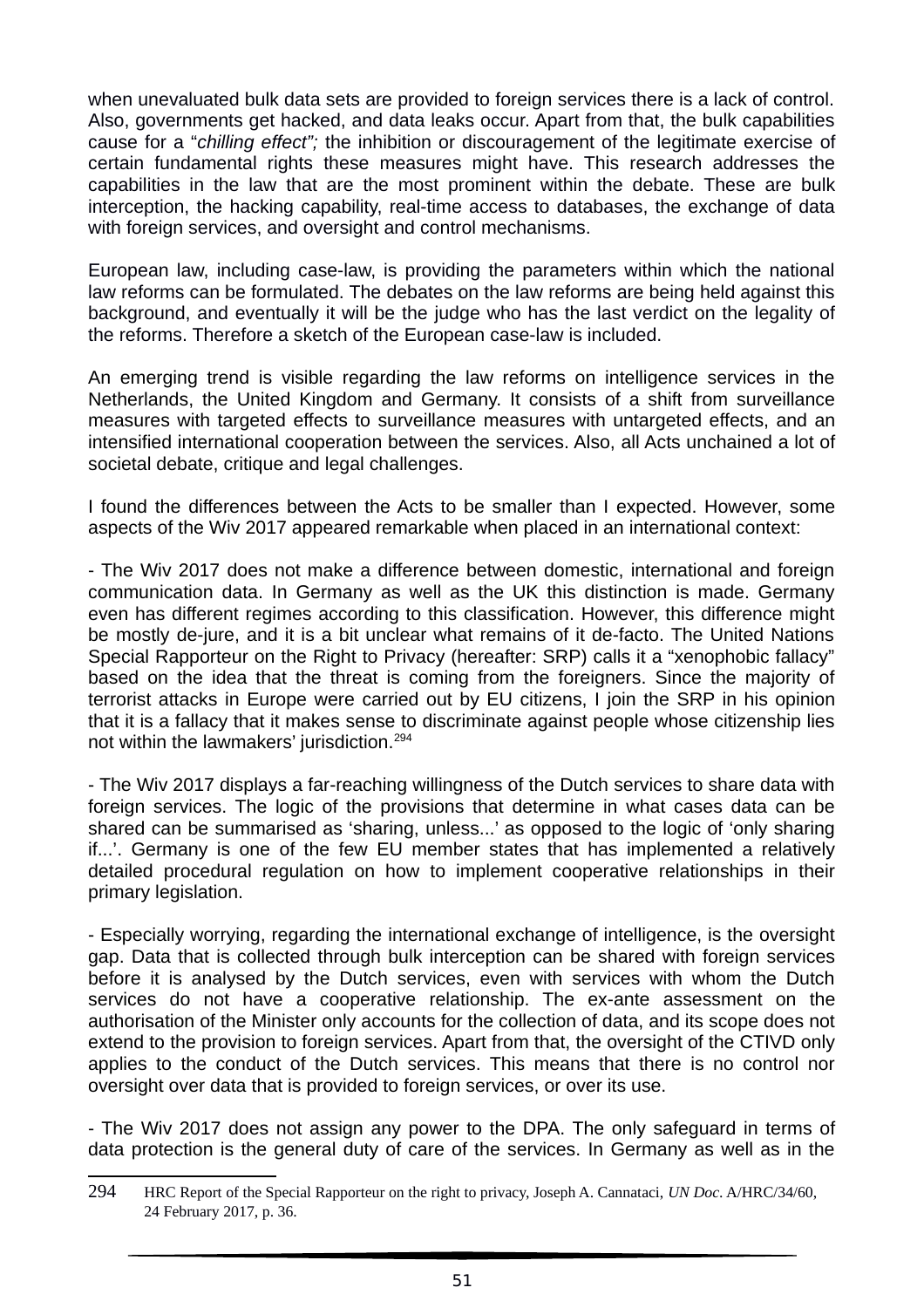UK, the Acts do assign limited power to the DPA.

- Regarding the hacking capability the expected differences between the countries are slightly visible. In comparison, it is noteworthy that the IPA 2016 gives examples of possible conduct under the hacking capability, where the Wiv 2017 provides a limited enumeration of possible conduct. Also, the authorisation procedure within the IPA 2016 allows for all conduct necessary to do what is expressly mentioned in the warrant. Unforeseen conduct is assumed lawful. In the Wiv 2017, separate authorisation is required for all conduct. In this regard, the German Act is more limited regarding permitted conduct by describing only two forms. However, since this limitation of the capability is deemed technologically impossible, it is the question to what extent the total reach of the capability is more restricted.

- Noteworthy in regard of the hacking capability as well is the fact that the Wiv 2017 does not make a distinction between data in transmission and storage data. In the German Act two different capabilities address each type of data, and the IPA 2016 excludes data in transmission from the equipment interference warrant. In the Dutch Act, this distinction is not made, and conduct regarding both kinds of data is allowed and possibly combined.

- The capability to get real time access to databases is new in the Wiv 2017. The UK already has a practice in the acquirement of bulk personal datasets. The German Act does not account for this capability. The untargeted effect is mainly present within the acquisition of bulk data sets. In the IPA 2016, a distinction is made between warrants depending on the sensitivity of the nature of the data within the dataset. In case of sensitive data, a more strict regime applies. In the Netherlands, this distinction is made in practice and in internal rules, but it seems a valid suggestion to implement this in the Act. Remarkable about this capability as well is the classification as regular power instead of special power.

This leads to the conclusion that with the introduction of the Wiv 2017, the Netherlands places itself within the broader trend of the international development that is visible in the capabilities of intelligence services. Case-law of the ECtHR as well as the CJEU show that these Courts are taking a critical stance towards the shift from targeted to untargeted effects of surveillance measures. Whether the criteria laid down in contemporary judgments also apply to the domain of intelligence and security services, in the light of the national security exception, is not clear yet. In this regard, we wait for the judgments in pending cases to be adjudicated.

In my opinion, it is a good thing that throughout several countries there are NGOs, activists, journalists, lawyers, and other people fighting the trend of wanting to collect more and more data. The 'security paradigm' appears to be very dominant. It seems that politicians want to show that they are taking the fear of citizens seriously, and that they are 'doing something'. However, we should not jump the gun. It is important to think rationally about what, and how urgent, these perceived threats are, and to take appropriate measures. It is important as well to not forget what it is that needs protection.

The ECtHR acknowledges the risk that a system of secret surveillance set up to protect national security may undermine or even destroy democracy under the cloak of defending it.<sup>295</sup> Therefore, the introduction as well as the implementation of surveillance measures needs to be necessary, proportional, and subsidiary. In my opinion, this excludes surveillance powers with untargeted effects.

<sup>295</sup> ECtHR 4 December 2015 App No 47143/06 (*Roman Zakharov v Russia*), para 232.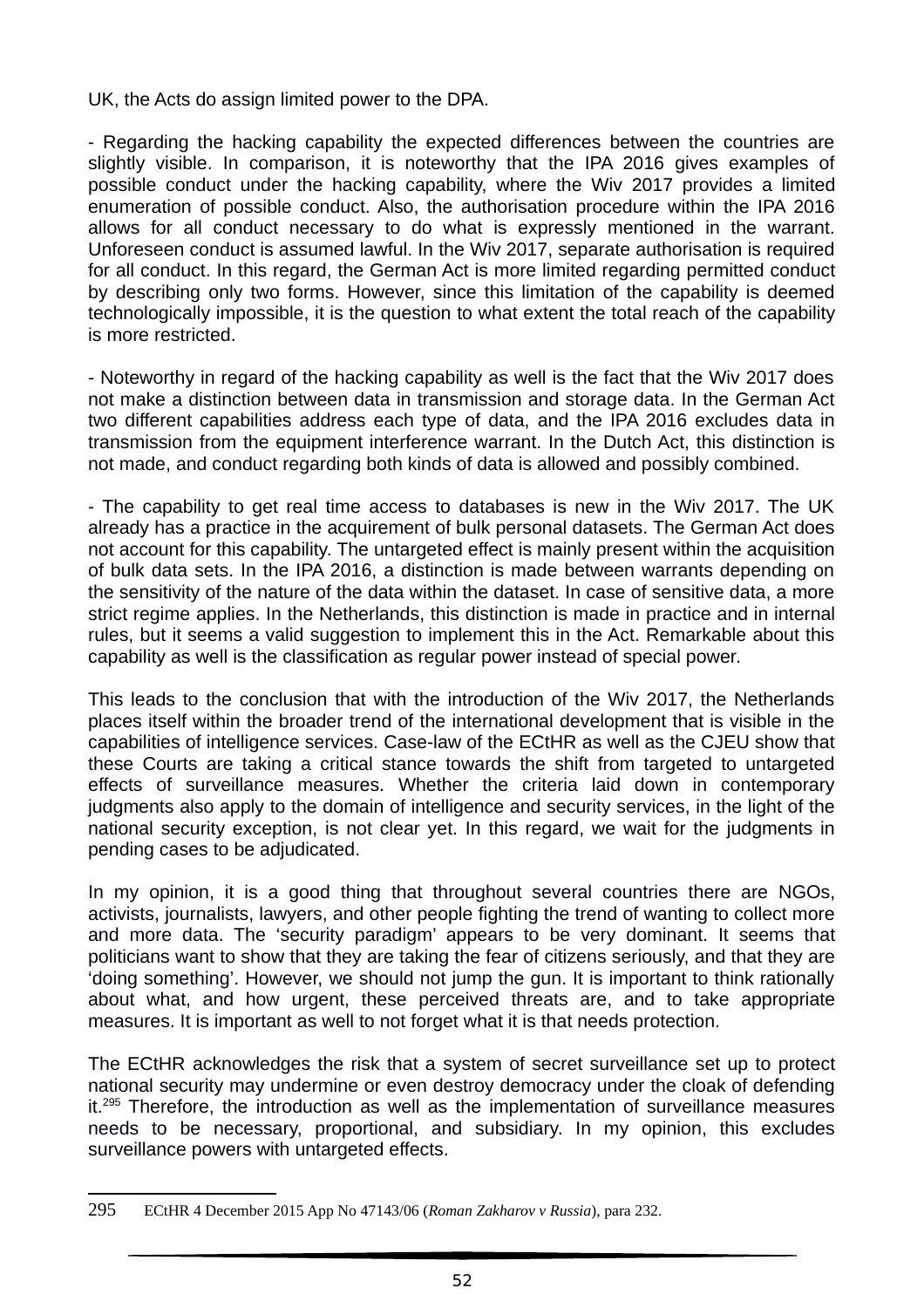#### **References.**

#### **Literature and reports:**

A. Kundnani and B. Hayes, *The globalisation of CVE policy: Undermining human rights, instrumentalising civil society,* Amsterdam: Transnational Institute, 6 March 2018.

A. Arnbak, 'Machtspositie Nederland drijfveer controversiële internettap: Referendum gaat over veel meer dan balans tussen terreurdreiging en privacy*'* in: *Het Financieele Dagblad* 25 January 2018.

B. J. Koops e.a., *Privacy Impact Assessment on the Wiv 20xx*, TNO 12 February 2016, <https://zoek.officielebekendmakingen.nl/blg-742355.pdf>.

Commissie Bestuurlijke Evaluatie Algemene Inlichtingen- en Veiligheidsdienst, *De AIVD in verandering,* November 2004, <https://www.aivd.nl/publicaties/publicaties/2004/11/16/deaivd-in-verandering-rapport-commissie-bestuurlijke-evaluatie-over-functioneren-aivd>.

Council of Europe, *Explanatory Report to the Convention for the Protection of Individuals with regard to Automatic Processing of Personal Data,* Strasbourg 28 January 1981.

Council of Europe, *Democratic and effective oversight of national security services*, Strasbourg May 2015, <https://rm.coe.int/1680487770>.

Council of Europe Platform to Promote the Protection of Journalism and Safety of Journalists, *The Protection of Journalistic Sources, a Cornerstone of the Freedom of the Press,* May 2017, <https://rm.coe.int/factsheet-on-the-protection-of-journalistic-sourcesmay2017/16807178d7>.

CTIVD, *Toezichtsrapport over de inzet van de hackbevoegdheid door de AIVD en MIVD in 2015*, nr. 53, 25 April 2017.

CTIVD, *Toezichtsrapport over de invulling van samenwerkingscriteria door de AIVD en de MIVD,* nr. 48, 4 Mei 2016.

CTIVD, *Toezichtsrapport over de multilaterale gegevensuitwisseling door de AIVD over (vermeende) jihadisten*, nr. 56, 28 March 2018.

CTIVD, *Toezichtsrapport over het verwerven van door derden op internet aangeboden bulk data sets door de AIVD en de MIVD,* nr. 55, 28 December 2017.

D. Anderson, *Operational Case for Bulk Powers*, March 2016, <https://www.gov.uk/government/publications/investigatory-powers-bill-overarchingdocuments>.

D. Lyon, *Surveillance Studies: An Overview,* Cambridge: Polity Press 2007.

FRA, *Handbook on European Data Protection Law*, Luxembourg: Publications Office of the European Union 2014.

FRA, *Surveillance by Intelligence Services: Fundamental Rights Safeguards and Remedies in the EU. Volume II: Field Perspectives and Legal Updates, Luxembourg:*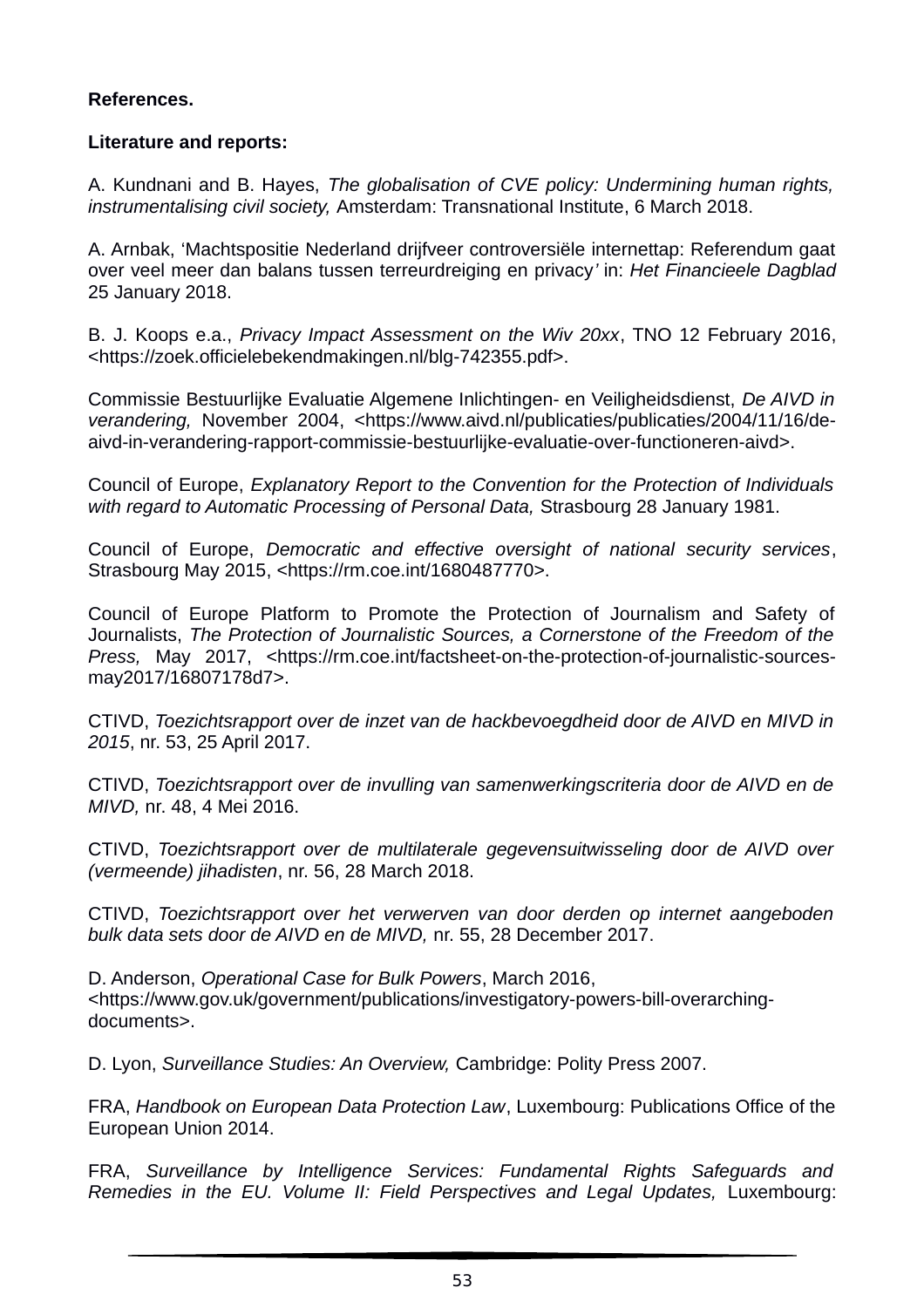Publications Office of the European Union 2017.

G. Greenleaf, *Balancing globalisation's benefits and commitments: Accession to Data Protection Convention 108 by countries outside Europe,* Council of Europe Convention 108 Globalisation Conference, Strasbourg 17 June 2016.

G. Vermeulen and E. Lievers (eds.), 'Surveillance for public security purposes: Four pillars of acceptable interference with the fundamental right to privacy*',* in: *Data Protection and Privacy under Pressure: Transatlantic tensions, EU surveillance and big data,* Antwerp, Apeldoorn, Portland: Maklu 2017.

Home Office, *Equipment Interference DRAFT Code of Practice*, December 2017, <https://assets.publishing.service.gov.uk/government/uploads/system/uploads/attachment data/file/668940/Draft\_code - Equipment\_Interference.pdf>.

Home Office, *Investigatory Powers Act 2016: Consultation on the Government's proposed response to the ruling of the Court of Justice of the European Union on 21 December 2016 regarding the retention of communications data,* November 2017 <https://assets.publishing.service.gov.uk/government/uploads/system/uploads/attachment data/file/663668/November 2017 IPA Consultation - consultation document.pdf>.

HRC Report of the Special Rapporteur on the right to Privacy Joseph A. Cannataci, *Un Doc*. A/HRC/34/60.

HRC Report of the Special Rapporteur on the right to Privacy Joseph A. Cannataci, *UN Doc*. A/HRC/37/62.

J. Polakiewicz, *Convention 108 as a global privacy standard?* Budapest: 17 June 2011.

M. Tzanou, *The Fundamental Right to Data Protection: Normative Value in the Context of Counter-Terrorism Surveillance,* Oxford and Portland: Oregon 2017.

N. A. N. M. van Eijk and C. M. J. Ryngaert, 'Deskundigenbericht: Juridische grondslag multilaterale informatie-uitwisseling*'*, bijlage IV in: CTIVD, *Toezichtsrapport over de multilaterale gegevensuitwisseling door de AIVD over (vermeende) jihadisten*, nr. 56, 28 March 2018.

NJCM, Reactie op concept-wetsvoorstel, Leiden: 31 August 2015 <https://njcm.nl/wpcontent/uploads/2016/12/Reactie-consultatie-WIV-NJCM.pdf>

Privacy International, *Secret Global Surveillance Networks: Intelligence Sharing Between Governments and the Need for Safeguards,* April 2018 <https://privacyintyqcroe.onion/sites/default/files/2018-04/Secret%20Global %20Surveillance%20Networks%20report%20web%20(200).pdf>.

Q. Eijkman, N. A. N. M. van Eijk and R. van Schaik, *Dutch National Security Reform under Review: Sufficient Checks and Balances in the Intelligence and Security Services Act 2017?,* University of Amsterdam: Amsterdam/Utrecht March 2018.

Resolution 69/166 of the General Assembly of the United Nations (18 December 2014), *The right to privacy in the digital age* UN Doc. A/RES/69/166.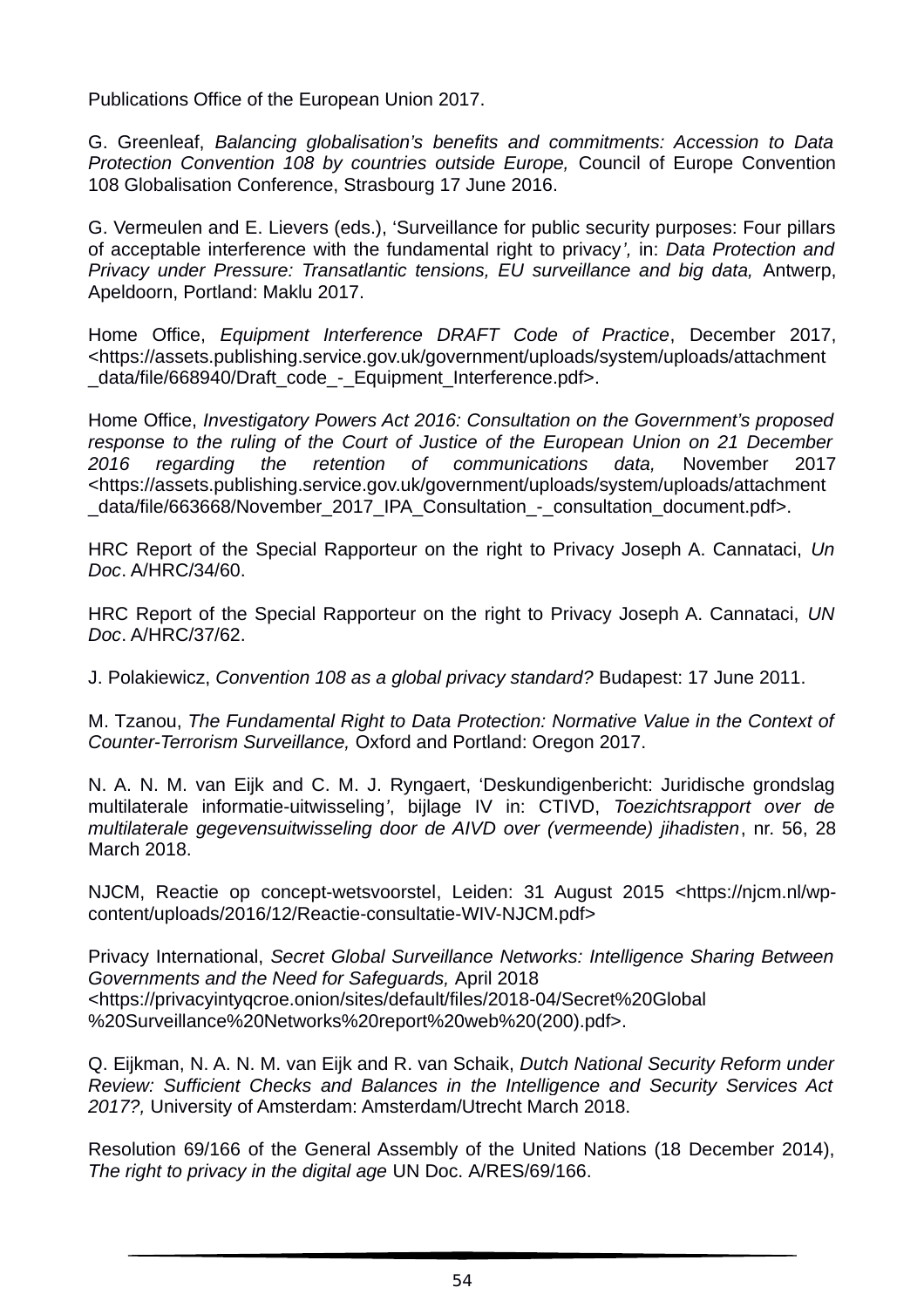S. J. Eskens, 'Ongerichte interceptie, of het verwerven van bulk-communicatie, en waarom de Grondwet en het EVRM onvoldoende tegenwicht bieden', in: *Computerrecht*, nr. 3, p. 125-131.

VVD, CDA, D66 en ChristenUnie, *Vertrouwen in de toekomst, regeerakkoord 2017-2021,* 10 Oktober 2017.

#### **Case-law:**

CJEU 8 April 2014 Joined Cases C-293/12 and C-594/12 (*Digital Rights Ireland and Seitlinger).*

CJEU 6 October 2015 C-362/14 *(Maximillian Schrems v Data Protection Commissioner).*

CJEU 21 December 2016 Joined Cases C-203/15 and C-698/15 *(Tele2 Sverige AB v Post- och telestyrelsen and Secretary of State for the Home Department v Tom Watson and Others).*

CJEU (Reference for Preliminary Ruling) C-623/17 *(Privacy International v Secretary of State for Foreign and Commonwealth Affairs and Others).*

ECtHR 6 September 1978 App No 5029/71 *(Klass and Others v UK).*

ECtHR 2 August 1984 App No 8691/79 *(Malone v UK).*

ECtHR 29 June 2006 App No 54934/00 *(Weber and Saravia).*

ECtHR 22 November 2007 App No 64752/01 *(Voskuil v The Netherlands).*

ECtHR 1 July 2008 App No 58243/00 *(Liberty and Others v UK).*

ECtHR 4 December 2008 App No 30562/04 and 30566/04 *(S and Marper v UK).*

ECtHR 4 May 2010 App No 28341/95 *(Rotaru v Romania).*

ECtHR 18 May 2010 App No 26839/05 (*Kennedy v UK* ).

ECtHR 2 September 2010 App No 35623/05 *(Uzun v Germany).*

ECtHR 14 September 2010 App No 38224/03 *(Sanoma v The Netherlands).*

ECtHR 13 November 2012 App No 24029/07 *(M. M. v UK).*

ECtHR 22 November 2012 App No 39315/06 *(Telegraaf v The Netherlands).* 

ECtHR 4 December 2015 App No 47143/06 *(Roman Zakharov v Russia).*

ECtHR 19 June 2018 App No 25252/08 *(Centrum För Rättvisa v Sweden).*

ECtHR App No 3599/10 *(Tretter and Others v Austria).* 

ECtHR App No 58170/13 *(Big Brother Watch and Others v UK).*

ECtHR App No 62322/14 *(Bureau of Investigative Journalism and Alice Ross v UK).* ECtHR App No 24960/15 *(10 Human Rights Organizations and Others v UK).* 

ECtHR App No 49526/15 *( Association Confraternelle de la Presse Judiciaire v France).*

IPT 5 December 2014 IPT/13/77/H *(Liberty & Others v GCHQ & Others).*

#### **Online references:**

https://beta.volkskrant.nl/nieuws-achtergrond/somali-victims-of-us-drone-strike-take-legalaction-against-the-netherlands~bb62e8d8/.

https://www.ams-ix.net/connect-to-ams-ix/benefits-of-connecting.

https://www.bka.de/DE/UnsereAufgaben/Ermittlungsunterstuetzung/Technologien/Quellent kueOnlinedurchsuchung/quellentkueOnlinedurchsuchung\_node.html.

https://www.bof.nl/2018/04/12/kabinet-voert-sleepwet-per-1-mei-in/.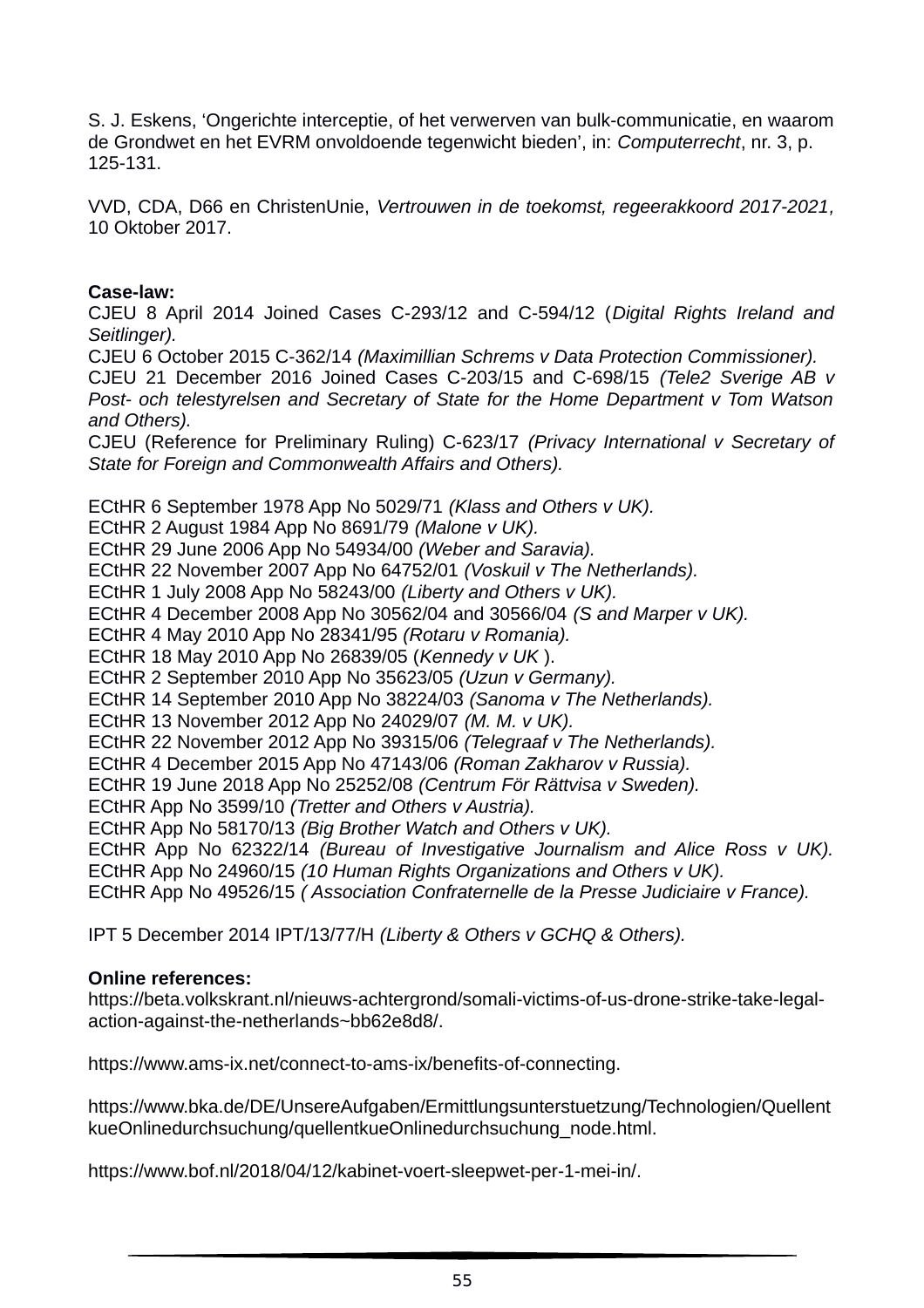https://www.bof.nl/2018/01/23/de-spelregels-van-de-sleepwet-worden-nu-al-overtreden/.

https://www.cnet.com/news/doomsday-worm-eternalrocks-seven-nsa-exploits-wannacryransomware/.

https://www.coe.int/en/web/conventions/full-list/-/conventions/treaty/108/signatures

https://www.coe.int/en/web/data-protection/convention108/modernisation.

http://www.ec.europa.eu/growth/toolsdatabases/tris/en/search/trisaction=search.detail&year=2016&num=188.

https://www.internetconsultatie.nl/wiv/details.

https://www.juris.de/jportal/portal/page/homerl.psml?nid=jnachr-JUNA171206018&cmsuri= %2Fiuris%2Fde%2Fnachrichten%2Fzeigenachricht.jsp.

https://lawfareblog.com/new-rules-sigint-collection-germany-look-recent-reform.

https://www.liberty-human-rights.org.uk/news/press-releases-and-statements/people-vssnoopers%E2%80%99-charter-liberty-launches-crowdfunded-legal.

https://www.netzpolitik.org/2014/geheimes-dokument-bundeskriminalamt-darffinfisherfinspy-nicht-einsetzen-versucht-einfach-neue-version-nochmal.

https://netzpolitik.org/2016/geheimer-pruefbericht-der-bnd-bricht-dutzendfach-gesetz-undverfassung-allein-in-bad-aibling/#Sachstandsbericht

https://www.nos.nl/artikel/2100411-plasterk-denkt-na-over-aftappen-chat-apps-en-wifihotspots.html.

https://www.nsa.gov/what-we-do/signals-intelligence/.

https://www.pilpnjcm.nl/dossiers/wet-op-de-inlichtingen-en-veiligheidsdiensten-wiv/.

https://www.rijksoverheid.nl/actueel/nieuws/2018/01/30/tapstatistieken-aivd-en-mivdvoortaan-openbaar, accessed 02/02/2018.

https://rsf.org/en/news/bnd-law-german-bundestag-ignores-criticism-civil-society-andbreaches-constitution.

https://www.rsf.org/en/news/germany-landmark-ruling-against-bnd.

https://www.rtlnieuws.nl/buitenland/computerstoringen-in-britse-ziekenhuizen-doorcyberaanval.

https://www.rtlnieuws.nl/nederland/parkeergarages-in-nederland-getroffen-doorwereldwijde-cyberaanval.

https://www.soundcloud.com/volkskrantgeluid/sleepwetpodcast1? in=volkskrantgeluid/sets/special-de-sleepwet.